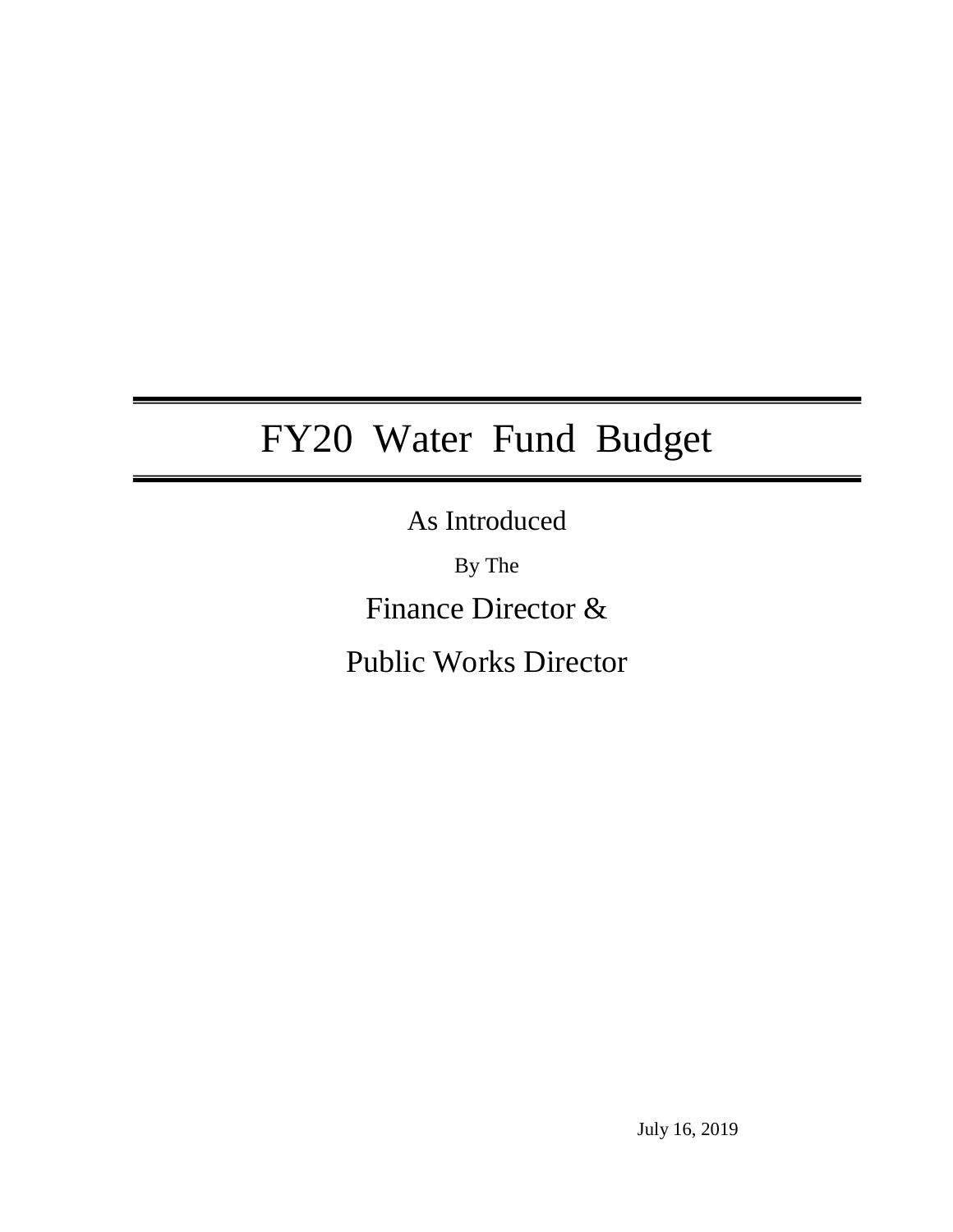# **FY 2020 Water Budget**

# **TABLE OF CONTENTS**

| <b>Introduction</b>                               | Page      |
|---------------------------------------------------|-----------|
| <b>Budget Summary and Detail Message</b>          | $1 - 5$   |
| Proposed Ordinance Change                         | 6         |
| <b>Financial Data – Line Items</b>                |           |
| <b>Income Statement Summary</b>                   | 7         |
| Revenues                                          | 8         |
| Expenses - Line Items                             | $9 - 12$  |
| Capital Expenditures                              | 13        |
| List of Authorized Positions-Wages                | 14        |
| <b>Charts &amp; Analysis</b>                      |           |
| Water Volume & Consumption Billed                 | 15        |
| Capital Investment & Net Cash Generated - History | 16        |
| Capital Improvements $-5$ year plan - \$ Summary  | 17        |
| 2017 Annual Drinking Water Program Water Quality  | 18-20     |
| Customer Operating Sales & Volume Data            | 21        |
| <b>Water Rates</b>                                |           |
| <b>Calculation of Future Rate Increase</b>        | 22        |
| Water Rate Comparisons-Graph & Data Listing       | $23 - 24$ |
| History of Bar Harbor Minimum Charges             | 25        |
| <b>PUC Approved Bar Harbor Rates</b>              | 26-29     |
| <b>Debt Information</b>                           |           |
| Existing & New Debt Service Schedules             | 30-33     |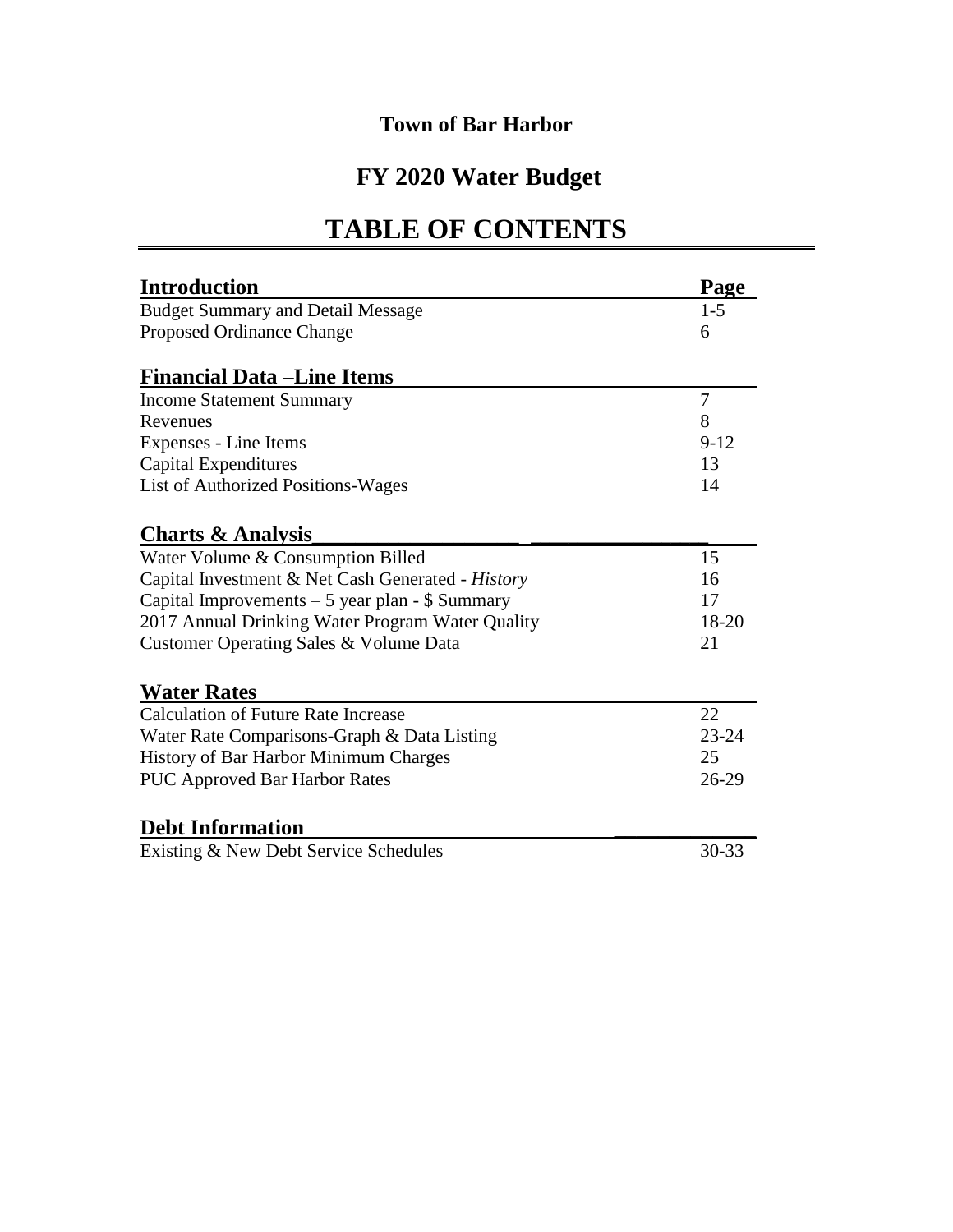# Memo

# **To: Town Councilors; Cornell Knight, Town Manager**

From: Stan Harmon, Finance Director

CC: Chip Reeves, Public Works Director; Jeff Van Trump, Superintendent

Date: 7/16/19

Re: Water Budget Message – FY2020 Water Budget

# **Summary**

This FY2020 budget for the Bar Harbor Water Division specifically recommends the following changes from last year's 2019 budget:

- **No rate increase for the 4th year in a row**
- **Gross capital expenditures projected at \$277,000, with no bonding**
- **A 1.7% budgeted increase of anticipated revenues**
- **A 1.8% budgeted increase of cash operating expenses**

You will find attached the proposed budget for FY'20. Revenues are projected to be 1.7% higher than the FY19 budget but 3.8% lower than the FY19 results. Total operating expenses, including depreciation, over the 2018 budget are scheduled to increase by 2.1%. Capital spending is requested at \$277,000; covered by internally generated funds. The fiscal year just ending (FY19) projects a positive cash flow of approximately \$293,000, because of both higher billed volume and deferred capital spending. Next year, we are budgeting for \$38,632 in excess cash generated.

# **Statistical Infrastructure & Operational Data of the Water Division**

There are 1787 metered customers, of which 71%, or 1260 accounts, are classified as Residential. 25% of these total metered customers as well as 22% of the related revenue volume are seasonal customers, but all customers receive their bills quarterly. There are 94 customers related to non-metered sprinkler and private hydrant fire protection.

*Investment* in plant and infrastructure totals increased by \$8.6 million since the Town purchased the Water Company in 2001. The water *mains* in its service areas total 29.3 miles with distribution pipe sized from 1" to 12". Since 2001 the Division has invested in 9.2 miles of new mains while retiring 7.5 miles. Design capacity is approximately 2400 gallons per minute. 365 million gallons are sent through the transmission mains annually with about 11% unaccounted for; down from over 25% ten years ago. Some of this unaccounted for lost water is due to the aging efficiency of measured water flowing through old meters. Jackson Lab is 9% of the total revenue for the utility, but 11% of the metered revenues. The Jax Lab was keeping close to their estimates of water usage (stable use, despite Ellsworth facility coming on line). *Employees* at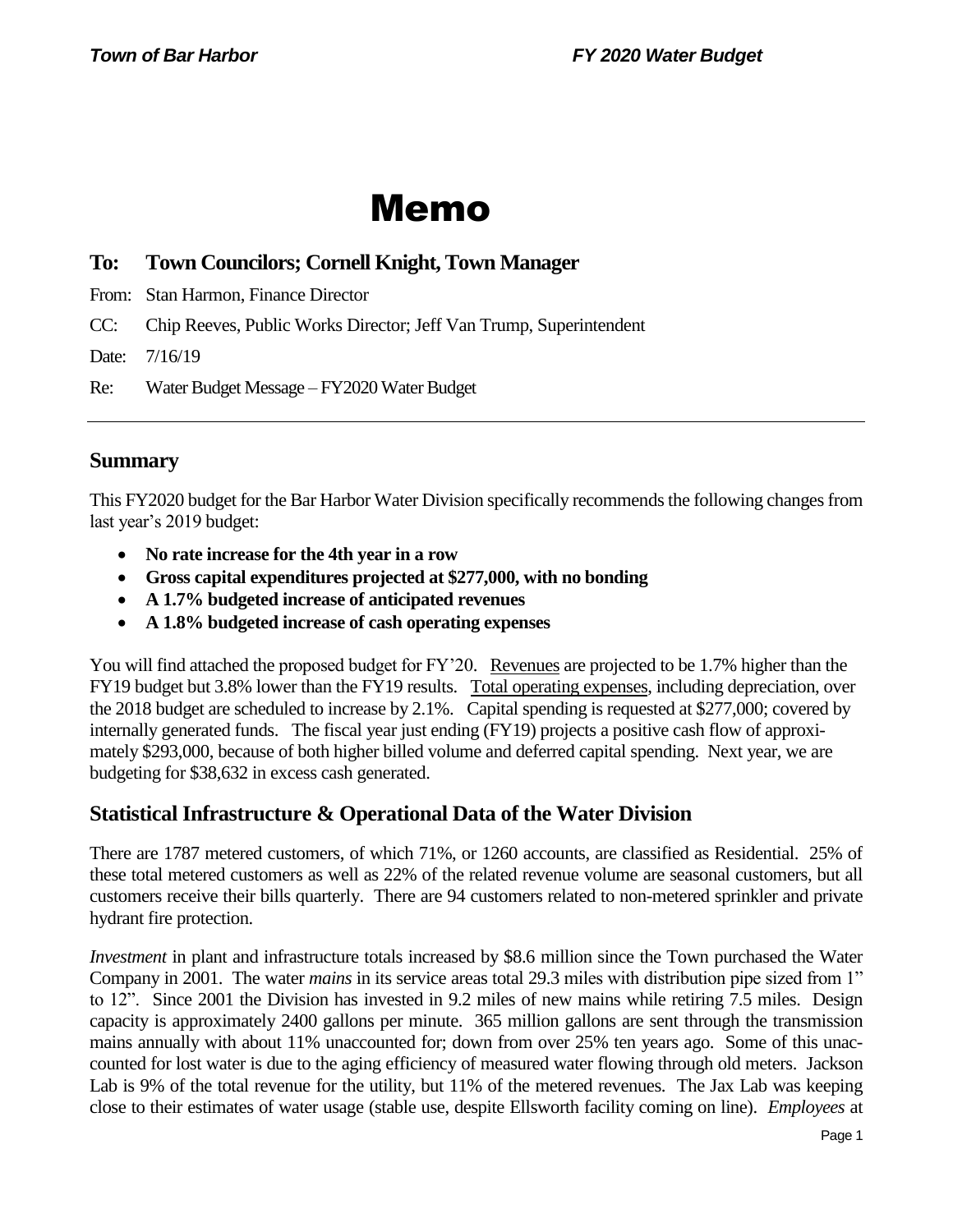## *FY2020 Water Budget*

the Water Division numbered 6 in 2001 and stand at 5.5 in this budget; reduced 4 years ago. However, the Public Works Director and Utilities Superintendent report a deficiency in our most important resource—labor. We are falling behind in field maintenance needs such as hydrants, valve and curb stop maintenance. This, in turn, impacts the implementation of a better mapping of our system which in the long term will make our employees more efficient. This has been a growing issue, which we have not properly addressed in order to reduce the need to increase rates, which is once again the practice in this budget. Management/Accounting administrative fees charged by the Town to the Water Division have remained relatively stable since 2001. The Water utility also pays the Town's General Fund (CIP) for 1/3 of the Public Works facility debt service costs for the use of the facility.The latest 2018 annual filing with the *Public Utilities Commission* provides additional detail operating data and is located on the State PUC website as well asthe Town website under the Water Division of Public Works.

## **Current Water Rates & Average Customer Bill** (no changes from last year)

- A minimum quarterly bill currently under this budget allowing 1200 cubic feet through a 5/8" meter of \$76.17 per quarter will remain at that level. Bar Harbor's typical quarterly average household charge for 2000 cubic feet currently is \$111.53, still below the average rate of \$114.84 for 15 selected comparable communities. As a comparison, the Town's sewer customers pay quarterly fees for *wastewater* usage of \$46.80 (for a minimum-allowing 600 cuft usage) and \$156.00 (2000 cuftfor a small family).
- *USDA-Rural Development*, the federal organization that provides grant and loan funds for qualifying utilities, has used a 2000 cubic feet per quarter standard to compare usage for a typical family household among all the utilities. At the current rates, 8000 cubic feet in annual water usage totals to \$446 per annum for a family of four in Bar Harbor or \$37.18 per month. Refer to pages 23-24 for other water utility rate comparisons.

# **Volume**

This budget assumes a 5.6% increase in volume from the FY 19 budget but a 9.1% decrease from the cur-rent FY 19 actual volume. The trend certainly has stabilized from the previous downtrends in the last few years. Page 15 shows the trends of total annual water sales since 2013 in six month rolling averages which shows 17% more volume compared to 4.5 years ago. We continue to assume very limited reduction in wa-ter volume from the Lab as they transition to its Ellsworth production facility. Their long term water use projections provided to the Town show generally level usage for the next 5 years and their projections for usage provided to the Public Works Director were within 2% of the actual usage. The Ellsworth facility has so far created only a light impact on water volume.

## **Revenues**

The 2020 budget assumes fairly level gross revenue since we have the same rate structure compared to FY2018 estimated and the FY2018 budget. A dry or wet season (volume usage) is the largest factor in our fluctuation of revenues.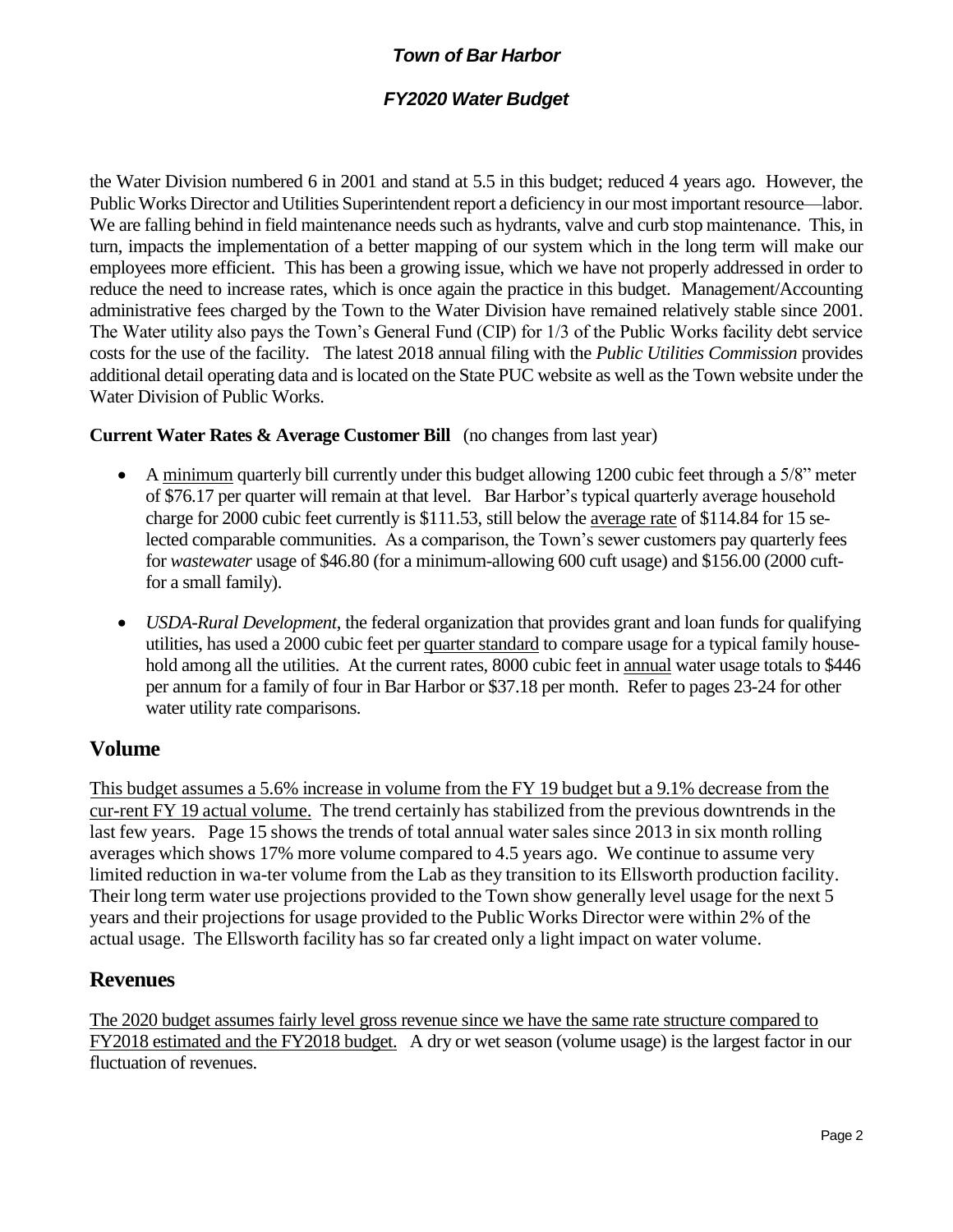# *FY2020 Water Budget*

# **Operating Expenditures**

The proposed FY2020 water budget reflects a 2.1% overall increase in operating expenses over the FY '19 budget year and a 3.7% increase over this past year's estimated final expenses. Payroll and benefits, in total, are anticipated to reflect a 2.0% increase above last year's budget. The budgeted wage increase is 2.5% (COLA).

## **Major line item increases of \$1500 or more in projected cash expenses anticipated in FY2020 above last year's budget are as follows:**

- ContServs-CO2 Tank -#5336, (\$1,800) higher rental costs
- ContServs-Hydrant Flushing -#5362, (\$9,000) new account
- ContServs-Comp Licenses Sup -#5368, (\$1,100) added services
- Supplies-CO2 -#5426, \$1,200 is primarily due to pricing
- Utilities-Electricity -**#5504**, \$2,200 pricing and usage
- Utilities-Gasoline **-#5516**, \$1,500 pricing and usage
- Equipment-Operations -#**5704**, \$2,500 for Garage Parts shelving
	- \$1,800 Plow head gear for truck
	- \$1,500 for Warehouse ladder

## **What Were the Results of Actual FY19 Operating Expenses vs the FY19 Budget?**

The Water Division's FY'19 projected actual operating expense results will end just below the 2019 spending budget this year, within \$21,000+/-, or less than 1%.

## **Some of the major expense line items that were over budget this past year (FY19) include:**

- Only three cash expenditure line items are projected to be overspent of any significance
- ContServs-CO2 Tank **-#5336**, \$2,870 due to higher rental cost
- Utilities-Electricity **-#5504**, \$2,200 is due to pricing/usage
- Utilities-Gasoline **-#5516**, \$2,000 for higher usage
- Depreciation (non-cash) -#6012, \$7,000 for the Rte#3 project

# **Public Fire Protection** *(Hydrant Revenues)*

Included in the budget revenue is the PUC mandated annual public fire protection amount authorized for the utility to charge the Town for its downtown fire protection. It was stated in prior budgets that it is formula driven, calculated by our rate case consultant in accordance with PUC standards in line with the State Statutes. A copy of that calculation is included in the Town's last rate case located on the Town website. The utility maintains 106 public hydrants in the downtown area out to Hulls Cove. This is a reduction of three hydrants due to repositioning of hydrants during the MEDOT Rte#3 project.

**Public Fire Protection History** - To provide public fire protection a utility generally must size its infrastructure 2 to 3 times larger. Variables within that formula include the estimated year round population as well as the total reported gallons pumped. However, the results do have an overall regulatory cap of 30% of total revenues that can be derived as public hydrant revenues—in Bar Harbor's situation, the last rate case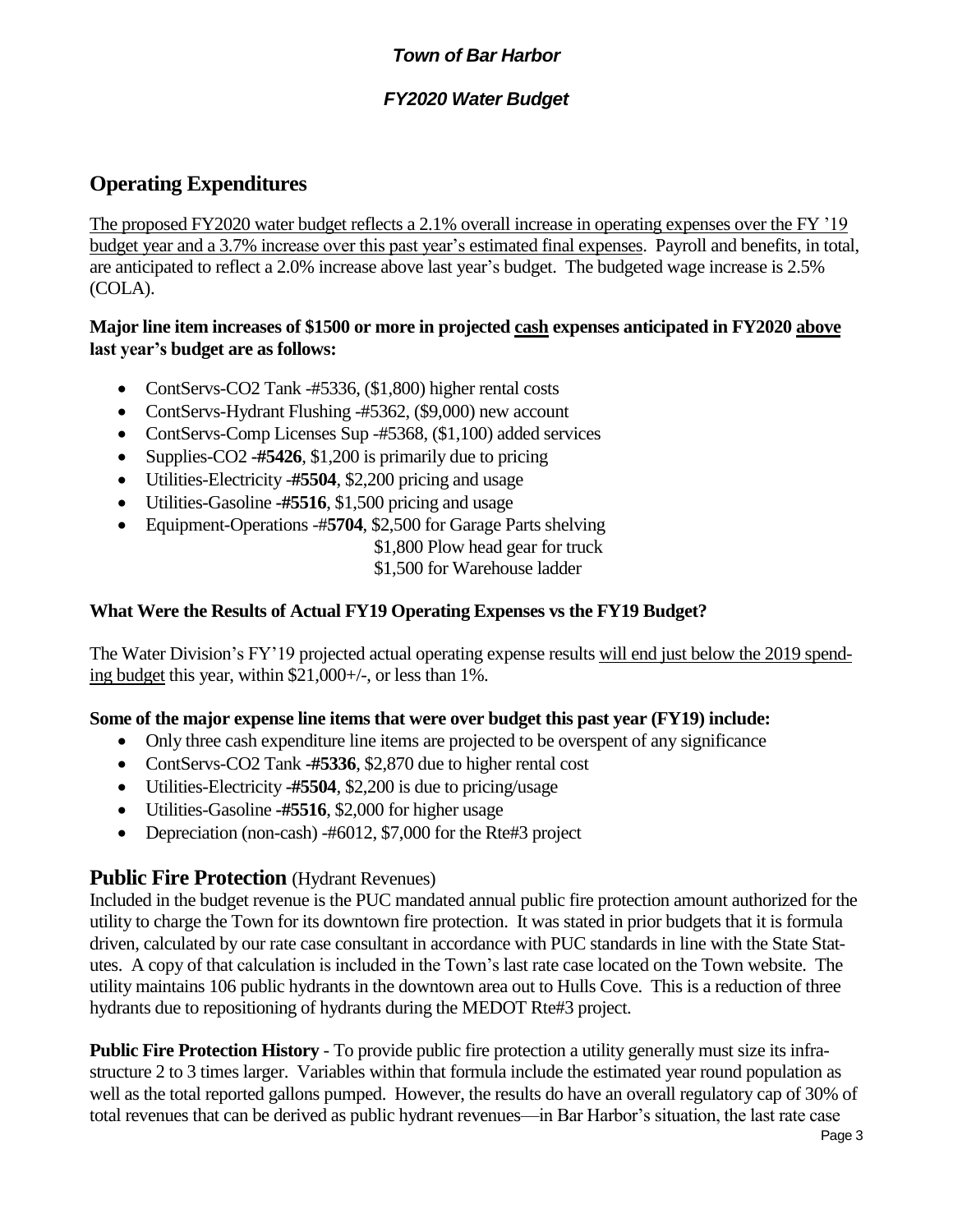## *FY2020 Water Budget*

determined that number to be \$585,602. This charge of \$585,602 to the Town's taxpayers is shown as an expense in the Town Budget and shown as anticipated revenue in this Water budget. These funds are used for the general operations of the Water Division, including debt service. All other revenues raised come from either specific user fees, or private fire protection (hydrants/sprinklers).

The Town in 2016 received an improved ISO (*Insurance Services Office*) rating, which over time may lower fire insurance premiums for home and business owners. The rating went from a 5/9 to a 4/4x rating which reflects the Town's continued measureable improvement in its fire department funding & operations (50% of the rating) and by its continued replacement of older mains and hydrants (40% of the rating), by measuring increasing peak flows towards a 3500 gpm target. These efforts contribute to improved fire response capability.

# **Annual Drinking Water Quality Report**

This annual report by the Federal Safe Drinking Water Act is sent to all customers of the Water Division. There were no water quality violations in calendar 2018. Due to the continued exceptional water quality of our source, the surrounding protection of the watershed, the water system has a filtration waiver.

# **Debt Service**

As of June 30, 2019, total principal in obligated debt for the water users stands at \$5,458,822, or approximately 26% of all direct debt obligations of the Town. The \$1.7 million borrowed at Town Meeting in June of 2016 is 100% spent for the Rte #3 project (through the MDOT) as the project is now completed. In the FY2020 budget, the debt service is projected to be at \$716,000 or approximately 34% of the total annually revenues presently generated. All current debt is currently fully funded within the existing rate structure with interest rates ranging from 1.5% to 4%.

**Future Debt—**the 5 year CIP spending plan shows another \$400,000 in monies that may need to be borrowed for replacement of aging mains starting by year five. These are projects that were postponed when the entire Consolidated Capital Plan was deferred to avoid new bonding for a certain period. The total estimated new annual debt service added at 4% interest towards the end of the next 5 years would likely require a 2% rate increase.

# **Capital Outlay**

The Town has invested \$8,601,101 *(74% from bonds*) on capital improvements since the purchase of the company in 2001. In fiscal year 2018/19 the Water division spent or committed \$302,676 for necessary capital investments. The proposed FY'20 capital budget requests \$277,000 and is funded by operating cash flow. The Water Division raises well over \$225,000 per year available from its own cash flow for capital equipment and small project costs. In year 2 (FY21) we anticipate drawing down Fund Balance surplus to pay cash for the identified main replacements.

## **FY 2020 Capital Spending (CIP) Recap**

**Mains- \$198,000**—Replacement for Ash Place & Devon Road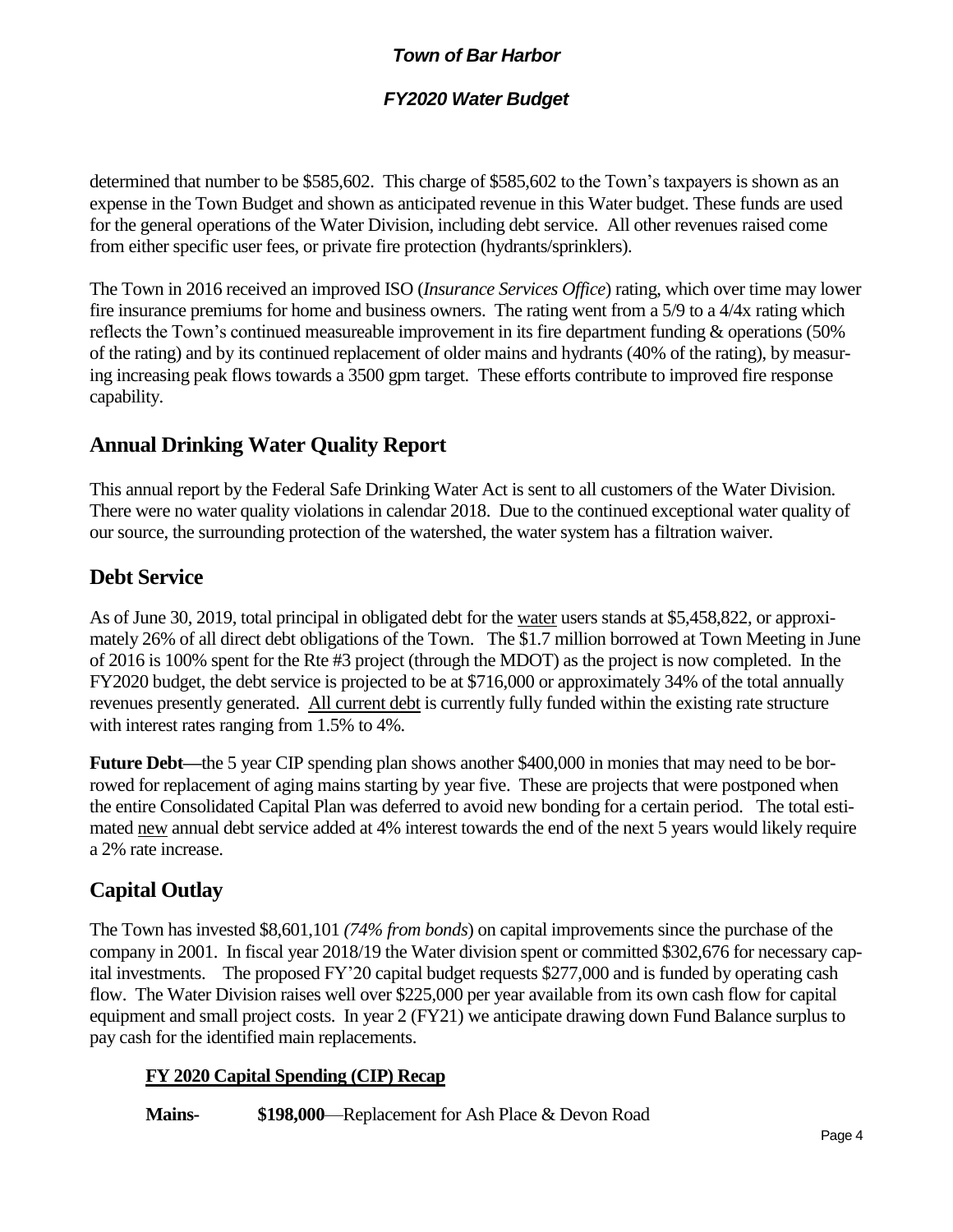## *FY2020 Water Budget*

| Hydrants-          | \$5,000----Annual hydrants replacement program                  |
|--------------------|-----------------------------------------------------------------|
| <b>Services-</b>   | \$5,000----Normal service renewals related to main replacements |
| <b>Engineering</b> | \$15,000—Update water Master Plan (+ carryover from FY19)       |
| <b>Trucks-</b>     | $$37,000$ -Replace the 2011 truck                               |
| Software           | \$5,000—Citizens self serve module                              |
| <b>Land Imprv</b>  | \$12,000---Regrade Jax tank Driveway                            |
|                    |                                                                 |

## **\$277,000 Total FY20 CIP**

# **Working Capital/Cash Flow**

A common and simple method for measuring a minimum working capital formula for a utility that bills in advance is to use 3 months or 25% of annual operating expenses. This target calculates to approximately \$360,000 estimated requirement as of June 30, 2019. Since FY2010 the Division has been building up its own cash reserve. The cash balance at the end of this year is anticipated to be higher because of unspent Bond monies—however, it is much healthier than in years past. The proposed budget projections show adding a positive net cash flow from FY2019 operations of \$292,993 and \$38,632 in FY2020 without the need for a rate increase.

## **Water Master Plan**

The prior Water Master Plan was completed in April of 2005. Much of those recommendations have been funded and implemented. Staff has hired engineers to update this plan in FY2019 to use as a continuing guide, a living document so to speak, to assist in long term planning, avoiding surprises in both capital and operational aspects of maintaining the efficient running of the water facility and to give general direction for budgeting priorities. This includes maintaining the *filtration waiver*, which if not renewed, would be very expensive for the ratepayers. A completion date for the Plan has not yet been set but a grant has been authorized and accepted by the Town of up to \$15,000 to help complete the plan.

Some items that may be looked at within the Master Plan would perhaps be reviewing  $&$  choosing priorities for the next primary focus of attention; such as, identifying bottle necks of constricted flow in the distribution system, documenting weaknesses of the system, help design equipment replacements and upgrades and work with the Town's *Comprehensive Plan* to investigate likely expansion opportunities in designated growth areas to relieve stress on the private well water resources. The Master Plan was awarded to *Olver Associates* in December, 2018. Work began and continues on the update of the system model. Olver has progressed to the point of Beta testing the model. Once the model is complete and operational, Olver will work with the Water Division staff to prioritize improvements to the system which will include, but not be limited to, storage needs.

**Town Council Action** – The next step is for the Town Council to pass a motion to adopt the Water Budget and Ordinance, as proposed, *(or amended)* and schedule a public hearing on August 20, 2019.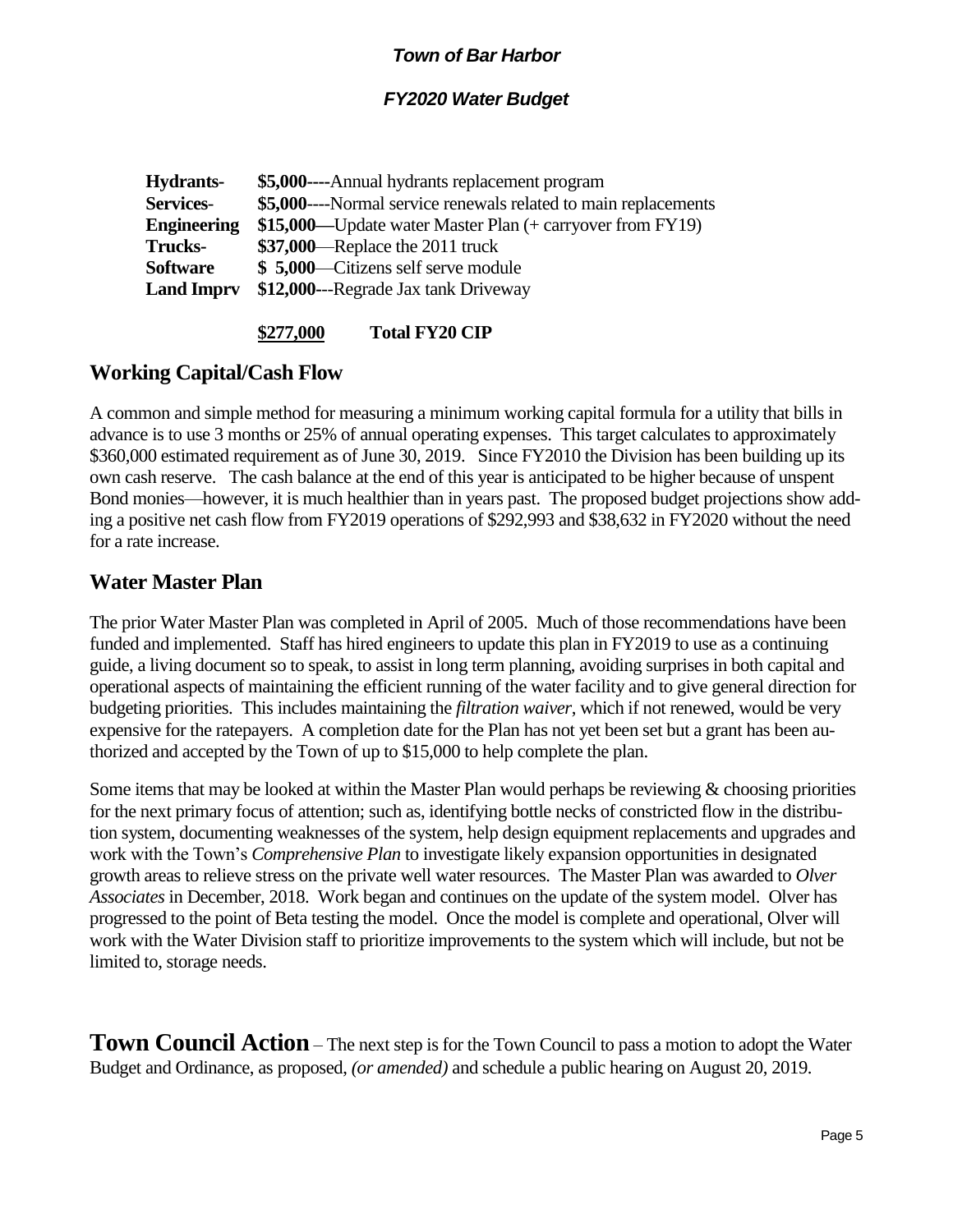# **Water Budget Ordinance Amendment**

Town of Bar Harbor

#2019-xx

## **An Ordinance Amendment to Adopt the Fiscal Year 2020 Water Budget**

*The Town of Bar Harbor hereby ordains that Chapter 201, Water, of the Town Code is amended as follows:*

[Please Note: Old language is stricken. New language is underlined.]

# **Chapter 201, Water**

# **ARTICLE III, Water Budget, Rates Fees and Charges**

## § 201-11 **Water budget.**

- A. Budget introduced. The fiscal year 201920 Water Budget, dated July 916, 20189, is hereby introduced as published and summarized below.
- (1) Cash. Net cash generated is estimated to be \$68,01538,632.
- (2) Revenues.
	- (a) PUC regulated revenues are estimated to be \$2,091,3022,127,302.
	- (b) Total water revenues are estimated to be \$2,106,3022,151,302.
- (3) Expenses. The following appropriations are hereby approved:
	- (a) Nonoperating expenses: \$3,600<4,400>.
	- (b) Salaries and wages: \$294,962301,594.
	- (c) Payroll benefits: \$149,000151,200.
	- (d) Contractual services: \$270,372283,662.
	- (e) Materials and supplies: \$118,300119,300.
	- (f) Utilities and commodities: \$60,40064,100.
	- (g) Repairs and maintenance: \$153,600156,400.
	- (h) Equipment purchases: \$17,3007,400.
	- (i) Other: insurance, travel, advertising and miscellaneous: \$46,40046,800.
	- (j) Interest: \$157,00132,736.
	- (k) Depreciation and amortization: \$304,883315,647.
	- (l) Capital spending: \$206,000302,676.

\*\*\*

 *[end of ordinance]*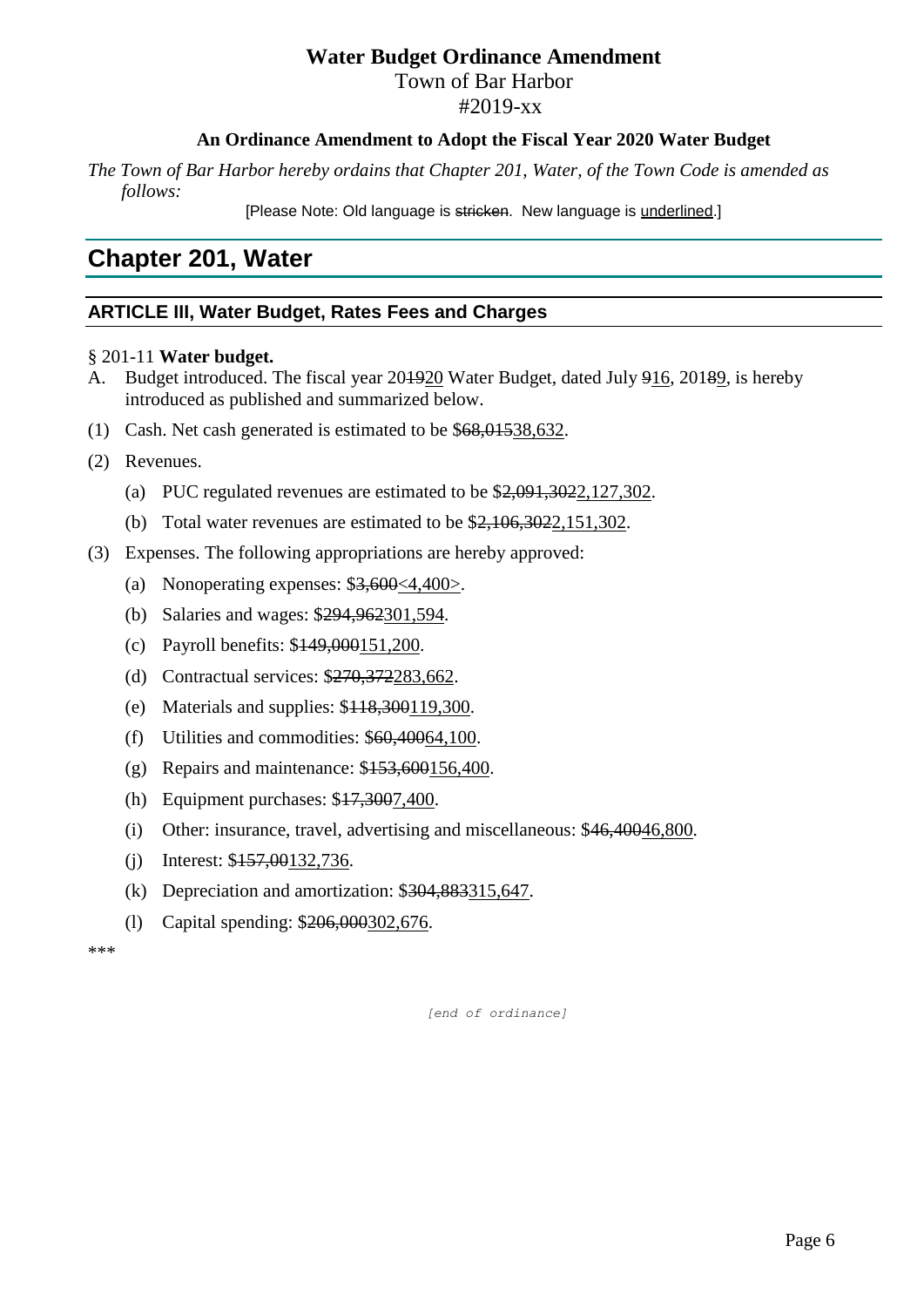| <b>APY</b>      | RTY.        | FTY.                                            | <b>RNY</b>  |             |                         |            |
|-----------------|-------------|-------------------------------------------------|-------------|-------------|-------------------------|------------|
| Actual Last Yr. |             | Budget This Yr Estimate This Yr Request Next Yr |             | <b>RNY</b>  | <b>RNY</b>              | <b>RNY</b> |
| 6/30/2018       | 6/30/2019   | 6/30/2019                                       | 6/30/2020   | \$ Change   | % Change % Change       |            |
| FY18 Actual     | FY19 Budget | FY19 Estimate                                   | FY20 Budget | vs. Bat.'19 | vs. Bgt.'19 vs. Est.'19 |            |

|         | <b>Net Income Statement</b>                      | SUMMARY PAGE |                 |    |                 |     |                 |    |              |      |           |          |          |
|---------|--------------------------------------------------|--------------|-----------------|----|-----------------|-----|-----------------|----|--------------|------|-----------|----------|----------|
| Volume: | ('000's cubic feet)                              |              | 32,813          |    | 32,200          |     | 37,409          |    | 34,000       |      |           | 5.6%     | $-9.1%$  |
|         | <b>Operating Revenues</b>                        | \$           | 2,114,206 \$    |    | 2,091,302 \$    |     | 2,211,563 \$    |    | 2,127,302 \$ |      | 36,000    | 1.7%     | $-3.8%$  |
|         | <b>Operating Expenses:</b>                       |              |                 |    |                 |     |                 |    |              |      |           |          |          |
|         | Payroll & Benefits                               | \$           | 405,346 \$      |    | 443,962 \$      |     | 421,798 \$      |    | 452,794      | - \$ | 8,832     | 2.0%     | 7.3%     |
|         | <b>Contractual Services</b>                      |              | 264,721         | \$ | 270.372         | \$  | 271,373         | \$ | 283,662      | -\$  | 13,290    | 4.9%     | 4.5%     |
|         | Materials & Supplies                             |              | 91.151          | \$ | 118,300         | \$  | 115,926         | \$ | 119,300      | -\$  | 1,000     | 0.8%     | 2.9%     |
|         | Utilities & Commodities                          |              | 61,289          | \$ | 60,400          | \$  | 62,900          | \$ | 64,100       | -\$  | 3,700     | 6.1%     | 1.9%     |
|         | Repairs & Maintenance                            |              | 133,194         | \$ | 153,600         | S   | 150,900         | \$ | 156,400      | \$   | 2,800     | 1.8%     | 3.6%     |
|         | <b>Minor Equipment Purchases</b>                 |              | 8,138           | \$ | 17,300          | \$  | 17,217          | \$ | 7,400        | \$   | (9,900)   | $-57.2%$ | $-57.0%$ |
|         | <b>Other Miscellaneous Expenses</b>              |              | 39,082          | \$ | 46,400          | \$  | 42,511          | \$ | 46,800       | \$   | 400       | 0.9%     | 10.1%    |
|         | Depreciation & Amortization                      |              | 303,867         | \$ | 295,883         |     | 302,847         | \$ | 305,847      | \$   | 9,964     | 3.4%     | 1.0%     |
|         | <b>Utility Operating Expenses:</b>               |              | 306,788         | \$ | 1,406,217       | \$  | 1,385,472       | \$ | 1,436,303    | \$   | 30,086    | 2.1%     | 3.7%     |
|         | <b>Net Utility Operating Income</b>              | \$           | 807,418 \$      |    | 685,085 \$      |     | 826,091 \$      |    | 690,999 \$   |      | 5,914     | 0.9%     | $-16.4%$ |
|         | Interest Income                                  | \$           | 17,713 \$       |    | 6,000           | \$  | 27,682 \$       |    | 15,000 \$    |      | 9,000     |          |          |
|         | Non-Utility Income, net of expense               | \$           | 47,753          | \$ | $3,600$ \$      |     | 2,355 \$        |    | $3,600$ \$   |      | (800)     |          |          |
|         | <b>Interest Costs</b>                            | \$           | 165,425 \$      |    | 144,610         | -\$ | 144,610 \$      |    | 132,736 \$   |      | (11, 874) |          |          |
|         | <b>NET INCOME</b>                                | \$           | 707,459 \$      |    | 550,075 \$      |     | 711,518 \$      |    | 576,863 \$   |      | 26,788    | 4.9%     | $-18.9%$ |
|         | <b>Conversion to Cash Basis:</b>                 |              |                 |    |                 |     |                 |    |              |      |           |          |          |
|         | Add back: Deprciation & Acqtn. Adjtmnt.          | \$           | 294,552 \$      |    | 295,883 \$      |     | 302,847 \$      |    | 305,847      |      |           |          |          |
|         | Less: Principal Debt Retired                     | \$           | $(562, 195)$ \$ |    | $(571, 943)$ \$ |     | $(567, 548)$ \$ |    | (582,078)    |      |           |          |          |
|         | Cash Available for C.I.P.                        | \$           | 439,816         | \$ | 274,015 \$      |     | 446,817 \$      |    | 300,632      |      |           |          |          |
|         | Less: Capital Expenditures (From Internal Funds) | \$           | $(20,963)$ \$   |    | $(206,000)$ \$  |     | $(153, 824)$ \$ |    | (262,000)    |      |           |          |          |
|         | <b>Net Cash Generation (Drawdown)</b>            | \$           | 418,853 \$      |    | 68,015 \$       |     | 292,993 \$      |    | 38,632       |      |           |          |          |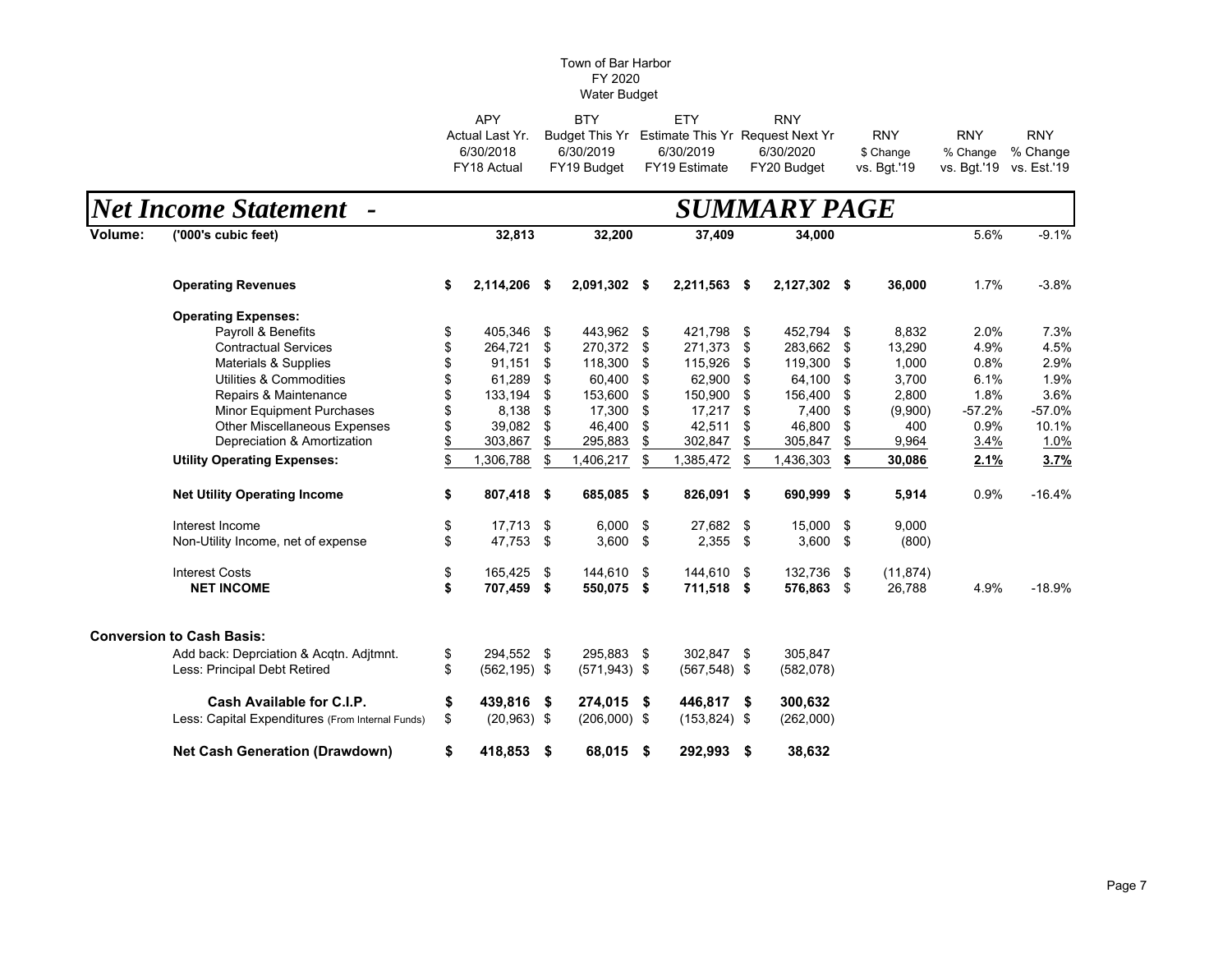|                 |                                        |    | <b>APY</b>                                  |    | <b>BTY</b>      |    | ETY                                |    | <b>RNY</b>  |     |             |             |             |
|-----------------|----------------------------------------|----|---------------------------------------------|----|-----------------|----|------------------------------------|----|-------------|-----|-------------|-------------|-------------|
|                 |                                        |    | Actual Last Yr.<br>6/30/2018<br>FY18 Actual |    | Budget This Yr. |    | Estimate This Yr. Request Next Yr. |    |             |     | <b>RNY</b>  | <b>RNY</b>  | <b>RNY</b>  |
|                 |                                        |    |                                             |    | 6/30/2019       |    | 6/30/2019                          |    | 6/30/2020   |     | \$ Change   | % Change    | % Change    |
|                 |                                        |    |                                             |    | FY19 Budget     |    | FY19 Estimate                      |    | FY20 Budget |     | vs. Bgt.'19 | vs. Bgt.'19 | vs. Est.'19 |
| <b>Revenues</b> |                                        |    |                                             |    |                 |    |                                    |    |             |     |             |             |             |
|                 |                                        |    |                                             |    |                 |    |                                    |    |             |     |             |             |             |
| 4098            | <b>Revenues: Misc. Non Operational</b> |    |                                             |    |                 |    |                                    |    |             |     |             |             |             |
| 4924            | Jobbing Income                         | \$ | 4,619                                       | \$ | 9,000           | \$ | 14,600                             | \$ | 9,000       | \$  |             |             |             |
| 4700            | Investment Interest Income             | \$ | 17,713                                      | \$ | 6,000           | \$ | 27,682                             | \$ | 15,000      | \$  | 9,000       |             |             |
| 4928            | Nonutility Income- FA Sales            |    | 44,585                                      | \$ |                 |    | ٠                                  | \$ |             | \$  |             |             |             |
| 4930            | Nonutility Inc-CSO Grant               |    |                                             | \$ |                 |    |                                    | \$ |             | \$  | 15.000      |             |             |
|                 | <b>Other Income Total</b>              | \$ | 66,917                                      | \$ | 15,000          | Ŝ. | 42,282                             | \$ | 24,000      | \$  | 24,000      | 60%         | $-43.2%$    |
| 4098            | <b>PUC Requlated Revenues:</b>         |    |                                             |    |                 |    |                                    |    |             |     |             |             |             |
| 4704            | Penalty Interest Income                | \$ | 2,227                                       | \$ | 1,700           | \$ | 2,842                              | \$ | 1,700       | -\$ |             | $0.0\%$     | $-40.2%$    |
| 4900            | Metered Residential Sales-Qtrly        |    | 434,565                                     | \$ | 432.000         | \$ | 450.000                            | \$ | 434.000     | \$  | 2.000       | 0.5%        | $-3.6%$     |
| 4901            | Metered Residential Sales-Seas.        |    | 126,752                                     | \$ | 111,000         | \$ | 134,000                            | \$ | 130,000     | \$  | 19,000      | 17.1%       | $-3.0%$     |
| 4902            | Metered Commercial Sales-Qtrly         |    | 353,378                                     | \$ | 357,000         | \$ | 361,000                            | \$ | 357,000     | \$  |             | $0.0\%$     | $-1.1%$     |
| 4903            | Metered Commercial Sales-Seas.         |    | 251,093                                     | \$ | 246,000         | S  | 246,000                            | \$ | 245,000     | \$  | (1,000)     | $-0.4%$     | $-0.4%$     |
| 4904            | Metered Indstrl Sales-Jax Lab-Qtrly    |    | 139,139                                     | \$ | 145,000         | \$ | 208,000                            | \$ | 155,000     | \$  | 10,000      | 6.9%        | $-25.5%$    |
| 4905            | Metered Indstrl Sales-Jax Lab-Seas.    |    | 5,267                                       | \$ | 5,000           | \$ | 5,500                              | \$ | 5,000       | \$  |             | $0.0\%$     | $-9.1%$     |
| 4906            | Metered Sales Government-Qtrly         |    | 40,263                                      | \$ | 38,000          | S  | 43,000                             | \$ | 40,000      | \$  | 2,000       | 5.3%        | $-7.0%$     |
| 4907            | Metered Sales Government-Seas.         |    | 32,593                                      | \$ | 29,000          | \$ | 31,000                             | \$ | 31,000      | \$  | 2,000       | 6.9%        | 0.0%        |
| 4920            | Public Fire Protection/Hydrant -       |    | 585,602                                     | \$ | 585,602         | \$ | 585,602                            | \$ | 585,602     | \$  |             | $0.0\%$     | 0.0%        |
| 4922            | <b>Private Fire Protection</b>         |    | 132,678                                     | \$ | 131,000         | \$ | 134,000                            | \$ | 133,000     | \$  | 2,000       | 1.5%        | $-0.7%$     |
| 4938            | Misc Water Fees                        |    | 10,649                                      | S  | 10,000          | \$ | 10,619                             | \$ | 10,000      | \$  |             | $0.0\%$     | $-5.8%$     |
|                 | <b>Subtotal-PUC Regulated Revenues</b> | \$ | 2,114,206                                   |    | 2,091,302       | \$ | 2,211,563                          | \$ | 2,127,302   | \$  | 36,000      | 1.7%        | $-3.8%$     |
|                 | <b>Total Water Revenues</b>            | \$ | 2,181,123                                   | S  | 2,106,302       | -S | 2,253,845                          | S  | 2,151,302   | \$  | 60,000      | 2.1%        | $-4.5%$     |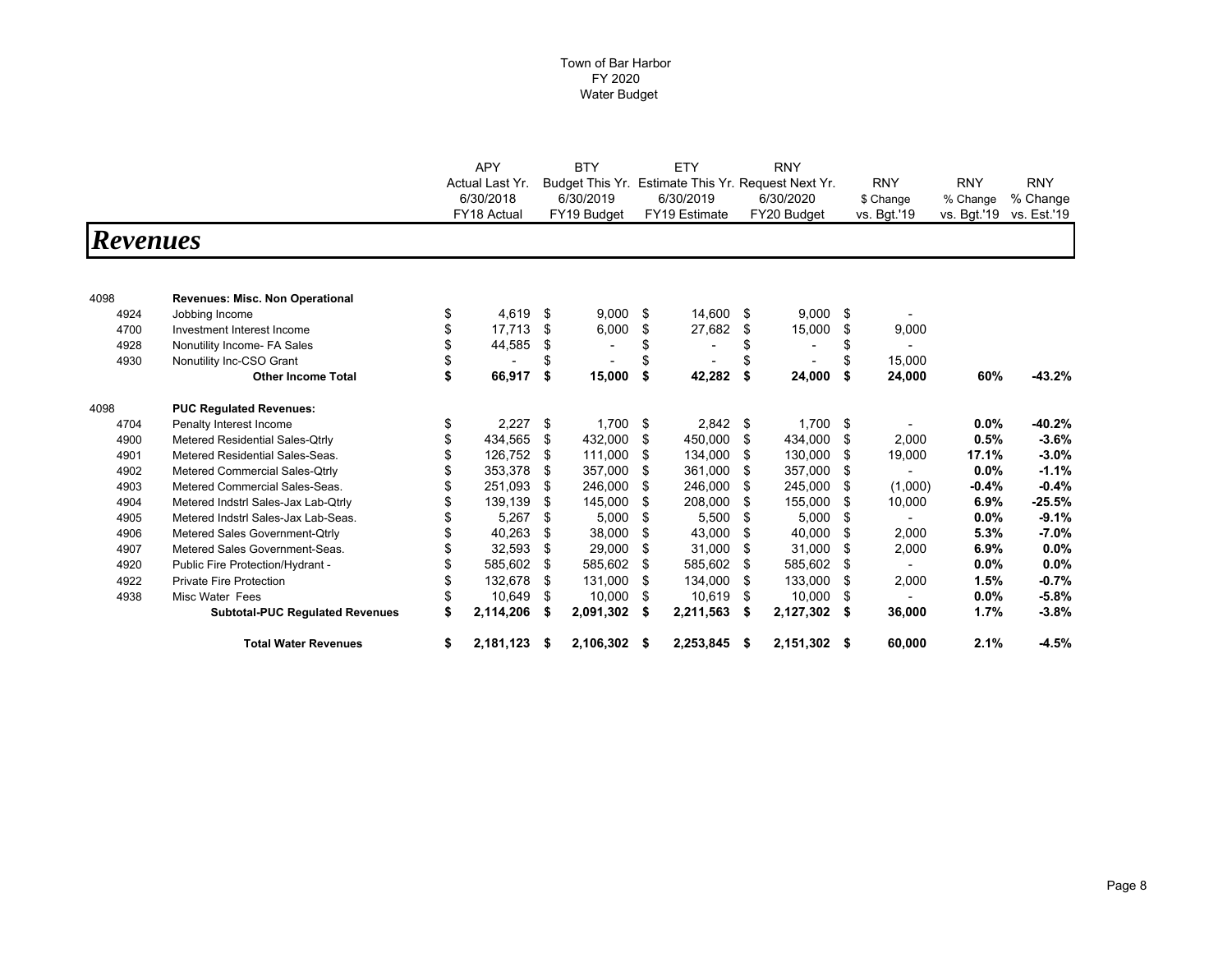|                 |                                               | <b>APY</b>         | <b>BTY</b>         | ETY                                                | <b>RNY</b>                     |      |             |             |             |  |
|-----------------|-----------------------------------------------|--------------------|--------------------|----------------------------------------------------|--------------------------------|------|-------------|-------------|-------------|--|
|                 |                                               | Actual Last Yr.    |                    | Budget This Yr. Estimate This Yr. Request Next Yr. |                                |      | <b>RNY</b>  | <b>RNY</b>  | <b>RNY</b>  |  |
|                 |                                               | 6/30/2018          | 6/30/2019          | 6/30/2019                                          | 6/30/2020                      |      | \$ Change   | % Change    | % Change    |  |
|                 |                                               | FY18 Actual        | FY19 Budget        | FY19 Estimate                                      | FY20 Budget                    |      | vs. Bqt.'19 | vs. Bgt.'19 | vs. Est.'19 |  |
| <i>Expenses</i> |                                               |                    |                    |                                                    |                                |      |             |             |             |  |
|                 |                                               |                    |                    |                                                    |                                |      |             |             |             |  |
| 4098            | <b>49 - NON OPERATING EXPENSES:</b>           |                    |                    |                                                    |                                |      |             |             |             |  |
| 6002            | Amortization-Cont In Aid of Construction      | \$<br>$(9,315)$ \$ | $(9,000)$ \$       | $(9,762)$ \$                                       | $(9,800)$ \$                   |      | (800)       |             |             |  |
| 6016            | Loss of Disposal of Assets                    | \$<br>1,917        | \$                 | \$                                                 | \$                             | \$   |             |             |             |  |
| 6018            | L.T. Pension Liab Exp (PUC exp)               | \$                 | \$                 | \$                                                 | \$<br>$\overline{\phantom{a}}$ | \$   |             |             |             |  |
| 6020            | Jobbing Supplies & Expenses                   | \$<br>8,849        | \$<br>5,400        | \$<br>12,245                                       | \$<br>5,400                    | \$   |             |             |             |  |
| Total           | <b>Non Operating Expenses:</b>                | \$<br>1,451        | \$<br>$(3,600)$ \$ | 2,483                                              | \$<br>$(4,400)$ \$             |      | (800)       | 22.2%       | $-277.2%$   |  |
| 4098-           | <b>51 - WAGES:</b>                            |                    |                    |                                                    |                                |      |             |             |             |  |
| 5100            | <b>Wages-Salaries</b>                         | \$<br>42.950       | \$<br>43.466       | \$<br>43,898                                       | \$<br>44,559                   | -\$  | 1,093       | 2.5%        | 1.5%        |  |
| 5105            | Wages-Hourly                                  | \$<br>190,042      | \$<br>207,187      | \$<br>197,965                                      | \$<br>208,917                  | \$   | 1,730       | 0.8%        | 5.5%        |  |
| 5110            | Wages-Overtime                                | \$<br>47,334       | \$<br>44,309       | \$<br>42,785                                       | \$<br>48,118                   | \$   | 3,809       | 8.6%        | 12.5%       |  |
| 5165            | Wages-Reclass to CIP                          | \$                 | \$                 | \$                                                 | \$                             | \$   |             | #DIV/0!     | #DIV/0!     |  |
| 5175            | <b>Wages-Vacation Accruals</b>                | \$                 |                    |                                                    |                                |      |             |             |             |  |
|                 | <b>Total Salaries &amp; Wages-Operations:</b> | \$<br>280,326      | \$<br>294,962      | \$<br>284,648 \$                                   | 301,594                        | - \$ | 6,632       | 2.2%        | 6.0%        |  |
| 4098-           | 52 - PAYROLL BENEFITS:                        |                    |                    |                                                    |                                |      |             |             |             |  |
| 5160            | <b>Benefits-ICMA Wages</b>                    | \$<br>2,726        | \$<br>3,300        | \$<br>2,900                                        | \$<br>3,400                    | \$   | 100         | 3.0%        | 17.2%       |  |
| 5162            | Benefits-Health Ins Wage Stipend              | \$                 | \$                 | \$                                                 | \$                             | \$   |             |             |             |  |
| 5200            | Benefits-FICA/Medicare                        | \$<br>18,999       | \$<br>22,500       | \$<br>19,000                                       | \$<br>23,000                   | \$   | 500         | 2.2%        | 21.1%       |  |
| 5210            | Benefits-MSRS Pension (PUC exp)               | 15.709             | \$<br>20,500       | \$<br>18.000                                       | \$<br>21.000                   | \$   | 500         | 2.4%        | 16.7%       |  |
| 5215            | <b>Benefits-Workers Compensation</b>          | \$<br>5.698        | \$<br>7,000        | \$<br>6,500                                        | \$<br>7,200                    | \$   | 200         | 2.9%        | 10.8%       |  |
| 5220            | Benefits-Unemployment Compensation            | \$<br>1,491        | \$<br>1,700        | \$<br>1,600                                        | \$<br>1,700                    | \$   |             | 0.0%        | 6.3%        |  |
| 5225            | <b>Benefits-Health Insurance</b>              | \$<br>58.549       | \$<br>67,000       | \$<br>62.000                                       | \$<br>67,000                   | \$   |             | 0.0%        | 8.1%        |  |
| 5230            | Benefits-Health Ins - Opt Out Program         | 17,541             | \$<br>16,500       | \$<br>17,000                                       | \$<br>17,000                   | \$   | 500         | 3.0%        | 0.0%        |  |
| 5245            | Benefits-Retirement Health Savings Plan       | \$<br>85           | \$<br>900          | \$<br>350                                          | \$<br>900                      | \$   |             | 0.0%        | 157.1%      |  |
| 5270            | <b>Benefits-Transfer to Capital Projects</b>  | \$                 | \$                 | \$                                                 | \$<br>$\overline{a}$           | \$   |             | #DIV/0!     | #DIV/0!     |  |
| 5290            | Benefits-Health Reimb. Account                | 4,222              | \$<br>9,600        | \$<br>9,800                                        | \$<br>10,000                   | \$   | 400         |             |             |  |
|                 | <b>Total PAYROLL BENEFITS:</b>                | \$<br>125,020      | \$<br>149,000      | \$<br>137,150                                      | \$<br>151,200                  | \$   | 2,200       | 1.5%        | 10.2%       |  |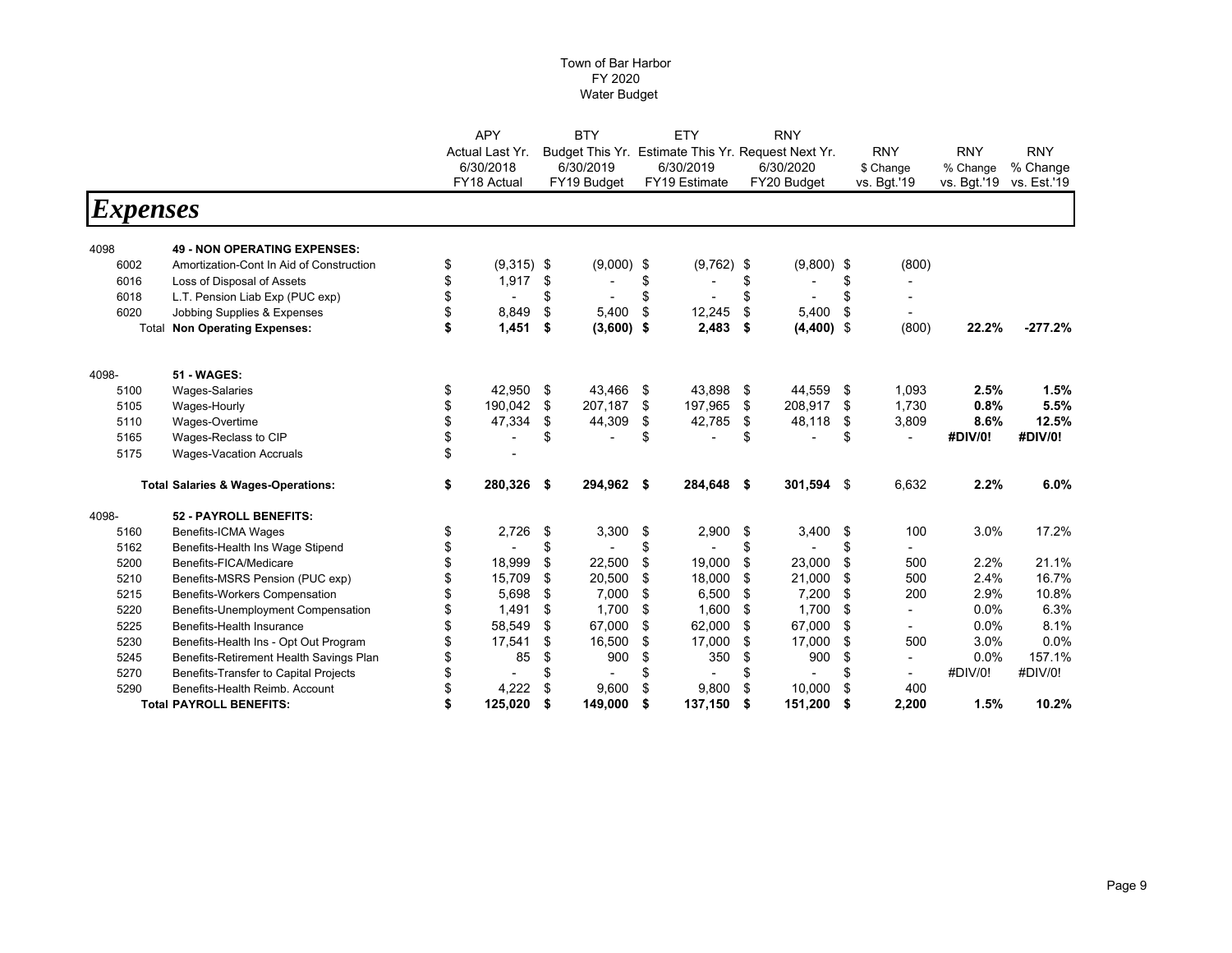|       |                                             | <b>APY</b>        | <b>BTY</b>   | ETY                                                | <b>RNY</b>   |     | <b>RNY</b>               | <b>RNY</b>  | <b>RNY</b>  |
|-------|---------------------------------------------|-------------------|--------------|----------------------------------------------------|--------------|-----|--------------------------|-------------|-------------|
|       |                                             | Actual Last Yr.   |              | Budget This Yr. Estimate This Yr. Request Next Yr. |              |     | \$ Change                | % Change    | % Change    |
|       |                                             | 6/30/2018         | 6/30/2019    | 6/30/2019                                          | 6/30/2020    |     | vs. Bgt.'19              | vs. Bgt.'19 | vs. Est.'19 |
|       |                                             | FY18 Actual       | FY19 Budget  | FY19 Estimate                                      | FY20 Budget  |     |                          |             |             |
| 4098- | 53 - CONTRACTUAL SERVICES:                  |                   |              |                                                    |              |     |                          |             |             |
| 5304  | Cont Srv-Auditing/Accounting                | \$<br>2,200       | \$<br>2,300  | \$<br>2,400                                        | \$<br>2,500  | \$  | 200                      | 9%          | 4%          |
| 5306  | Cont Srv-BH Town Mgt Services               | \$<br>82,648      | \$<br>81,612 | \$<br>81,612                                       | \$<br>81,612 | \$  |                          | 0%          | 0%          |
| 5312  | Cont Srv-Duckbrook Septic Pumping           | \$<br>620         | \$<br>2,000  | \$<br>1,500                                        | \$<br>2,000  | \$  |                          | 0%          | 33%         |
| 5314  | Cont Srv-Copier/Postage Equipment           | \$<br>2,298       | \$<br>1,900  | \$<br>2,041                                        | \$<br>1,900  | \$  |                          | 0%          | $-7%$       |
| 5315  | Cont Srv-Courier Services- Wtr Samples      | 6,480             | \$<br>7,500  | \$<br>7,300                                        | \$<br>7,500  | \$  |                          | 0%          | 3%          |
| 5326  | Cont Srv-Engineering & Surveying            | \$<br>6,162       | \$<br>7,000  | \$<br>5,000                                        | \$<br>7,000  | \$  | $\overline{\phantom{a}}$ | 0%          | 40%         |
| 5332  | <b>Cont Srv-Generator Maintenance</b>       | \$<br>1,025       | \$<br>660    | \$<br>1,464                                        | \$<br>1,000  | \$  | 340                      | 52%         | $-32%$      |
| 5334  | Cont Srv-Gen Prof. Fees                     | 62                | \$<br>1,500  | \$<br>2,375                                        | \$<br>1,600  | \$  | 100                      | 7%          | $-33%$      |
| 5336  | Cont Srv-Water Treatmnt C02 Tank            | \$<br>13,034      | \$<br>12,200 | \$<br>15,071                                       | \$<br>14,000 | \$  | 1,800                    | 15%         | $-7%$       |
| 5340  | Cont Srv-Legal Fees                         | \$                | \$<br>1,000  | \$<br>400                                          | \$<br>1,000  | \$  |                          | 0%          | 150%        |
| 5348  | Cont Srv-Mowing                             | \$<br>1,390       | \$<br>1,400  | \$<br>1,530                                        | \$<br>1,450  | \$  | 50                       | 4%          | $-5%$       |
| 5360  | Cont Srv-Printing of Reports                |                   | \$<br>700    | \$<br>700                                          | \$<br>700    | \$  |                          | 0%          | 0%          |
| 5362  | Cont Srv-Hydrant Flow Testing               | \$                | \$           | \$                                                 | \$<br>9,000  | \$  | 9,000                    |             |             |
| 5364  | Cont Srv-Lease 1/3 PWrks Bldg               | \$<br>79,107      | \$<br>79,200 | \$<br>79,200                                       | \$<br>79,200 | \$  |                          | $0\%$       | 0%          |
| 5368  | Cont Srv-Comp Lic & Suppt                   | \$<br>13,584      | \$<br>16,400 | \$<br>16,400                                       | \$<br>17,500 | \$  | 1,100                    | 0%          | 7%          |
| 5372  | Cont Srv-Standpipe/Intake Clean/Inspect's   | \$<br>17,383      | \$<br>17,000 | \$<br>17,000                                       | \$<br>17,000 | \$  | $\blacksquare$           | 0%          | 0%          |
| 5374  | Cont Srv-Tank Paint Maint. Amort. (PUC exp) | \$<br>27,000      | \$<br>27,000 | \$<br>27,000                                       | \$<br>27,000 | \$  |                          | 7%          | 0%          |
| 5378  | Cont Srv-Test/Maint. of Equipment           | \$<br>2,854       | \$<br>2,000  | \$<br>1,880                                        | \$<br>2,700  | \$  | 700                      | 0%          | 44%         |
| 5384  | Cont Srv-Testing Water Samples              | \$<br>8,874       | \$<br>9,000  | \$<br>8,500                                        | \$<br>9,000  | \$  |                          | 0%          | 6%          |
|       | <b>Total CONTRACTUAL SERVICES</b>           | \$<br>264,721 \$  | 270,372 \$   | 271,373 \$                                         | 283,662 \$   |     | 13,290                   | 5%          | 4.5%        |
| 4098  | 54 - MATERIALS & SUPPLIES:                  |                   |              |                                                    |              |     |                          |             |             |
| 5410  | Supplies-Clothing, Uniforms, Boots          | \$<br>4,944       | \$<br>4,000  | \$<br>4,200                                        | \$<br>4,000  | -\$ |                          | $0\%$       | $-5%$       |
| 5412  | Supplies-Copier & Computers                 | \$<br>1,878       | \$<br>1,700  | \$<br>2,126                                        | \$<br>1,900  | \$  | 200                      | 12%         | $-11%$      |
| 5418  | Supplies-Forms, Checks & Misc               | \$<br>222         | \$<br>1,000  | \$<br>1,000                                        | \$<br>1,000  | \$  |                          | $0\%$       | 0%          |
| 5423  | Supplies-Ammonia                            | \$<br>3,560       | \$<br>5,400  | \$<br>5,400                                        | \$<br>5,600  | \$  | 200                      | 4%          | 4%          |
| 5424  | Supplies-Sod. Hypochlorite-2.76/g           | \$<br>23,219      | \$<br>36,000 | \$<br>32,612                                       | \$<br>34,800 | \$  | (1,200)                  | $-3%$       | 7%          |
| 5425  | Supplies-Flouride                           | \$<br>2,292       | \$<br>7,500  | \$<br>7,500                                        | \$<br>8,000  | \$  | 500                      | 7%          | 7%          |
| 5426  | Supplies-CO2                                | \$<br>16,665      | \$<br>17,000 | \$<br>18,388                                       | \$<br>18,200 | \$  | 1,200                    | 7%          | $-1%$       |
| 5427  | Supplies-Lime                               | \$<br>7,407       | \$<br>11,500 | \$<br>10,500                                       | \$<br>11,000 | \$  | (500)                    | $-4%$       | 5%          |
| 5428  | Supplies-Water Treatment                    | \$<br>8,413       | \$<br>12,500 | \$<br>13,000                                       | \$<br>13,000 | \$  | 500                      | 4%          | 0%          |
| 5436  | Supplies-Office                             | \$<br>1,779       | \$<br>2,400  | \$<br>2,300                                        | \$<br>2,400  | \$  |                          | 0%          | 4%          |
| 5438  | Supplies-Operating                          | \$<br>17,729      | \$<br>12,000 | \$<br>12,000                                       | \$<br>12,000 | \$  |                          | 0%          | 0%          |
| 5444  | <b>Supplies-Safety Supplies</b>             | \$<br>1,081       | \$<br>2,800  | \$<br>2,400                                        | \$<br>2,800  | \$  | $\overline{\phantom{a}}$ | 0%          | 17%         |
| 5458  | Supplies-Vehicle                            | \$<br>1,962       | \$<br>4,500  | \$<br>4,500                                        | \$<br>4,600  | \$  | 100                      | 2%          | 2%          |
|       | <b>Total MATERIAL &amp; SUPPLIES:</b>       | \$<br>$91,151$ \$ | 118,300      | \$<br>115,926 \$                                   | 119,300 \$   |     | 1,000                    | 1%          | 3%          |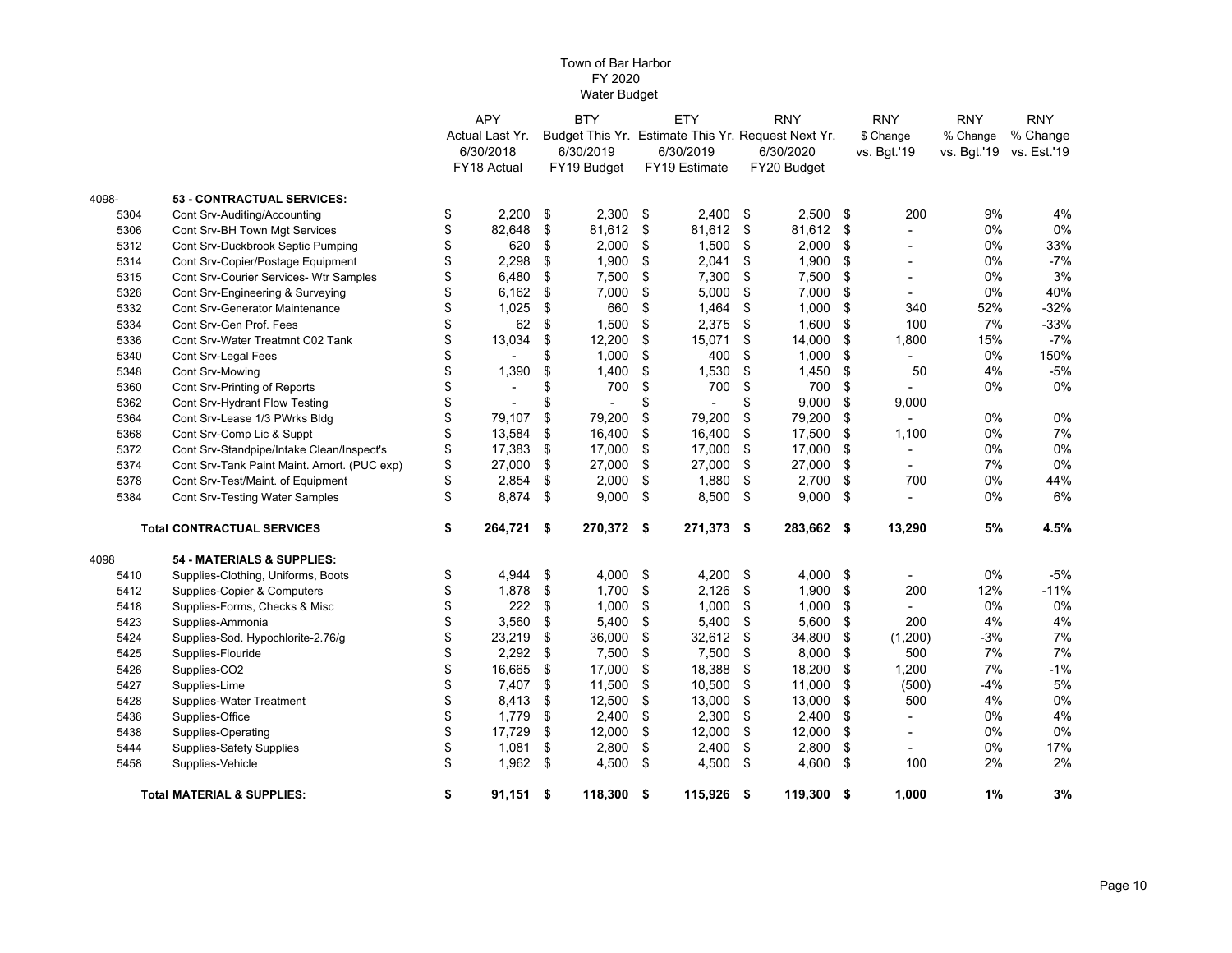|      |                                          | <b>APY</b>       |     | <b>BTY</b>            |    | <b>ETY</b>                       |    | <b>RNY</b>  |    | <b>RNY</b>  | <b>RNY</b>              | <b>RNY</b> |
|------|------------------------------------------|------------------|-----|-----------------------|----|----------------------------------|----|-------------|----|-------------|-------------------------|------------|
|      |                                          | Actual Last Yr.  |     | <b>Budget This Yr</b> |    | Estimate This Yr Request Next Yr |    |             |    | \$ Change   | % Change                | % Change   |
|      |                                          | 6/30/2018        |     | 6/30/2019             |    | 6/30/2019                        |    | 6/30/2020   |    | vs. Bgt.'19 | vs. Bgt.'19 vs. Est.'19 |            |
|      |                                          | FY18 Actual      |     | FY19 Budget           |    | FY19 Estimate                    |    | FY20 Budget |    |             |                         |            |
| 4098 | 55 - UTILITIES & COMMODITIES:            |                  |     |                       |    |                                  |    |             |    |             |                         |            |
| 5504 | Utility-Electricity                      | \$<br>34,507     | \$  | 31,800                | \$ | 34,000                           | \$ | 34,000      | \$ | 2,200       | 7%                      | 0%         |
| 5506 | Utility-Electricity Pumping              | \$<br>1,742      | \$  | 3,100                 | \$ | 3,000                            | \$ | 3,100       | \$ |             | 0%                      | 3%         |
| 5514 | Utility-Motor Fuel-Diesel                | 337              | \$  | 1,500                 | \$ | 1,000                            | \$ | 1,500       | \$ |             | $0\%$                   | 50%        |
| 5516 | Utility-Motor Fuel-Gasoline              | 12,168           | \$  | 10,500                | \$ | 12,500                           | \$ | 12,000      | \$ | 1,500       | 14%                     | $-4%$      |
| 5520 | Utility-Propane                          | 7,260            | \$  | 8,500                 | \$ | 7,500                            | \$ | 8,500       | \$ |             | 0%                      | 13%        |
| 5528 | Utility-Telephone & Cellular             | 4,928            | \$  | 4,400                 | \$ | 4,300                            | \$ | 4,400       | \$ |             | $0\%$                   | 2%         |
| 5530 | Utility-Water                            | \$<br>347        | \$  | 600                   | \$ | 600                              | \$ | 600         | \$ |             | $0\%$                   | 0%         |
|      | <b>Total UTILITIES &amp; COMMODITIES</b> | \$<br>61,289     | -\$ | 60,400                | \$ | 62,900 \$                        |    | 64,100 \$   |    | 3,700       | 6%                      | 2%         |
| 4098 | <b>56 - REPAIRS &amp; MAINTENANCE</b>    |                  |     |                       |    |                                  |    |             |    |             |                         |            |
| 5602 | Rep & Mt-Buildings                       | \$<br>4,051      | \$  | 2,000                 | \$ | 1,500                            | \$ | 2,000       | \$ |             | $0\%$                   | 33%        |
| 5618 | Rep & Mt-Equipment, Gen'l                | \$<br>4,342      | \$  | 2,500                 | \$ | 2,500                            | \$ | 2,500       | \$ |             | $0\%$                   | 0%         |
| 5626 | Rep & Mt-Hydrants                        | \$<br>4,306      | \$  | 7,500                 | \$ | 7,000                            | \$ | 7,500       | \$ |             | 0%                      | 7%         |
| 5628 | Rep & Mt-Mains                           | \$<br>38,641     | \$  | 41,000                | \$ | 39,926                           | \$ | 42,000      | \$ | 1,000       | 2%                      | 5%         |
| 5630 | Rep & Mt-Meters                          | 33,254           | \$  | 63,000                | \$ | 62,074                           | \$ | 63,000      | \$ |             | $0\%$                   | 1%         |
| 5634 | Rep & Mt-Plant & Wtr Treatmnt Equipmnt   | 16,097           | \$  | 11,000                | \$ | 11,500                           | \$ | 12,000      | \$ | 1,000       | 9%                      | 4%         |
| 5642 | Rep & Mt-Pumping Equipment               | 7,390            | \$  | 3,300                 | \$ | 2,000                            | \$ | 3,600       | \$ | 300         | 9%                      | 80%        |
| 5650 | Rep & Mt-Services                        | \$<br>19,519     | \$  | 17,500                | \$ | 17,500                           | \$ | 18,000      | \$ | 500         | 3%                      | 3%         |
| 5652 | Rep & Mt-Standpipes                      | \$<br>879        | \$  | 800                   | \$ | 900                              | \$ | 800         | \$ |             | 0%                      | $-11%$     |
| 5658 | Rep & Mt-Vehicles                        | \$<br>4,715      | \$  | 5,000                 | \$ | 6,000                            | \$ | 5,000       | \$ |             | $0\%$                   | $-17%$     |
|      | <b>Total REPAIRS &amp; MAINTENANCE</b>   | \$<br>133,194 \$ |     | 153,600 \$            |    | 150,900 \$                       |    | 156,400 \$  |    | 2,800       | 2%                      | 4%         |
| 4098 | <b>57 - EQUIPMENT PURCHASES</b>          |                  |     |                       |    |                                  |    |             |    |             |                         |            |
| 5700 | Equip Purch-Computers & Printers         | \$<br>5,441      | \$  | 11,800                | \$ | $11,000$ \$                      |    | 1,600       | \$ | (10, 200)   | -86%                    | -85%       |
| 5702 | Equip Purch-Office Furniture             | \$<br>915        | \$  |                       | \$ | 875                              | \$ |             | \$ |             |                         |            |
| 5704 | <b>Equip Purch-Operating Equipment</b>   | \$<br>1,782      | \$  | 5,500                 | \$ | 5,342                            | \$ | 5,800       | \$ | 300         | 5%                      | 9%         |
|      | <b>Total EQUIPMENT PURCHASES</b>         | \$<br>8,138 \$   |     | 17,300                | \$ | $17,217$ \$                      |    | $7,400$ \$  |    | (9,900)     | $-57%$                  | $-57%$     |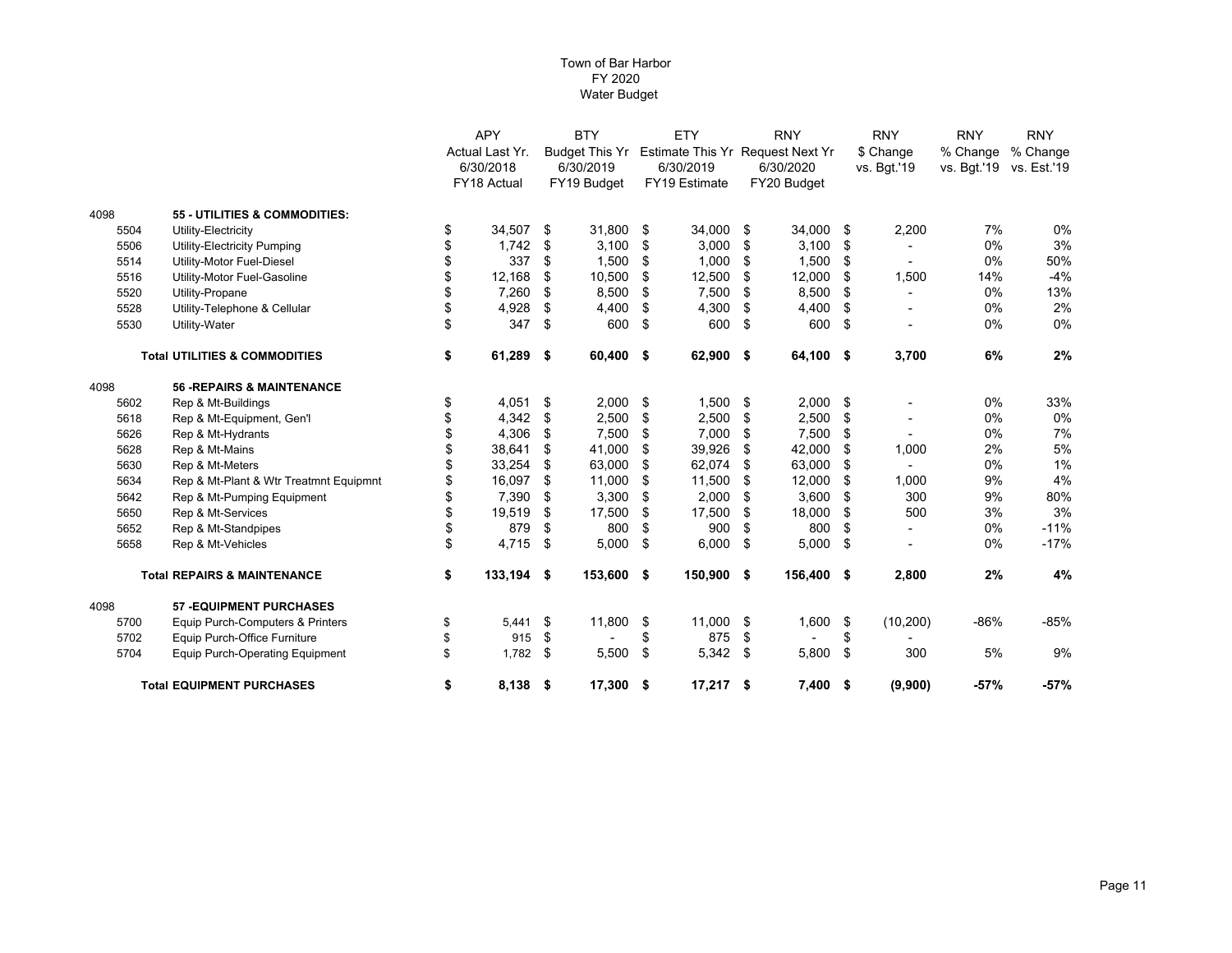|      |                                                    |    | <b>APY</b><br>Actual Last Yr. |      | <b>BTY</b>            |      | ETY                              |    | <b>RNY</b>  |      | <b>RNY</b>  | <b>RNY</b>  | <b>RNY</b>  |  |
|------|----------------------------------------------------|----|-------------------------------|------|-----------------------|------|----------------------------------|----|-------------|------|-------------|-------------|-------------|--|
|      |                                                    |    |                               |      | <b>Budget This Yr</b> |      | Estimate This Yr Request Next Yr |    |             |      | \$ Change   | % Change    | % Change    |  |
|      |                                                    |    | 6/30/2018                     |      | 6/30/2019             |      | 6/30/2019                        |    | 6/30/2020   |      | vs. Bgt.'19 | vs. Bgt.'19 | vs. Est.'19 |  |
|      |                                                    |    | <b>FY18 Actual</b>            |      | FY19 Budget           |      | <b>FY19 Estimate</b>             |    | FY20 Budget |      |             |             |             |  |
| 4098 | 58 - OTHER-INS, TRVL, ADV, MISC:                   |    |                               |      |                       |      |                                  |    |             |      |             |             |             |  |
| 5800 | Advertising                                        | \$ | 1,971                         | \$   | 2,600                 | \$   | 2,300                            | \$ | 2,500       | - \$ | (100)       | $-4%$       | 9%          |  |
| 5802 | Uncollectible Customer Accnts                      |    |                               | \$   | 1,000                 | \$   | 500                              | \$ | 900         | \$   | (100)       | $-10%$      | 80%         |  |
| 5808 | Dues-Licenses & Other                              |    | 3,841                         | \$   | 3,900                 | \$   | 4,377                            | \$ | 4,300       | \$   | 400         | 10%         | $-2%$       |  |
| 5822 | Insurance-General & Pub Off. Liab.                 |    | 5,375                         | \$   | 5,186                 | \$   | 5,186                            | \$ | 5,397       | \$   | 211         | 4%          | 4%          |  |
| 5824 | Insurance-Property & Casualty                      |    | 6,313                         | \$   | 6,158                 | \$   | 6,158                            | \$ | 6,006       | \$   | (152)       | $-2%$       | $-2%$       |  |
| 5826 | Insurance-Vehicle Coll./Liab.                      |    | 4,922                         | \$   | 5,156                 | \$   | 5,167                            | \$ | 5,060       | \$   | (96)        | $-2%$       | $-2%$       |  |
| 5832 | Permits & Fees                                     |    | 100                           | \$   | 600                   | \$   | 600                              | \$ | 600         | \$   |             |             | 0%          |  |
| 5836 | Postage & Shipping Costs                           |    | 1,213                         | \$   | 2,600                 | \$   | 2,500                            | \$ | 2,600       | \$   |             | $0\%$       | 4%          |  |
| 5840 | <b>Regulatory Assessments</b>                      | \$ | 9,936                         | \$   | 11,000                | \$   | 10,800                           | \$ | 11,000      | \$   |             | $0\%$       | 2%          |  |
| 5844 | Training, Workshops, Etc.                          |    | 2,890                         | \$   | 2,100                 | \$   | 3,100                            | \$ | 2,500       | \$   | 400         | 19%         | $-19%$      |  |
| 5846 | Travel, Rooms, Miles & Meals                       |    | 578                           | \$   | 2,600                 | S    | 1,823                            | \$ | 2,437       | \$   | (163)       | $-6%$       | 34%         |  |
| 6008 | Rate Case Amortization                             | \$ | 1,943                         | \$   | 3,500                 | \$   |                                  | \$ | 3,500       | \$   |             | 0%          | #DIV/0!     |  |
|      | Total OTHER-INS, TRAVL, ADV, MISC                  | \$ | 39,082 \$                     |      | 46,400                | \$   | 42,511 \$                        |    | 46,800 \$   |      | 400         | 1%          | 10%         |  |
| 4098 | 59 - UNCLASSIFIED                                  |    |                               |      |                       |      |                                  |    |             |      |             |             |             |  |
| 5910 | <b>Debt Service-Interest</b>                       | \$ | 165,425                       | - \$ | 144,610               | - \$ | 144,610 \$                       |    | 132,736     | - \$ | (11, 874)   |             |             |  |
|      | <b>Total DEBT SERVICE-INTEREST</b>                 | \$ | 165,425                       | \$   | 144,610               | \$   | 144,610                          | \$ | 132,736     | - \$ | (11, 874)   | $-8%$       | $-8%$       |  |
| 4098 | 60 - DEPRECIATION & AMORT.:                        |    |                               |      |                       |      |                                  |    |             |      |             |             |             |  |
| 6000 | Amortization-Acquisition Adjustment                | \$ | 70,124                        | \$   | 70,124                | \$   | 70,124                           | \$ | 70,124      | \$   |             |             |             |  |
| 6006 | Amortization-Debt Expenses                         |    | 723                           | \$   | 759                   | \$   | 723                              | \$ | 723         | \$   |             |             |             |  |
| 6012 | Depreciation-                                      |    | 223.705                       | \$   | 225,000               | \$   | 232,000                          | \$ | 235,000     | \$   | 10,000      |             |             |  |
| 6014 | Depreciation-Cont In Aid of Construction           | \$ | 9,315                         | \$   | 9,000                 | \$   | 9,762                            | \$ | 9,800       | \$   | 800         |             |             |  |
|      | <b>Total DEPRECIATION &amp; AMORTIZATION EXPS:</b> | \$ | 303,867 \$                    |      | 304,883               | - \$ | 312,609 \$                       |    | 315,647 \$  |      | 10,800      | 4%          | 1%          |  |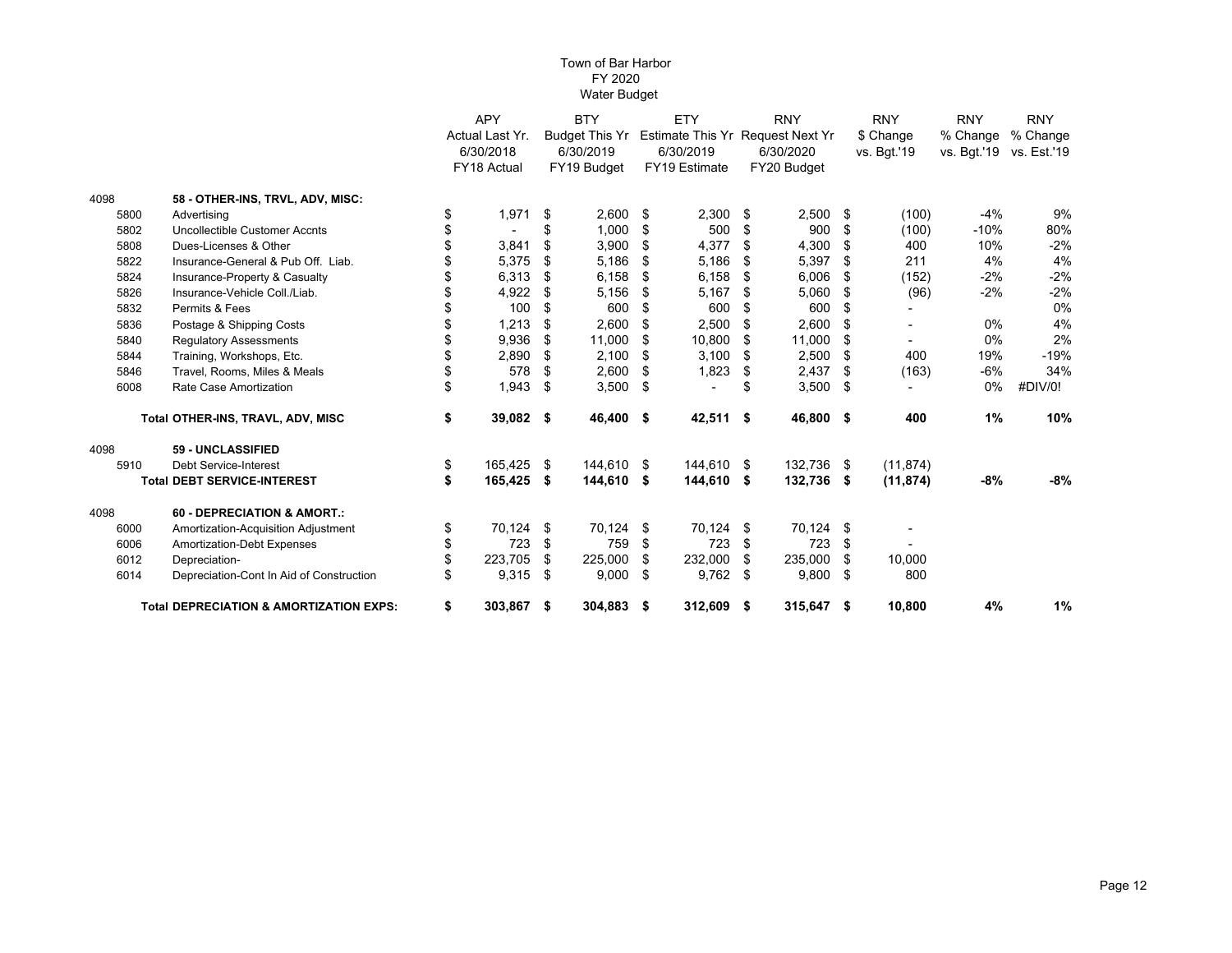| <b>APY</b>      | <b>BTY</b>  | ETY           | <b>RNY</b>                                         |             |                         |     |
|-----------------|-------------|---------------|----------------------------------------------------|-------------|-------------------------|-----|
| Actual Last Yr. |             |               | Budget This Yr. Estimate This Yr. Reguest Next Yr. | <b>RNY</b>  | <b>RNY</b>              | RNY |
| 6/30/2018       | 6/30/2019   | 6/30/2019     | 6/30/2020                                          | \$ Change   | % Change % Change       |     |
| FY18 Actual     | FY19 Budaet | FY19 Estimate | FY20 Budget                                        | vs. Bat.'19 | vs. Bgt.'19 vs. Est.'19 |     |
|                 |             |               |                                                    |             |                         |     |

## *Capital Expenditures*

4098-

#### **CAPITAL SPENDING**

| 6900 | <b>Update Master Plan</b>                      |               | S   | 15,500  | S  | 19,426       | S  | 15,000   |     |     |
|------|------------------------------------------------|---------------|-----|---------|----|--------------|----|----------|-----|-----|
| 6906 |                                                |               |     |         |    |              |    |          |     |     |
| 6908 | <b>Citizen Self Service/Asset Mgt software</b> | 8,875         | S   |         |    | 4,310        | S  | 5,000    |     |     |
| 6912 | <b>Pump Eqmnt-Acuator Valve</b>                | 11,175        | S   |         |    |              |    |          |     |     |
| 6912 | <b>New CO2 Flow Meter</b>                      |               |     | 5,500   |    | 5,413        | S  |          |     |     |
| 6914 | <b>Regrade Lab Tank Driveway</b>               |               |     |         |    |              | S  | 12,000   |     |     |
| 6916 | Demo Dreamwood Hill Tank                       |               |     | 50,000  | S  | 3,896        | S  |          |     |     |
| 6912 | <b>Actuator Valve-PS &amp; Heat Trace CO2</b>  |               |     |         |    |              |    |          |     |     |
| 6916 | <b>Pumphouse-Paving lot</b>                    |               |     | 15,000  | S  | 4,370        | \$ |          |     |     |
| 6918 | <b>Hydrants Replacements</b>                   |               |     | 10,000  | S  |              |    | 5,000    |     |     |
| 6918 | <b>Hydrants Replacements-Rte#3</b>             | 45,170        |     |         |    |              |    |          |     |     |
| 6922 | <b>Mains-Route #3 Project</b>                  | 605,832       | \$  |         |    | 258,084      | S  |          |     |     |
| 6922 | <b>Main Replacements-Devon</b>                 |               |     | 80,000  |    | 3,225        | S  | 198,000  |     |     |
| 6928 | <b>Service Replacements</b>                    | 913           | \$  | 10,000  | S  | 731          | S  | 5,000    |     |     |
| 6928 | <b>Service Replacements - Rte#3</b>            | \$<br>319,461 | \$. |         |    |              |    |          |     |     |
| 6932 | Vehicles-Pick up truck                         |               |     |         |    |              |    | 37,000   |     |     |
| 6950 | <b>CIP Reserve-</b>                            |               | S   | 20,000  | \$ | 3,221        | \$ |          |     |     |
|      | <b>Totals-Gross Capital Spending</b>           | 991,426       | S.  | 206,000 | S  | 302,676 \$   |    | 277,000  | 34% | -8% |
|      | Less: CIAC-Serv                                |               |     |         |    | $(4,904)$ \$ |    |          |     |     |
|      | Less: CSO Grant                                |               |     |         |    |              | S  | (15,000) |     |     |
|      | Less: Rte#3 bond monies                        | (970, 463)    |     |         |    | (143,948)    |    |          |     |     |
|      | Net Capital Spending (internal funds)          | 20,963        | 5   | 206,000 |    | 153,824      | 5  | 262,000  | 27% | 70% |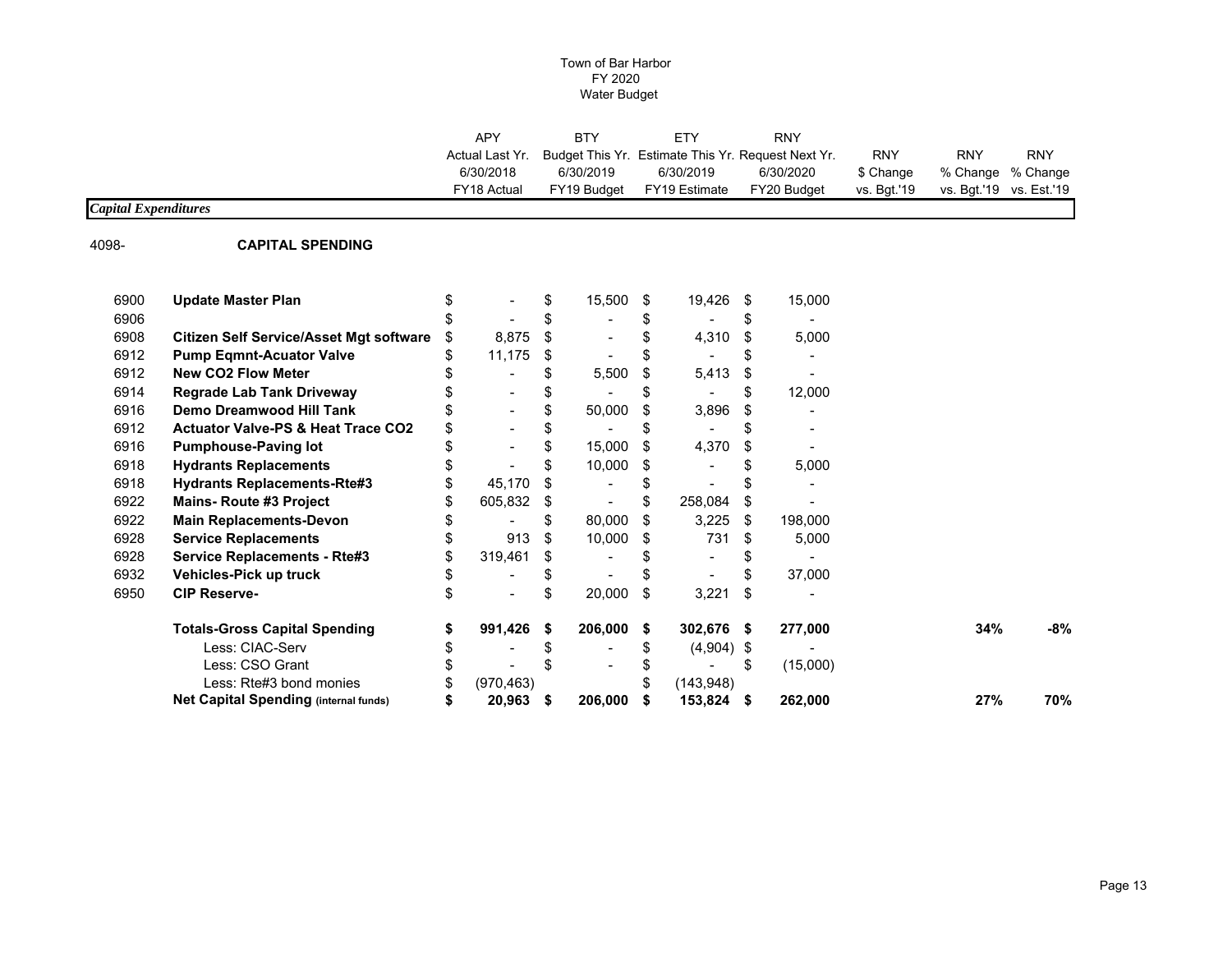*List of Positions - Authorized Wages*

| $A/c$ # | -base pay-                                                          | <b>Present Rate</b><br>@ 6-30-19 |      | June '18<br>Base Wage | Proposed 2.5% FY20 Proposed<br>Rate or Hours<br>2080 |       |          | Base Wages<br>2.5%       | Proposed<br>FY20 Budget |                     |
|---------|---------------------------------------------------------------------|----------------------------------|------|-----------------------|------------------------------------------------------|-------|----------|--------------------------|-------------------------|---------------------|
| 5100    | Superintendent -Salary- Van Trump<br>Less 1/2 charged to Wastewater | \$<br>86,944 \$                  |      | 85,228                |                                                      |       | \$<br>\$ | 89,118<br>$(44, 559)$ \$ | -\$                     | 89,118<br>(44, 559) |
|         | Foreman/Lic.Oper.-AL                                                | \$<br>21.78                      | - \$ | 45,302                | \$                                                   | 22.32 | \$       | 46,435                   | \$                      | 46,435              |
|         | Office Manager-NW                                                   | \$<br>21.73                      | \$   | 45,198                | S                                                    | 22.27 | \$       | 46,328                   | \$                      | 46,328              |
|         | Water Maint/Eqpt Worker-BL                                          | \$<br>18.89                      | \$   | 39,291                | \$                                                   | 19.36 | \$       | 40,273                   | \$                      | 40,273              |
|         | Water Maint. Worker-MA                                              | \$<br>16.82                      | \$   | 34,986                | S                                                    | 17.24 | \$.      | 35,860                   | -\$                     | 35,860              |
|         | Water Maint, Worker-JA                                              | \$<br>16.82                      | - \$ | 34,986                | \$                                                   | 17.24 | \$       | 35,860                   | S                       | 35,860              |
|         | Wage Adjustments                                                    |                                  |      |                       | \$                                                   | 2.00  | \$       | 4,160                    | -\$                     | 4,160               |
|         |                                                                     |                                  |      |                       |                                                      |       | \$       |                          |                         |                     |
| 5105    | <b>Total wages-hourly</b>                                           |                                  | \$   | 199,763               |                                                      |       | \$       | 208,917                  | \$                      | 208,917             |
|         | Scheduled Overtime-Avg. OT rate (3)                                 | \$<br>31.20                      | - \$ | 25,243                |                                                      | 832   | \$       | 26,478                   | \$                      | 26,478              |
|         | Unscheduled Overtime-Avg. OT rate (3)                               | \$<br>31.20                      | -\$  | 15,272                |                                                      | 680   | \$       | 21,640                   | \$                      | 21,640              |
| 5110    | <b>Total wages-overtime</b>                                         |                                  | \$   | 40,515                |                                                      |       | \$       | 48,118 \$                |                         | 48,118              |
|         | <b>Totals - Salaries &amp; Wages</b>                                |                                  | \$   | 325,506               |                                                      |       | \$       | 301,594                  | -\$                     | 301,594             |
|         | <b>Actual Unscheduled Overtime Hours - CY 2018</b>                  |                                  |      |                       |                                                      | 857   |          |                          |                         |                     |
|         | <b>Actual Unscheduled Overtime Hours - CY 2017</b>                  |                                  |      |                       |                                                      | 826   |          |                          |                         |                     |
|         | <b>Actual Unscheduled Overtime Hours - CY 2016</b>                  |                                  |      |                       |                                                      | 726   |          |                          |                         |                     |
|         | <b>Actual Unscheduled Overtime Hours - CY 2015</b>                  |                                  |      |                       |                                                      | 741   |          |                          |                         |                     |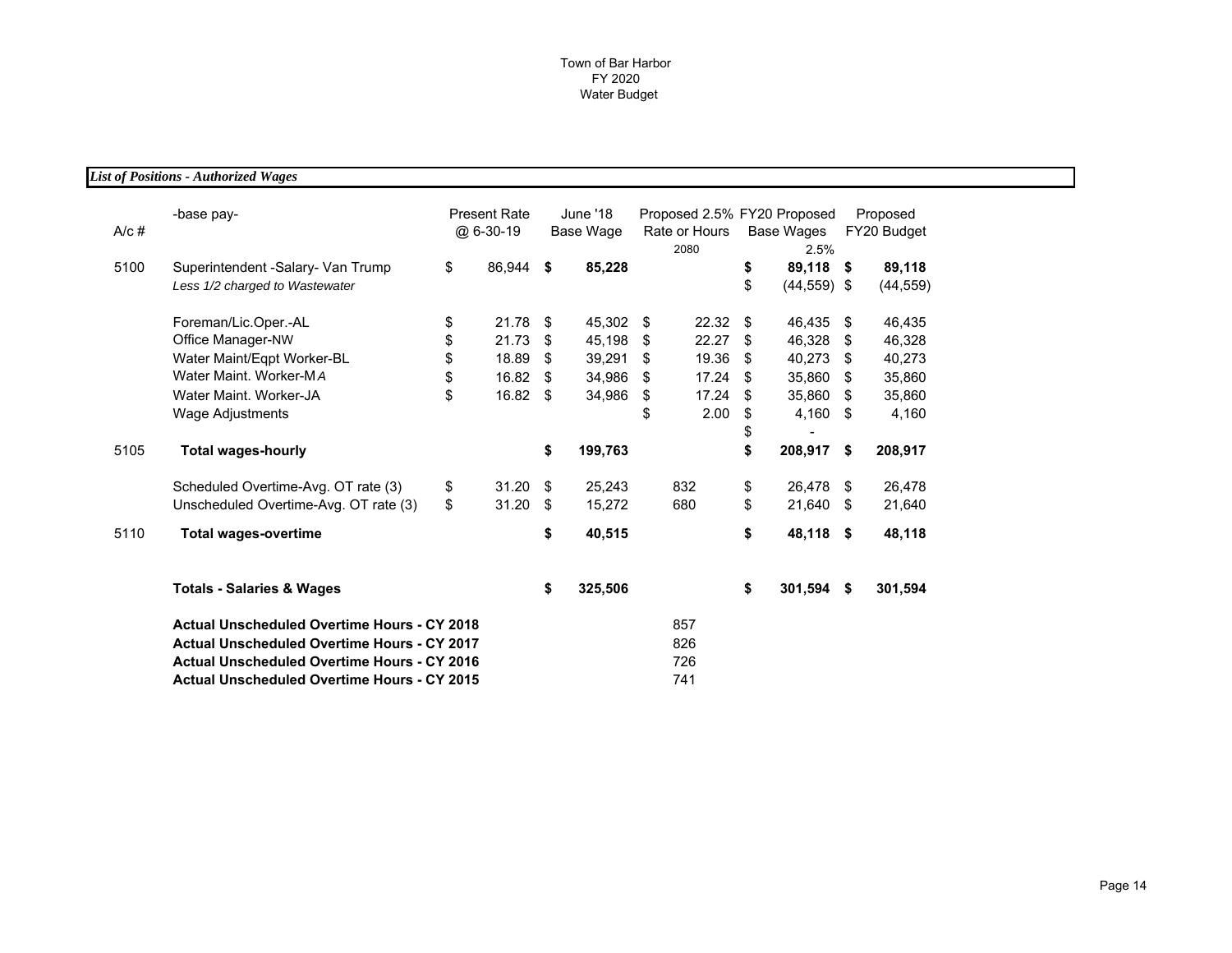|                                                |                                |                            | Volume - 12 Month Roll Forward Volume Numbers |                                 |                                     |                                 |                                |                                 |                              |                                      |
|------------------------------------------------|--------------------------------|----------------------------|-----------------------------------------------|---------------------------------|-------------------------------------|---------------------------------|--------------------------------|---------------------------------|------------------------------|--------------------------------------|
|                                                | Cubic Feet (000's)             |                            |                                               |                                 |                                     |                                 | 6 Month Increments             |                                 |                              |                                      |
|                                                | <b>Dec-14</b><br><b>PUC Yr</b> | $Jun-15$<br><b>FY</b><br>2 | <b>Dec-15</b><br><b>PUC Yr</b><br>3           | <b>Jun-16</b><br><b>FY</b><br>4 | <b>Dec-16</b><br><b>PUC Yr</b><br>5 | <b>Jun-17</b><br><b>FY</b><br>6 | <b>Dec-17</b><br><b>PUC Yr</b> | <b>Jun-18</b><br><b>FY</b><br>8 | Dec-18<br><b>PUC Yr</b><br>9 | <b>Jun-19</b><br><b>PUC Yr</b><br>10 |
| <b>Billed Consumption</b>                      | 30,983                         | 30,889                     | 32,147                                        | 32,268                          | 33,491                              | 33,829                          | 30,813                         | 32,813                          | 36,931                       | 37,409                               |
| 6 Month % Changes<br>YTD -(4.5) year % change  |                                | 0%                         | 4%                                            | 0%                              | 4%                                  | $1.0\%$                         | $-8.9%$                        | 6%                              | 13%                          | 1%<br>17%                            |
| 3.8% average increase in annual consumption    |                                |                            |                                               |                                 |                                     |                                 |                                |                                 |                              |                                      |
| % Billed vs. Produced                          | 67%                            |                            | 70%                                           |                                 | 68%                                 |                                 | 67%                            |                                 | 75%                          |                                      |
| <b>Production Water</b><br>YTD 4 Year % change | 45,959                         |                            | 46,267                                        |                                 | 49,628                              |                                 | 45,918                         |                                 | 48,853<br>6.2%               |                                      |

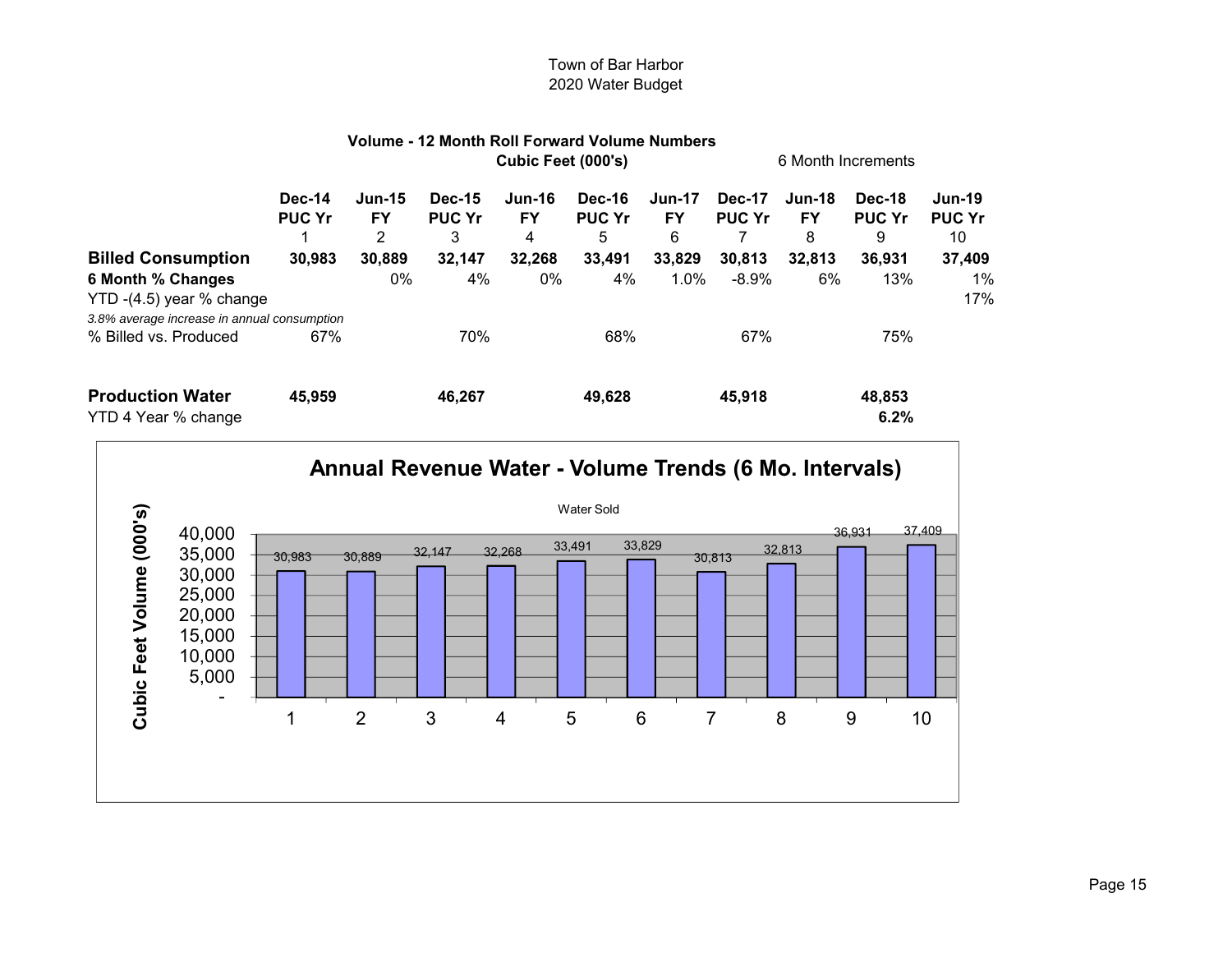## **Capital Investment (CIP) Since Purchase of water Company**

| Company purchased Oct 2001                                                       |                                      |                    |                                        | 6/25/2019  |
|----------------------------------------------------------------------------------|--------------------------------------|--------------------|----------------------------------------|------------|
|                                                                                  | 6/30/2018<br>$(16.75 \text{ yrs})$   | 6/30/2019<br>(est) | 17.75 yrs<br><b>Totals</b>             |            |
| <b>Gross Capital Investment:</b>                                                 | $$8.298.425$ $$302.676$ $$8.601.101$ |                    |                                        |            |
| Paid By: Bonding & Const. Contributions<br><b>Internally Generated Cash Used</b> | \$6.249.022<br>\$2.049.403           | 153,824<br>S.      | $$148,852$ $$6,397,874$<br>\$2,203,227 | 74%<br>26% |

## **Recap of Source & Use of Cash Generated** *(after operating expenses & debt service)*

| (17.75 years activity)                                  |     |           |    |              |                      |
|---------------------------------------------------------|-----|-----------|----|--------------|----------------------|
| Source:                                                 |     |           |    |              |                      |
| From Sale of Properties: (Main St. & edgewood St.)      |     |           | \$ | 717,291      |                      |
| From Normal Operations (Metered Rates)                  |     |           |    | \$ 3,700,000 | (\$189,000 per year) |
| Net Cash Generated & Available for Capital/Other Uses   |     |           |    | \$4,417,291  |                      |
| Used For:                                               |     |           |    |              |                      |
| <b>Capital Purchases</b>                                | 50% |           |    | 2,203,227    | (\$124,000 per year) |
| Pay off the Underfunded Pension Plan                    |     |           | \$ | 247,773      |                      |
| For Painting Jackson Lab Tank                           |     |           |    | 258,208      |                      |
| <b>Net Cash Used</b>                                    |     |           |    | \$2,709,208  |                      |
| <b>Estimated Net Cash Increase - 17.75 years</b>        |     |           | S. | 1,708,083    | (\$96,000 per year)  |
| Cash on Hand @ 6/30/19                                  |     |           |    |              | \$1,707,000          |
| Reserved for: Working Capital (25% of OpEx)             |     | \$360,000 |    |              |                      |
| CIP Carryover (Rte#3 & Misc CIP) @ 6/30/19              |     | \$491,000 |    |              |                      |
| <b>Standpipe Painting Reserve</b>                       |     | \$75,000  |    |              | \$926,000            |
| Available for the deferred CIP projects (mains) in FY21 |     |           |    |              | \$781,000            |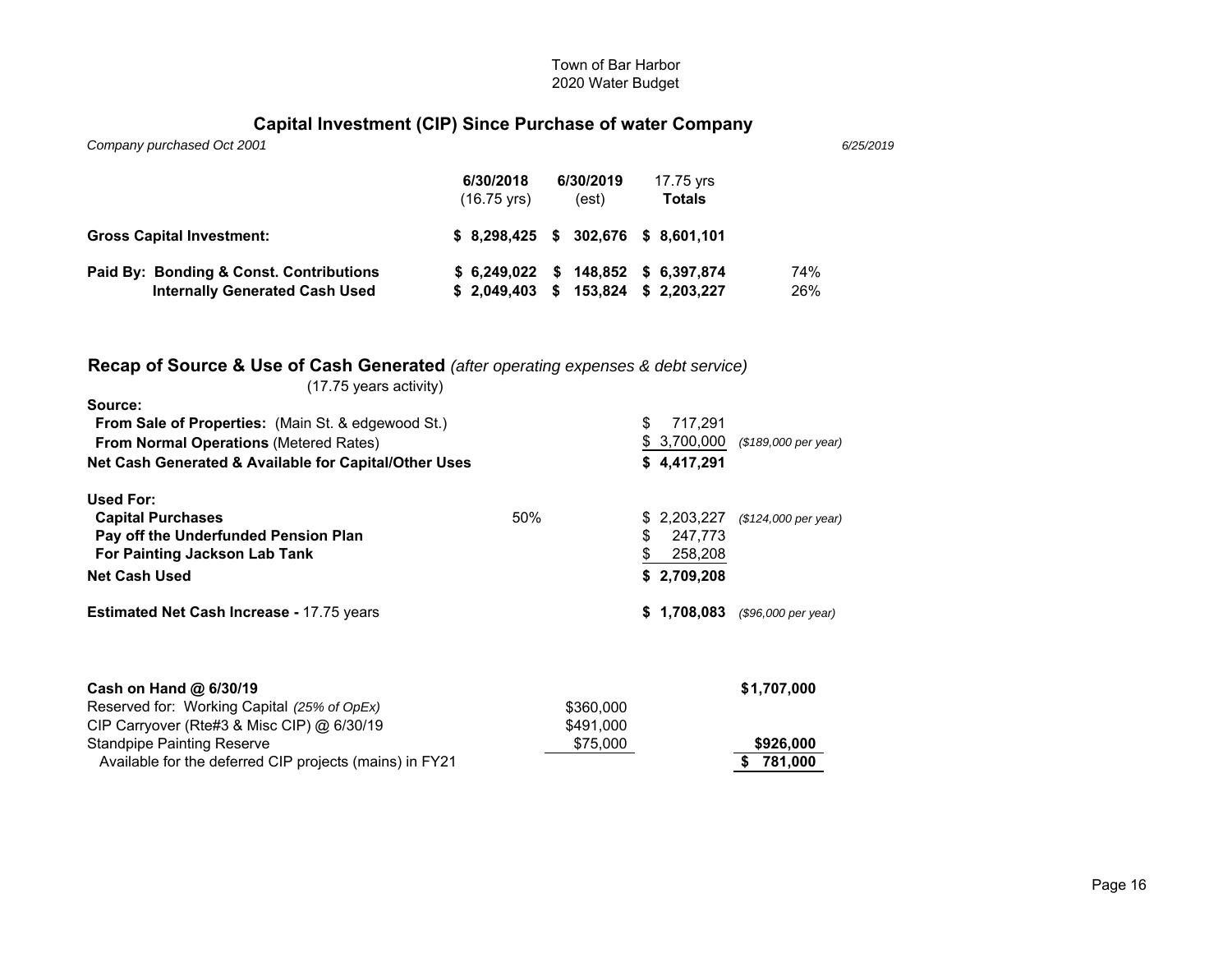## FY 2020 Water Budget

## **5 Year Capital Improvement Program Year By Year Overview**

|               |                                          |          | <b>Year One</b>  | <b>Year Two</b>  | <b>Year Three</b> | <b>Year Four</b> | <b>Year Five</b> | Total     |
|---------------|------------------------------------------|----------|------------------|------------------|-------------------|------------------|------------------|-----------|
| Acct.         |                                          | Age      | <b>FY20</b>      | FY21             | FY22              | <b>FY23</b>      | <b>FY24</b>      | Five Year |
| No.           | <b>Account Description</b>               |          | Funding/Spending | Funding/Spending | Funding/Spending  | Funding/Spending | Funding/Spending | Spending  |
| Vehicles      |                                          |          |                  |                  |                   |                  |                  |           |
| 6932          | 94 Backhoe/Loader                        | 1994     |                  |                  |                   |                  |                  |           |
| 6932          | GMC Sierra-2500                          | 2012     |                  | 37,000           |                   |                  |                  | 37,000    |
| 6932          | GMC Sierra Util Pickup-2500              | 2015     |                  |                  |                   | 50,000           |                  | 50,000    |
| 6932          | GMC Sierra Supt Pickup-2500              | 2011     | 37,000           |                  |                   |                  |                  | 37,000    |
| 6932          | GMC Sierra Pickup-2500                   | 2016     |                  |                  |                   |                  |                  |           |
| 6900          | Update Master Plan                       |          | 15,000           |                  |                   |                  |                  | 15,000    |
| 6914          | Regrade Jax Lab Tank Driveway            |          | 12,000           |                  |                   |                  |                  | 12,000    |
| 6916          | Standpipe Coating-1936 Steel Tank        |          |                  |                  |                   |                  |                  |           |
| 6916          | Replace Mt Ave Pump Station              |          |                  |                  |                   |                  | 400,000          | 400,000   |
| 6916          | Pumphouse Lot-Paving                     |          |                  |                  |                   |                  |                  |           |
|               | <b>Equipment</b>                         |          |                  |                  |                   |                  |                  |           |
| 6908          | Citizen's Self Serve software            |          | 5,000            |                  |                   |                  |                  | 5,000     |
| 6906          |                                          |          |                  |                  |                   |                  |                  |           |
| 6906          | LeRoi Portable Air Compressor            | 1996     |                  |                  |                   | 25,000           |                  | 25,000    |
| 6912          | Purchase CO2 Tank                        |          |                  |                  | 40,000            |                  |                  | 40,000    |
|               | <b>Mains</b> (Rep = replacement)         |          |                  |                  |                   |                  |                  |           |
| 6922          | Rep Atlantic Ave - 6" CI -1927- 510"     | Work Cap |                  |                  |                   |                  |                  |           |
| 6922          | Rep Des Isle Ave - 2" galv -1937 - 495'  | New Bond |                  |                  |                   |                  |                  |           |
| 6922          | Rep Hancock St. - 6" - 1898 - 1800'      | New Bond |                  |                  |                   |                  |                  |           |
| 6922          | Rep Shannon Road - 1500' -12" from 10'   | Old Bond |                  | 250,000          |                   |                  |                  | 250,000   |
| 6922          | Rep Rodick St. (West to Cottage)-470'    | Work Cap |                  |                  |                   |                  |                  |           |
| 6922          | Rep Derby Lane - 430'                    | New Bond |                  |                  |                   |                  |                  |           |
| 6922          | Rep Livingston Road - 6" - 1912          | New Bond |                  |                  |                   |                  |                  |           |
| 6922          | Rep Lower Main St. - 2050'               | New Bond |                  |                  |                   |                  |                  |           |
| 6922          | Rep Cottage St. - 400'                   | New Bond |                  |                  |                   |                  |                  |           |
| 6922          | Rep Glen Mary Road - 1350'               | New Bond |                  | 230,000          |                   |                  |                  | 230,000   |
| 6922          | Rep Holland Ave - 1450'                  | New Bond |                  | 190,000          |                   |                  |                  | 190,000   |
| 6922          | Rep Ash St.                              | Work Cap | 98,000           |                  | 157,000           | 100,000          | 195,000          | 550,000   |
| 6922          | Rep Devon Road                           | Work Cap | 100,000          |                  |                   |                  |                  | 100,000   |
|               | Mains - subtotal                         |          | 198,000          | 670,000          | 157,000           | 100,000          | 195,000          | 1,320,000 |
| 6918          | <b>Hydrants-from road constructior</b>   |          | 5,000            | 10,000           | 10,000            | 10,000           | 10,000           | 45,000    |
| 6928          | <b>Services - Rebuild from road cons</b> |          | 5,000            | 10,000           | 10,000            | 10,000           | 10,000           | 45,000    |
| 6950          | <b>CIP Reserve-Unallocated</b>           |          |                  |                  | 23,000            | 30,000           | 10,000           | 63,000    |
|               |                                          |          |                  |                  |                   |                  |                  |           |
| <b>Totals</b> |                                          |          | 277,000          | 727,000          | 240,000           | 225,000          | 625,000          | 2,094,000 |
|               |                                          |          |                  |                  |                   |                  |                  |           |
| Funded From∶  | Operations/Fund Balance                  |          | 262,000          | 727,000          | 240,000           | 225,000          | 225,000          | 1,679,000 |
|               | New Bonds-/Other Grnts                   |          | 15,000           |                  |                   |                  | 400,000          | 415,000   |
|               |                                          |          | 277,000          | 727,000          | 240,000           | 225,000          | 625,000          | 2,094,000 |

20 Yr Bonding- added annual debt service on \$500,000 (yr 2) '@3.75% = \$36,000 per year or 2% est. rate impact on users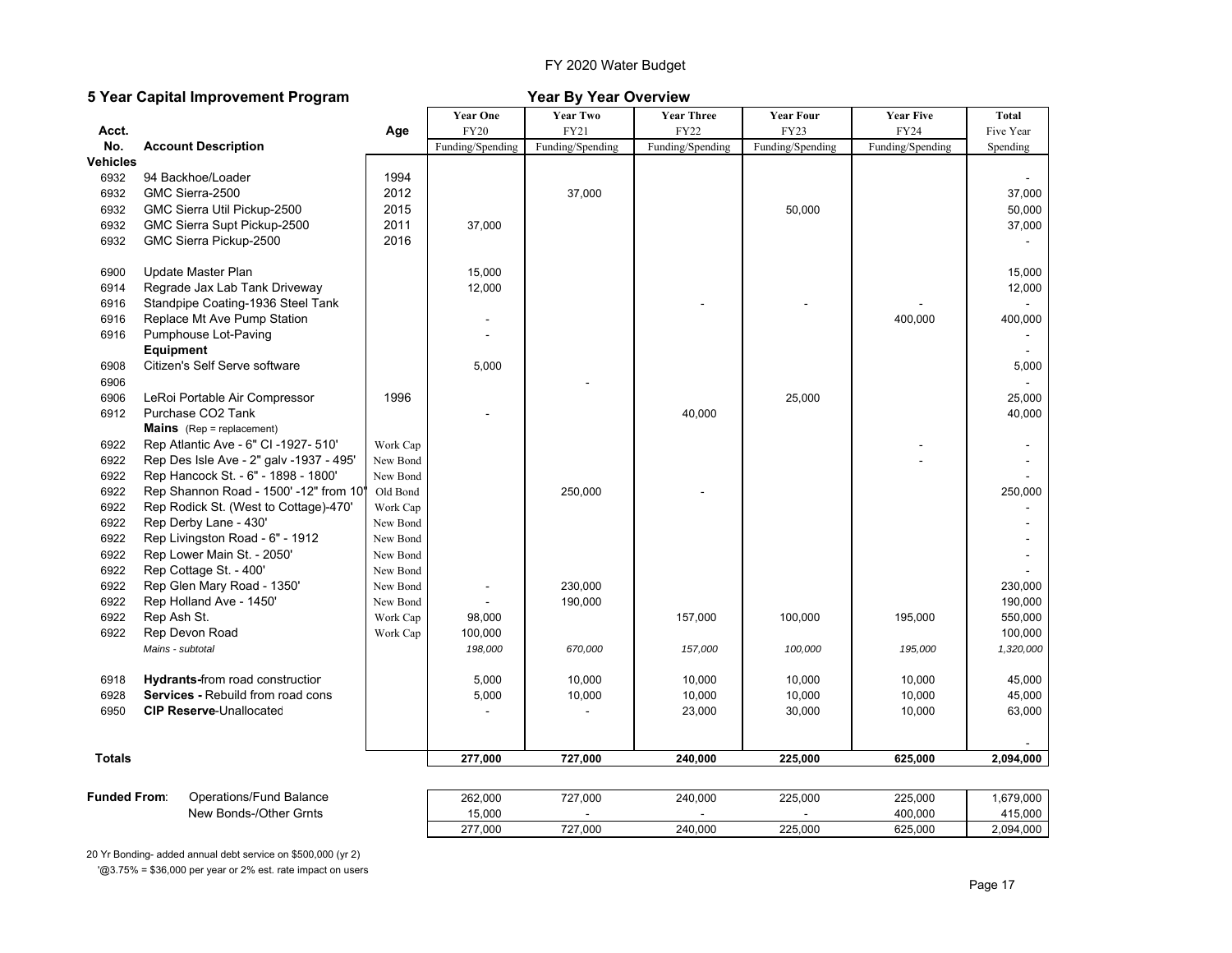# *2018 Annual Drinking Water Quality Report* **Town of Bar Harbor Water Division**

**Bar Harbor, Maine PWSID ME0090120**

We're pleased to present to you our Annual Drinking Water Quality Report, also known as the Consumer Confidence Report. This report, a requirement of the 1996 amendments to the Safe Drinking Water Act, is designed to inform you about the quality water and services we deliver to you every day. Our constant goal is to provide you with a safe and dependable supply of drinking water. We want you to understand the efforts we make to continually improve the water treatment process and protect our water resources. We are committed to ensuring the quality of your water.

## **WATER SOURCE**

Bar Harbor's water is drawn from Eagle Lake in Acadia National Park. Our water, which serves a population of 4,625 through 1,850 service connections, is treated with ultraviolet light and chlorine to protect against potential bacteriological contaminants, fluoride to promote dental health, and lime and carbon dioxide for pH adjustment for corrosion control. In May 2009, our system added chloramines by means of ammonia for additional treatment in an effort to reduce Disinfection By-Products. Due to the exceptional water quality of our source, our water system has a filtration waiver.

## **SOURCE WATER ASSESSMENT**

The Maine Drinking Water Program (DWP) has evaluated all public water supplies as part of the Source Water Assessment Program (SWAP). The assessments included geology, hydrology, land uses, water testing information, and the extent of land ownership or protection by local ordinance to see how likely our drinking water source is to being contaminated by human activities in the future. Assessment results are available at public water suppliers, town offices, and the DWP. For more information about the SWAP, please contact the DWP at telephone 207-287-2070.

If you have any questions about this report or concerning your water system, please contact Jeff Van Trump at telephone number 207-288-3555 or mailing address 50 Public Works Way, Bar Harbor, ME 04609**.** We want our valued customers to be informed about their water system. If you want to learn more, please contact us about the time and place of regularly scheduled meetings.

## **WATER QUALITY**

Bar Harbor Water Division routinely monitors for contaminants in your drinking water according to Federal and State laws. The following table shows any detection resulting from our monitoring for the period of January  $1<sup>st</sup>$  to December  $31<sup>st</sup>$ , 2018.

In 2017, due to efforts to protect the water supply, our system was granted a partial 'Synthetic Organics Waiver.' This is a three-year exemption from the monitoring/reporting requirements for the following industrial chemical(s): toxaphene/chlordane/PCB and semivolatile organics. This waiver was granted due to the absence of these potential sources of contamination within a half-mile radius of the water source.

The sources of drinking water include rivers, lakes, ponds and wells. As water travels over the surface of the land or through the ground, it dissolves naturally occurring minerals and radioactive material and can pick up substances resulting from human or animal activity. All sources of drinking water are subject to potential contamination by substances that are naturally occurring or man-made. Contaminants that may be present in source water include:

**Microbial contaminants**, such as viruses and bacteria, may come from sewage treatment plants, septicsystems, agricultural livestock operations, and wildlife.

**Inorganic contaminants**, such as salts and metals, can be naturally occurring or result from urban storm water runoff, industrial or domestic wastewater discharges, oil and gas production, mining, orfarming.

**Pesticides and herbicides** may come from a variety of sources such as agriculture, urban storm water runoff, and residential uses.

**Organic chemical contaminants**, including synthetic and volatile organic chemicals, are by-products of industrial processes and petroleum production, and can also come from gas stations, urban storm water runoff, and septic systems.

**Radioactive contaminants** can be naturally-occurring or be the result of oil and gas production and mining activities.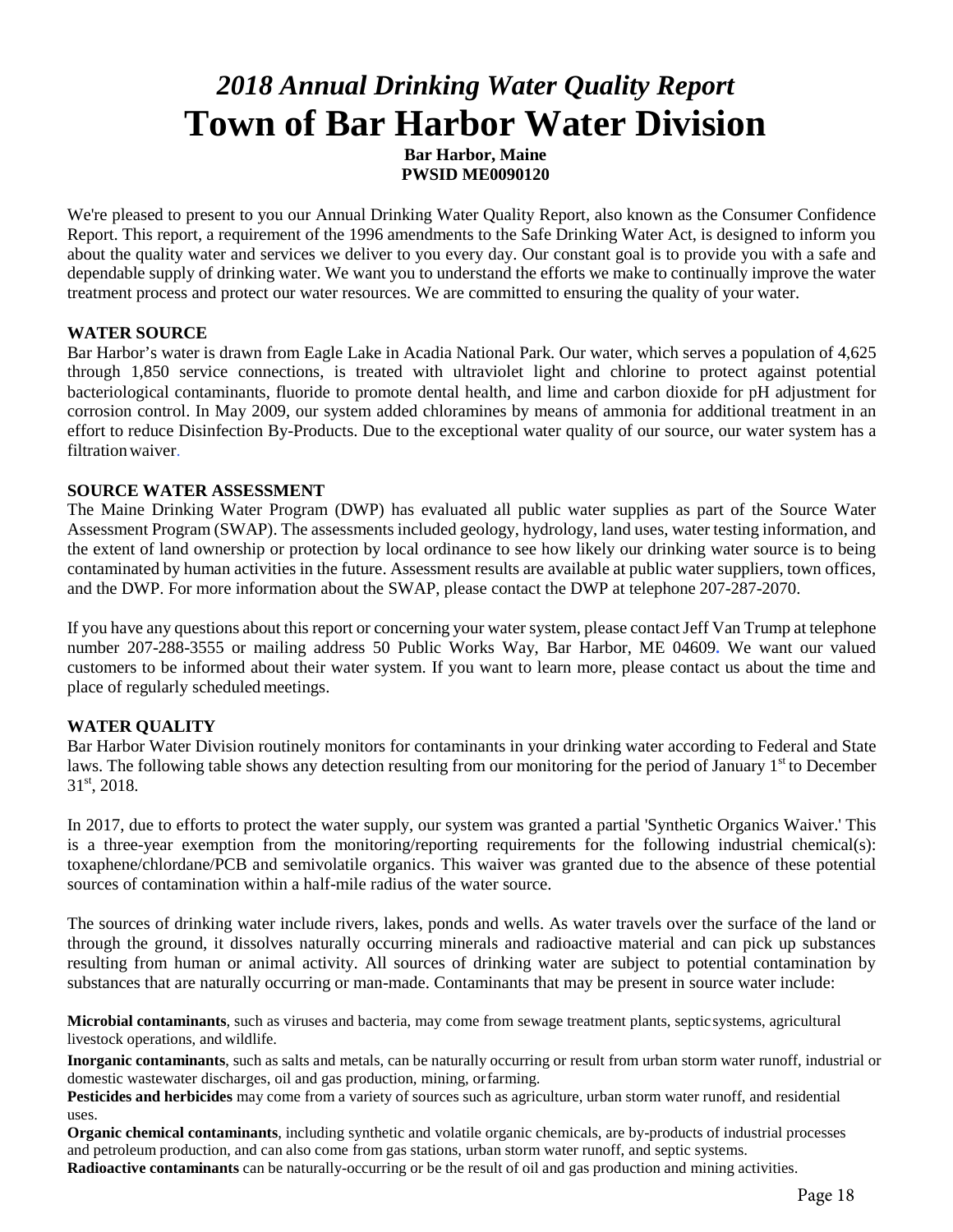In order to ensure that tap water is safe to drink, U.S. Environmental Protection Agency (EPA) prescribes regulations which limit the amount of certain contaminants in water provided by public water systems. U.S. Food and Drug Administration (FDA) regulations establish limits for contaminants in bottled water which must provide the same protection for public health.

The table below lists all of the drinking water contaminants that were detected throughout water quality monitoring and testing. The presence of contaminants in the water does not necessarily indicate that the water poses a health risk.

# **Town of Bar Harbor – Water Division had no violations in 2018**

| <b>TEST RESULTS</b><br>Unless otherwise noted, testing was done in 2018.                                |                                      |                                             |                      |                                         |                                                                                                                                 |  |  |  |
|---------------------------------------------------------------------------------------------------------|--------------------------------------|---------------------------------------------|----------------------|-----------------------------------------|---------------------------------------------------------------------------------------------------------------------------------|--|--|--|
|                                                                                                         |                                      |                                             |                      |                                         |                                                                                                                                 |  |  |  |
| Contaminant                                                                                             | Level<br><b>Detected</b>             | Unit<br><b>Measurement</b>                  | <b>MCLG</b>          | <b>MCL</b>                              | <b>Likely Source of Contamination</b>                                                                                           |  |  |  |
| <b>Microbiological Contaminants</b>                                                                     |                                      |                                             |                      |                                         |                                                                                                                                 |  |  |  |
| <b>Total Coliform Bacteria</b>                                                                          | $\bf{0}$<br>positive                 | Highest monthly<br># of positive<br>samples | $\Omega$<br>positive | $1$ pos/mo<br>or $5%$<br>$(e.$ coli $)$ | Naturally present in the environment.                                                                                           |  |  |  |
| Turbidity+                                                                                              | 1.06                                 | ntu                                         | n/a                  | 5                                       | Soil runoff.                                                                                                                    |  |  |  |
|                                                                                                         | $+=$ Highest monthly reading in 2018 |                                             |                      |                                         |                                                                                                                                 |  |  |  |
| <b>Inorganic Contaminants</b>                                                                           |                                      |                                             |                      |                                         |                                                                                                                                 |  |  |  |
| Barium<br>(2/14/18)                                                                                     | 0.0021                               | ppm                                         | $\overline{c}$       | 2                                       | Discharge of drilling wastes. Discharge from metal<br>refineries. Erosion of natural deposits.                                  |  |  |  |
| $Copper^*$<br>$(1/1/17 - 12/31/19)$                                                                     | 0.075                                | ppm                                         | 1.3                  | $AL=1.3$                                | Corrosion of household plumbing systems.                                                                                        |  |  |  |
| Fluoride<br>(5/16/18)                                                                                   | 0.73                                 | ppm                                         | $\overline{4}$       | $\overline{4}$                          | Erosion of natural deposits. Water additive that<br>promotes strong teeth. Discharge from fertilizer and<br>aluminum factories. |  |  |  |
| Lead*<br>$(1/1/17 - 12/31/19)$                                                                          | 10                                   | ppb                                         | $\overline{0}$       | $AL=15$                                 | Corrosion of household plumbing systems.                                                                                        |  |  |  |
| * = Reported results are the $90th$ percentile value (the value that 90% of all samples are less than). |                                      |                                             |                      |                                         |                                                                                                                                 |  |  |  |
| Disinfection By-Products - Jackson Lab                                                                  |                                      |                                             |                      |                                         |                                                                                                                                 |  |  |  |
| HAA5 (2018)<br>[Total Haloacetic Acids]                                                                 | $LRAA = 26$<br>$(19-33)$             | ppb                                         | $\Omega$             | 60                                      | By-product of drinking water chlorination.                                                                                      |  |  |  |
| <b>TTHM (2018)</b><br>[Total Trihalomethanes]                                                           | $LRAA = 35$<br>$(27-44)$             | ppb                                         | $\Omega$             | 80                                      | By-product of drinking water chlorination.                                                                                      |  |  |  |
| <b>Disinfection By-Products - Paradis True Value</b>                                                    |                                      |                                             |                      |                                         |                                                                                                                                 |  |  |  |
| HAA5 (2018)<br>[Total Haloacetic Acids]                                                                 | $LRAA = 24$<br>$(17-31)$             | ppb                                         | $\overline{0}$       | 60                                      | By-product of drinking water chlorination.                                                                                      |  |  |  |
| <b>TTHM</b> (2018)<br>[Total Trihalomethanes]                                                           | $LRAA = 34$<br>$(26-44)$             | ppb                                         | $\Omega$             | 80                                      | By-product of drinking water chlorination.                                                                                      |  |  |  |

**Note:** The state allows us to monitor for some contaminants less than once per year because the concentrations of these contaminants do not change frequently. Not all contaminants are tested for every year due to monitoring waivers and therefore we must use the most recent round of sampling. Some of our data is more than one year old, however, is limited to no older than 5 years.

### **Definitions:**

**Action Level (AL)** - The concentration of a contaminant which, if exceeded, triggers treatment or other requirements which a water system must follow. **Locational Running Annual Average (LRAA)** - A 12 month rolling average of all monthly or quarterly samples at specific sampling locations. Calculation of the RAA may contain data from the previous year.

**Maximum Contaminant Level (MCL)** - is the highest level of a contaminant that is allowed in drinking water. MCLs are set as close to the MCLGs as feasible using the best available treatment technology.

**Maximum Contaminant Level Goal (MCLG)** - is the level of a contaminant in drinking water below which there is no known or expected risk to health. MCLGs allow for a margin ofsafety.

**Maximum Residual Disinfection Level (MRDL)** -The highest level of a disinfectant allowed in drinking water. There is convincing evidence that addition of a disinfectant is necessary for control of microbialcontaminants.

**Maximum Residual Disinfection Level Goal (MRDLG)** – The level of a drinking water disinfectant below which there is no known or expected risk to health. MRDLGs do not reflect the benefits of the use of disinfectants to control microbialcontaminants.

**Not Applicable (N/A)** - Does not apply

**Running Annual Average (RAA)** - A 12 month rolling average of all monthly or quarterly samples at all locations. Calculations of the RAA may contain data from the previous year.

**Treatment Technique (TT)** - A required process intended to reduce the level of a contaminant in drinking water (e.g. treatment technique for turbidity). **Variances, Exemptions, and Waivers** - State or EPA permission not to meet an MCL, a treatment technique or test for a given contaminant under certain conditions. Page 19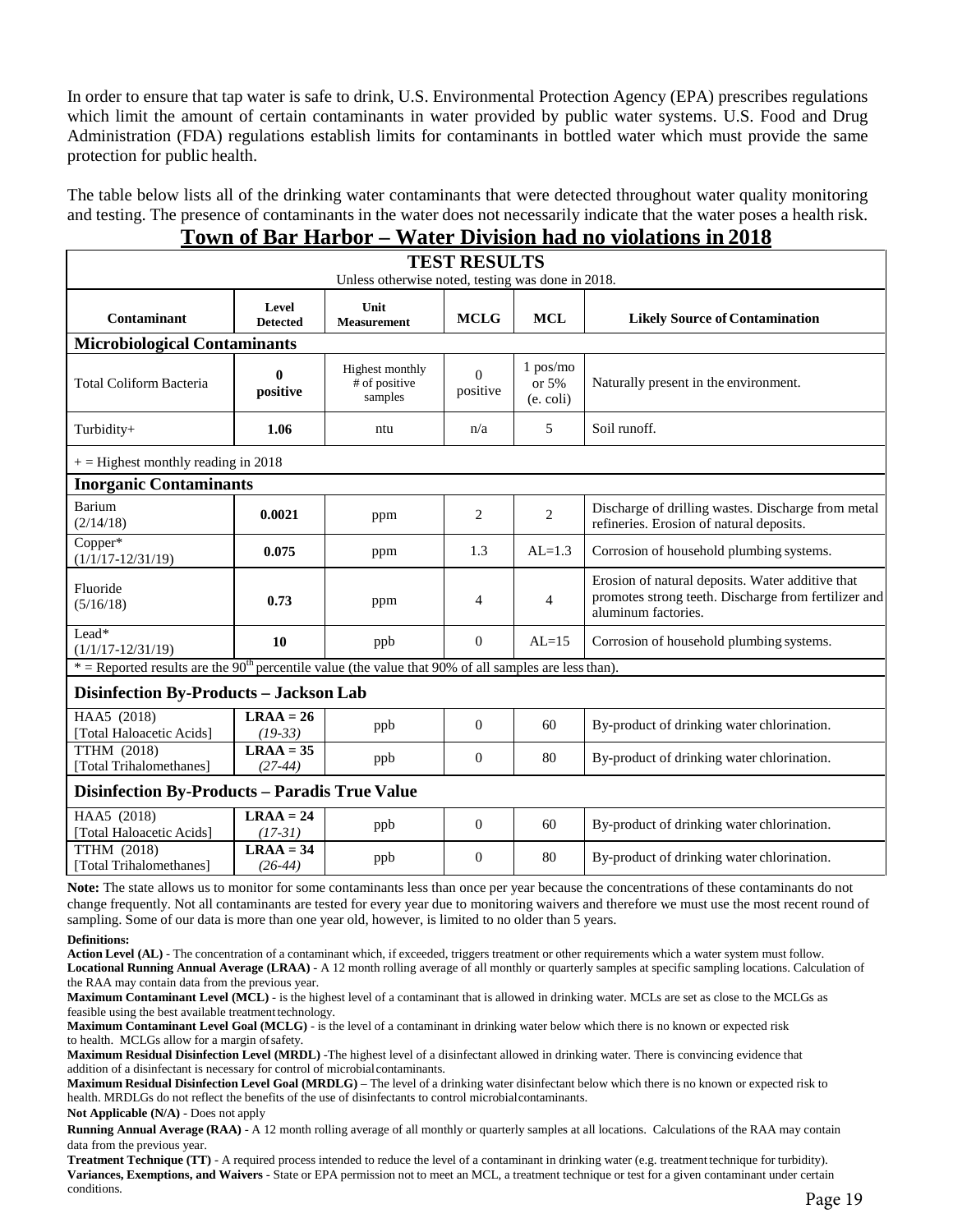### **Units:**

ppm = parts per million or milligrams per liter (mg/L). pCi/L = picocuries per liter (a measure of radioactivity). MFL = million fibers perliter ppb = parts per billion or micrograms perliter (µg/L). pos = positive samples. NTU- Nephelometric Turbidity Units (a measure of water clarity)

### **Notes:**

**Arsenic** - While your drinking water may meet EPA's standard for Arsenic, if it contains between 5 to 10 ppb you should know that the standard balances the current understanding of arsenic's possible health effects against the costs of removing it from drinking water. EPA continues to research the health effects of low levels of arsenic, which is a mineral known to cause cancer in humans at high concentrations and is linked to other health effects such as skin damage and circulatory problems. Quarterly compliance is based on running annual average.

**E. Coli** - E. coli are bacteria whose presence indicates that the water may be contaminated with human or animal wastes. Human pathogens in these wastes can cause short-term effects, such as diarrhea, cramps, nausea, headaches, or other symptoms. They may pose a greater health risk for infants, young children, the elderly, and people with severely-compromised immune systems.

**Fluoride** - For those systems that fluoridate, fluoride levels must be maintained between 0.5 to 1.2 ppm. The optimum level is 0.7 ppm. **Gross Alpha** - Action level over 5 pCi/L requires testing for Radium 226 and 228. Action level over 15 pCi/L requires testing for Uranium. Compliance is based on Gross Alpha results minus Uranium results = Net Gross Alpha.

**Lead/Copper** - Action levels (AL) are measured at consumer's tap. 90% of the tests must be equal to or below the action level.

**Nitrate** - Nitrate in drinking water at levels above 10 ppm is a health risk for infants of less than six months of age. High nitrate levels in drinking water can cause blue baby syndrome. Nitrate levels may rise quickly for short periods of time because of rainfall or agricultural activity. If you are caring for an infant you should ask advice from your health provider.

Radon - The State of Maine adopted a Maximum Exposure Guideline (MEG) for Radon in drinking water at 4000 pCi/L, effective 1/1/07. If Radon exceeds the MEG in water, treatment is recommended. It is also advisable to test indoor air for Radon.

**Total Coliform Bacteria** - Reported as the highest monthly number of positive samples, for water systems that take less than 40 samples per month. **TTHM/HAA5** - Total Trihalomethanes and Haloacetic Acids (TTHM and HAA5) are formed as a by-product of drinking water chlorination. This chemical reaction occurs when chlorine combines with naturally occurring organic matter in water. Compliance is based on running annual average.

**Turbidity** - Turbidity has no health effects. However, turbidity can interfere with disinfection and provide a medium for microbial growth. Turbidity may indicate the presence of disease-causing organisms. These organisms include bacteria, viruses, and parasites that can cause symptoms such as nausea, cramps, diarrhea and associated headaches.

## **IMPORTANT INFORMATION**

Since our system chlorinates its water, we are required to report our annual average for chlorine residual. **Chlorine Residual** was found to be **1.47 ppm**, with a range of 0.89 ppm to 2.18 ppm.

As you can see by the table, our system had no violations. We're proud that your drinking water meets all Federal and State requirements.

All drinking water, including bottled water, may reasonably be expected to contain at least small amounts of some contaminants. The presence of contaminants does not necessarily indicate that the water poses a health risk. More information about contaminants and potential health effects can be obtained by calling the Environmental Protection Agency's Safe Drinking Water Hotline at 1-800-426-4791.

For most people, the health benefits of drinking plenty of water outweigh any possible health risk from these contaminants. However, some people may be more vulnerable to contaminants in drinking water than the general population. Immuno-compromised persons such as persons with cancer undergoing chemotherapy, persons who have undergone organ transplants, people with HIV/AIDS or other immune system disorders, some elderly, and infants can be particularly at risk from infections. These people should seek advice about drinking water from their health care providers. EPA/Center of Disease Control (CDC) guidelines on appropriate means to lessen the risk of infection by cryptosporidium and other microbiological contaminants are available from the Safe Drinking Water Hotline (800-426- 4791) or at **[https://www.epa.gov/ccr/forms/contact-us-about-consumer-confidence-reports.](https://www.epa.gov/ccr/forms/contact-us-about-consumer-confidence-reports)** 

If present, elevated levels of lead can cause serious health problems, especially for pregnant women and young children. Lead in drinking water is primarily from materials and components associated with service lines and home plumbing. We are responsible for providing high quality drinking water, but cannot control the variety of materials used in plumbing components. When your water has been sitting for several hours, you can minimize the potential for lead exposure by flushing your tap for thirty (30) seconds to two (2) minutes before using water for drinking or cooking. If you are concerned about lead in your water, you may wish to have your water tested. Information on lead in drinking water, testing methods, and steps you can take to minimize exposure is available from the Safe Drinking Water Hotline or a[thttp://www.epa.gov/safewater/lead.](http://www.epa.gov/safewater/lead)

We, at Bar Harbor Water Division, work hard to provide top quality water to every tap. We ask that all our customers help us protect and preserve our drinking water resources, which are the heart of our community, our way of life, and our children's future. Please contact us with any questions. Thank you for working together for safe drinking water.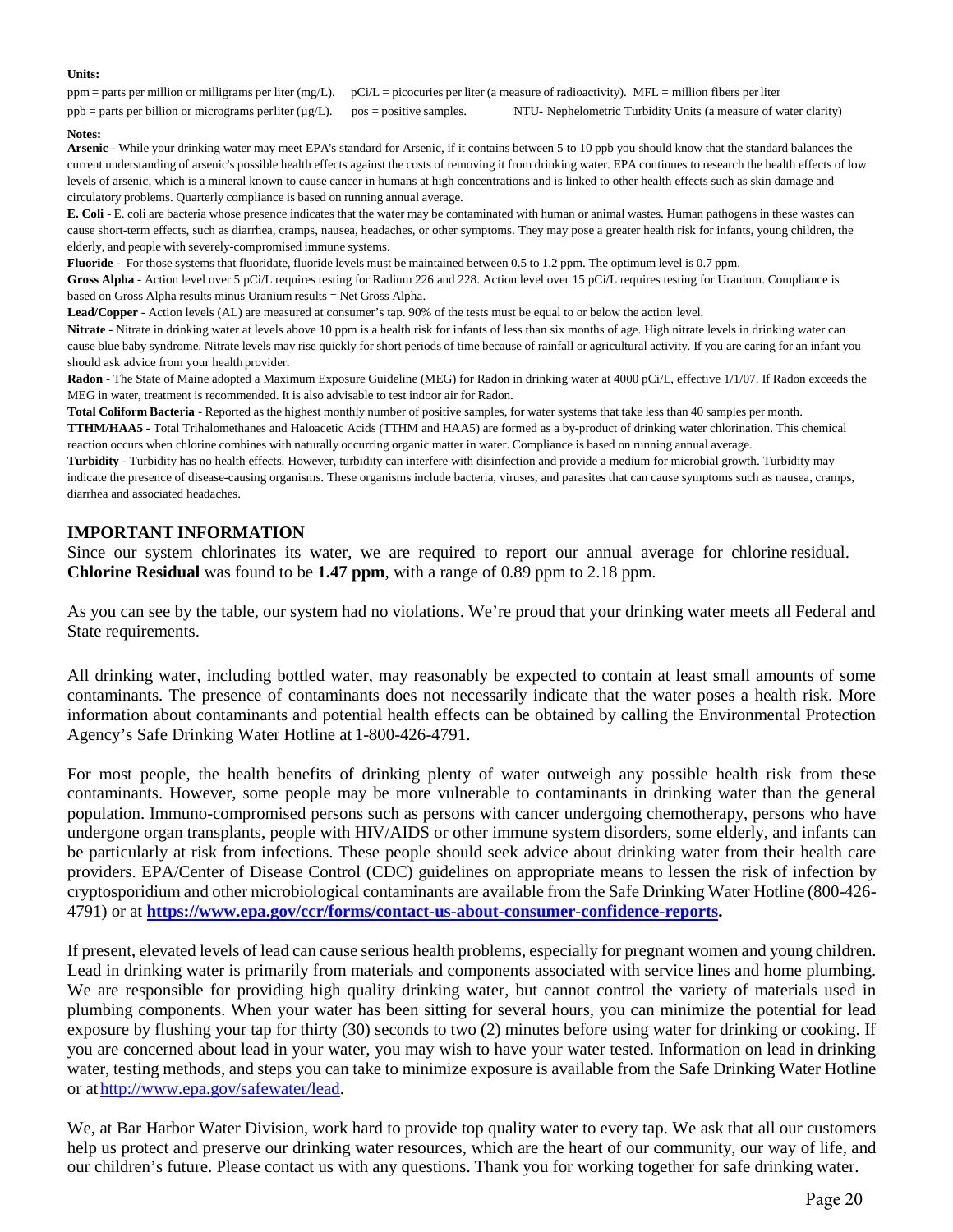## *TOWN OF BAR HARBOR, MAINE Operating Data For the Calendar Year Ended December 31, 2018*

## *Water Division*

| <b>Largest Water Customers</b>       |                    | <b>Type of Use</b>               |           | <b>CY2018</b><br><b>Revenues</b> | $%$ of<br><b>Total</b> |
|--------------------------------------|--------------------|----------------------------------|-----------|----------------------------------|------------------------|
| Town of Bar Harbor                   |                    | Parks, Bldgs, Schools & Hydrants |           | \$643,999                        | 29.4%                  |
| Jackson Laboratory                   |                    | Genetic Research & Mice Prod     |           | 205,595                          | 9.4%                   |
| Witham Family LTD Part               | Hotels $(7)$       |                                  |           | 97,221                           | 4.4%                   |
| Kebo Valley Club                     | <b>Golf Course</b> |                                  | 32,226    | 1.5%                             |                        |
| College of the Atlantic              | College            |                                  |           | 28,747                           | 1.3%                   |
| Golden Anchor, LC                    | Hotel              |                                  |           | 22,372                           | 1.0%                   |
| Mount Desert Hospital                | Hospital           |                                  |           | 20,791                           | 1.0%                   |
| Lafayette Bar Harbor, LLC            | Hotel              |                                  |           | 19,269                           | 0.9%                   |
| <b>Eden Street Trust</b>             | Hotel              |                                  |           | 16,811                           | 0.8%                   |
| <b>Bar Harbor Housing Authority</b>  |                    | Low Income/Elderly Housing       |           | 16,583                           | 0.8%                   |
|                                      |                    |                                  |           |                                  | 50.5%                  |
|                                      |                    |                                  |           |                                  |                        |
|                                      |                    |                                  |           |                                  |                        |
| <b>Number of Water</b>               |                    |                                  |           |                                  |                        |
| <b>System Customers</b>              | 2014               | 2015                             | 2016      | 2017                             | 2018                   |
| Residential                          | 1,241              | 1,250                            | 1,248     | 1,253                            | 1,263                  |
| Commercial                           | 491                | 515                              | 516       | 516                              | 517                    |
| Industrial (Jax Lab)<br>Governmental | 43<br>51           | 47<br>56                         | 47<br>57  | 43<br>60                         | 42<br>59               |
| <b>Total</b>                         | 1826               | 1868                             | 1,868     | 1,872                            | 1,881                  |
|                                      |                    |                                  |           |                                  |                        |
|                                      |                    |                                  |           |                                  |                        |
|                                      |                    |                                  |           |                                  |                        |
| <b>Water Sales</b>                   |                    |                                  |           |                                  |                        |
| $(per 1,000$ gallons)                | 2014               | 2015                             | 2016      | 2017                             | 2018                   |
| Residential                          | 59,766             | 55,761                           | 58,242    | 55,574                           | 66,745                 |
| Commercial                           | 107,376            | 111,619                          | 121,831   | 107,157                          | 128,798                |
| Industrial (Jax Lab)                 | 56,251             | 60,628                           | 57,027    | 54,702                           | 65,155                 |
| <b>Public Authorities</b>            | 5,357              | 12,450                           | 13,419    | 13,050                           | 15,548                 |
| <b>Total Water Sales</b>             |                    |                                  |           |                                  | 276,246                |
|                                      | 228,750            | 240,458                          | 250,519   | 230,483                          |                        |
|                                      |                    |                                  |           |                                  |                        |
| <b>Water Sales</b>                   |                    |                                  |           |                                  |                        |
| (Revenue)                            | 2014               | 2015                             | 2016      | 2017                             | 2018                   |
| Residential                          | \$482,859          | \$469,232                        | \$565,386 | \$553,026                        | \$593,948              |
| Commercial                           | 526,799            | 500,570                          | 656,301   | 609,028                          | 640,968                |
| Industrial (Jax Lab)                 | 136,958            | 139,336                          | 156,378   | 159,184                          | 164,825                |
| <b>Public Authorities</b>            | 51,637             | 59,099                           | 71,267    | 72,899                           | 72,587                 |

Public Fire Protection 480,468 480,468 585,604 585,604 585,604 Private Fire Protection 107,952 109,711 126,445 129,278 131,376 **Total Water Sales** \$1,786,673 \$1,758,416 \$2,161,381 \$2,109,019 \$2,189,308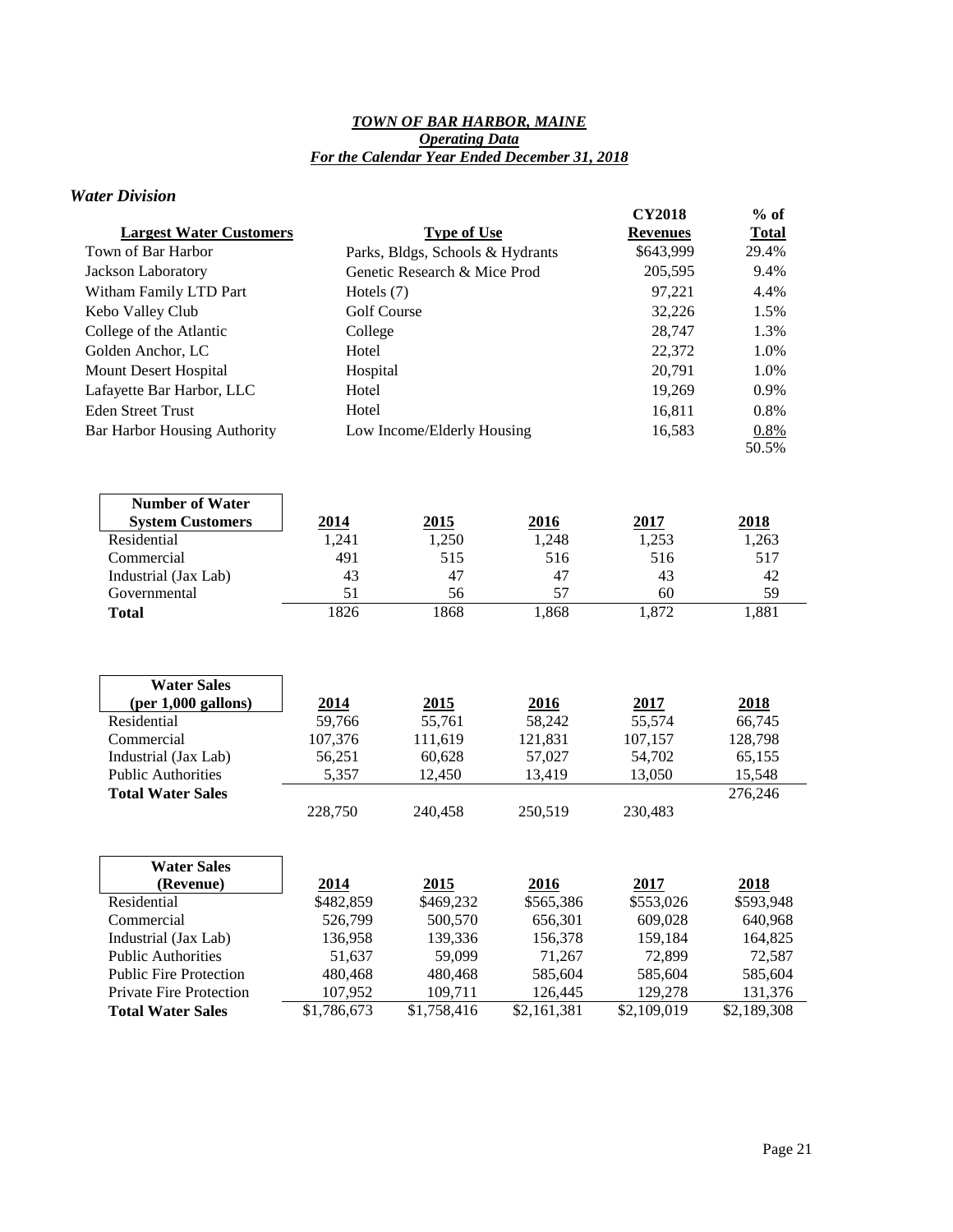| <b>Calculation of Estimated Rate Increase</b>   |                            | Base-Budget Adjustments |           |     |                | Pro-Forma |           |
|-------------------------------------------------|----------------------------|-------------------------|-----------|-----|----------------|-----------|-----------|
| <b>Total Operating Expenses:</b>                |                            |                         |           |     |                |           |           |
| Payroll & Benefits                              |                            | \$                      | 452,794   |     |                | \$        | 452,794   |
| <b>Contractual Services</b>                     |                            | \$                      | 283.662   |     |                | \$        | 283.662   |
| <b>Materials &amp; Supplies</b>                 |                            | \$                      | 119,300   |     |                | \$        | 119,300   |
| Utilities & Commodities                         |                            | \$                      | 64.100    |     |                | \$        | 64,100    |
| Repairs & Maintenance                           |                            |                         | 156,400   |     |                | \$        | 156,400   |
| <b>Minor Equipment Purchases</b>                |                            | \$                      | 7,400     |     |                | \$        | 7,400     |
| Other Miscellaneous Expenses                    |                            | \$                      | 46,800    |     |                | \$        | 46,800    |
| subtotal-cash expenses                          |                            |                         |           |     |                | \$        | 1,130,456 |
| Depreciation & Amortization                     | *** a/c#6000               | \$                      | 305,847   | \$  | (70, 124)      | \$        | 235,723   |
| <b>Utility Operating Expenses:</b>              |                            | \$                      | 1,436,303 | \$  | $(70, 124)$ \$ |           | 1,366,179 |
| Debt Service: Interest                          |                            | \$                      | 132,736   |     |                | \$        | 132,736   |
| Principal                                       |                            | \$                      | 582,078   | -\$ |                | \$        | 582,078   |
| <b>Total Base Expenses for Rates</b>            |                            | \$                      | 2,151,117 | \$  | $(70, 124)$ \$ |           | 2,080,993 |
| Contingency Allowance: 5%                       |                            |                         |           |     | 5% \$          |           | 104,050   |
| Total Gross Revenue Required:                   |                            |                         |           |     |                | \$        | 2,185,043 |
| Revenues @ current rates:                       |                            |                         |           |     |                | \$        | 2,145,902 |
| Esitmated Increase in Annual Revenues Required: |                            |                         |           |     |                | \$        | 39,141    |
| Estimated % Increase of rates needed            | (within the 5% PUC buffer) |                         |           |     |                |           | 1.8%      |

\*\*\*eliminate purchase cost of Water Company amortization per PUC order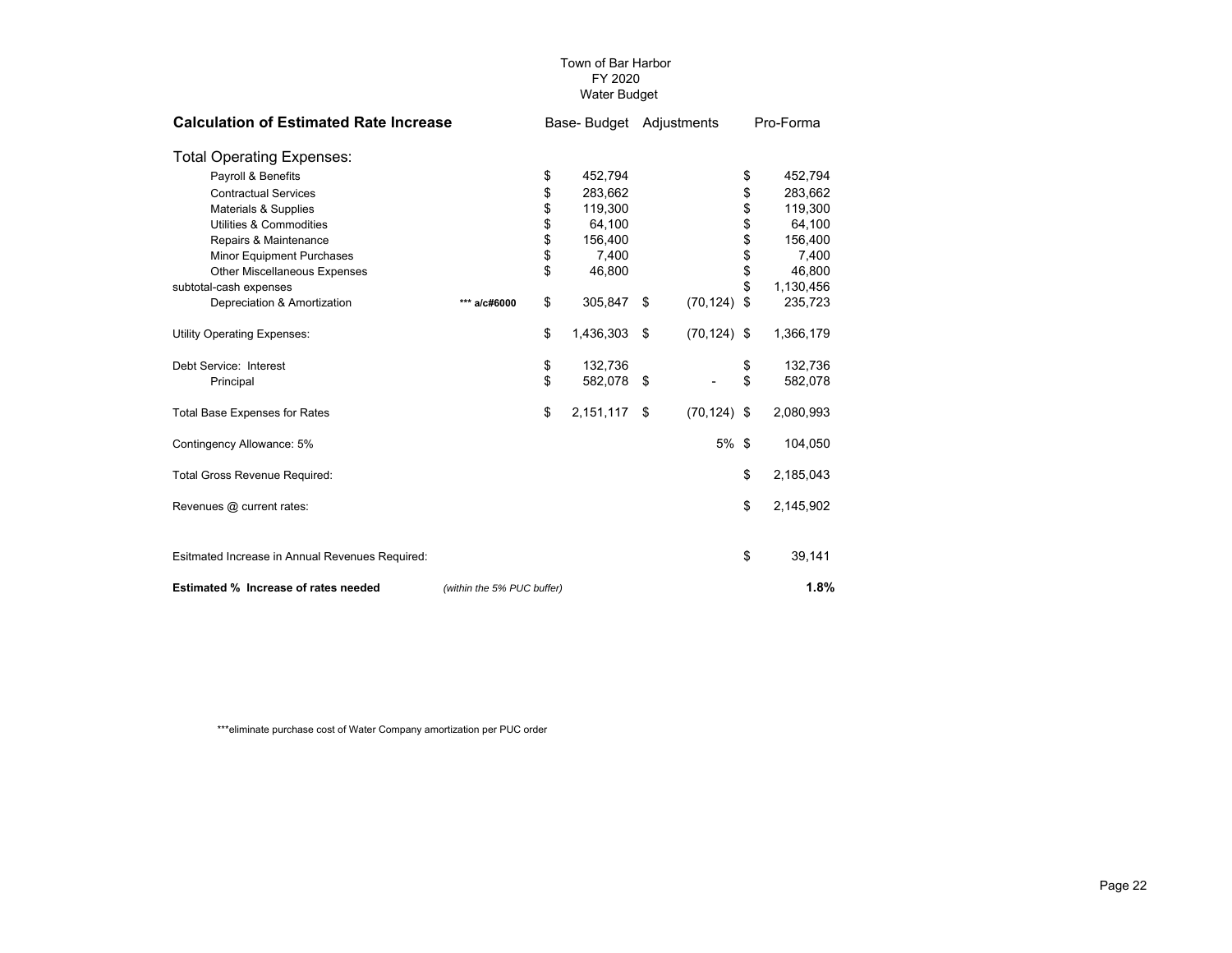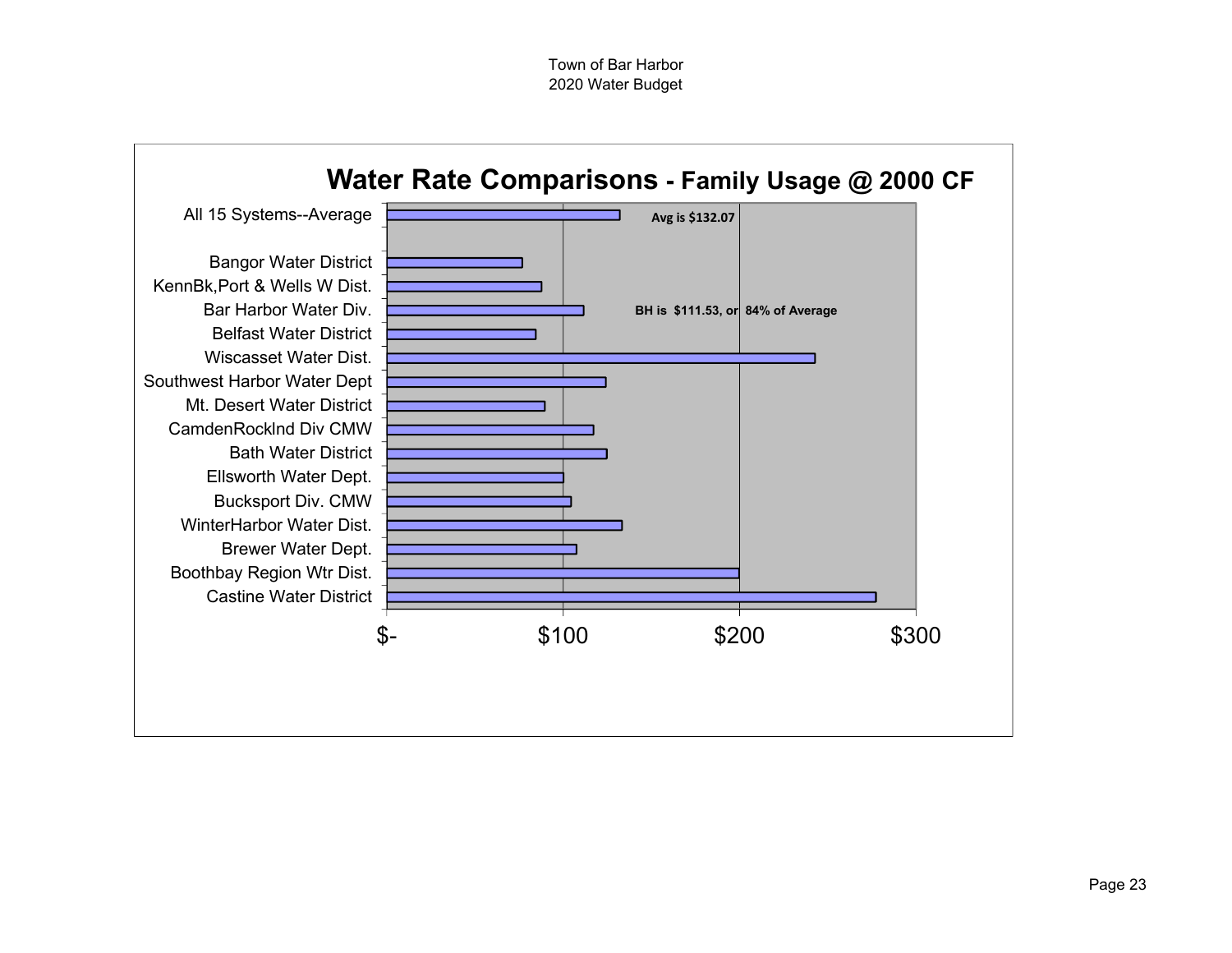| <b>Water Rate Comparisons</b> |                          |                          |                           |                    |                              |
|-------------------------------|--------------------------|--------------------------|---------------------------|--------------------|------------------------------|
|                               |                          |                          | (USDA std)                |                    |                              |
| <b>Utility Name</b>           |                          | Qtr Minimum<br>1200 CuFt | Qtr - Family<br>2000 CuFt | Rates<br>Effective |                              |
| <b>Unfiltered Systems:</b>    |                          |                          |                           |                    |                              |
| Brewer Water Dept.            | \$                       | 79.55                    | \$<br>107.57              | 2018               |                              |
| Mt. Desert Water District     | \$                       |                          | \$<br>89.50               | 2003               | (by fixtures/ann'l)          |
| ME Water Co,-Camden           | \$                       |                          | \$<br>117.16              | 2014               |                              |
| <b>Bar Harbor Water Div.</b>  | $\overline{\mathcal{S}}$ | 76.17                    | \$<br>111.53              | 2016               |                              |
| <b>Bangor Water District</b>  |                          |                          | \$<br>76.77               | 2019               |                              |
| <b>Average Billing</b>        |                          |                          | \$<br>100.51              |                    |                              |
| BH Rate as a % of Avg. Rate   |                          |                          | 111%                      |                    |                              |
| <b>Filtered Systems:</b>      |                          |                          |                           |                    |                              |
| <b>Castine Water District</b> | \$                       |                          | \$<br>277.20              | 2017               |                              |
| Boothbay Region Wtr Dist.     | \$                       |                          | \$<br>199.70              | 2019               |                              |
| WinterHarbor Water Dist.      | \$                       |                          | \$<br>133.33              | 2012               |                              |
| ME Water Co-Bucksport         | \$                       |                          | \$<br>104.45              | 2013               |                              |
| Ellsworth Water Dept.         | \$                       |                          | \$<br>100.10              | 2008               | Supported partially by taxes |
| <b>Bath Water District</b>    | \$                       |                          | \$<br>124.69              | 2015               |                              |
| Southwest Harbor Water Dept   | \$                       |                          | \$<br>124.12              | 2017               |                              |
| Wiscasset Water Dist.         | \$                       |                          | \$<br>242.76              | 2018               |                              |
| <b>Belfast Water District</b> | \$                       |                          | \$<br>84.48               | 2015               |                              |
| KennBk, Port & Wells W Dist.  | \$                       |                          | \$<br>87.73               | 2018               |                              |
| <b>Average Billing</b>        | \$                       |                          | \$<br>147.86              |                    |                              |
| BH Rate as a % of Avg. Rate   |                          |                          | 75%                       |                    |                              |
| All Systems-Average           |                          |                          | \$<br>132.07              |                    |                              |
| BH Rate as a % of Avg. Rate   |                          |                          | 84%                       |                    |                              |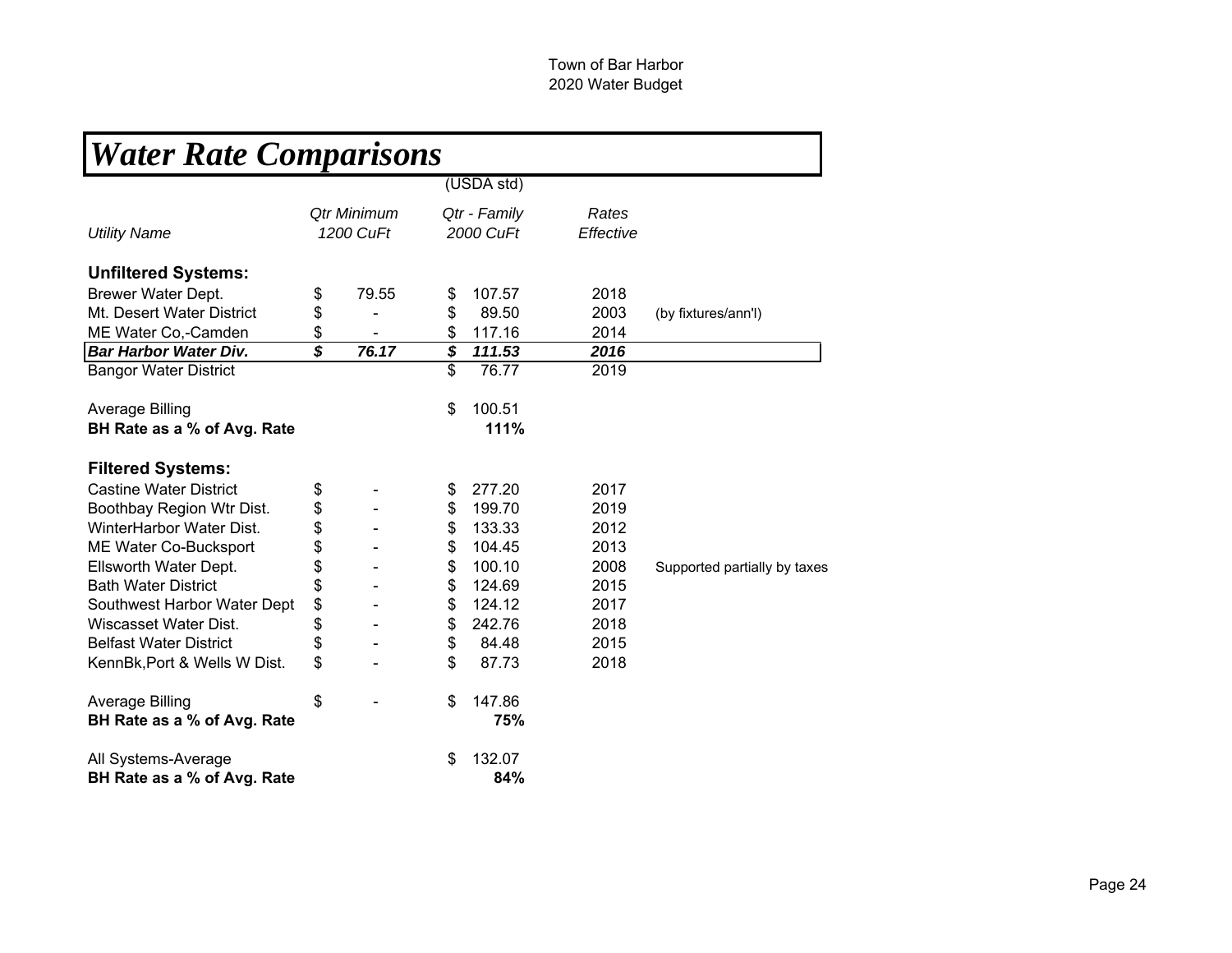|                        |      |                    |                                  | History of Quarterly Minimum Water Charges                     |                        |                                  |                |             |                                    |                                    |  |
|------------------------|------|--------------------|----------------------------------|----------------------------------------------------------------|------------------------|----------------------------------|----------------|-------------|------------------------------------|------------------------------------|--|
| Rate Increases by Town |      |                    |                                  |                                                                |                        |                                  |                |             |                                    |                                    |  |
| (on residential users) |      | 18%                |                                  | 18%                                                            |                        |                                  | 14.5%          |             |                                    |                                    |  |
| <b>Effective Dates</b> |      | 1/1/11             | 1/1/12                           | 1/1/13                                                         | 1/1/14                 | 1/1/15                           | 1/1/16         | 1/1/17      | 1/1/18                             | 1/1/19                             |  |
|                        |      | <b>Water Mains</b> |                                  | <b>Duckbrook PInt</b>                                          |                        |                                  | Rte #3 project |             |                                    |                                    |  |
| Water Minimum Charge   |      | 56.39<br>\$        | $\sqrt[6]{\frac{1}{2}}$<br>56.39 | $\$\$<br>66.55                                                 | $\frac{1}{2}$<br>66.55 | $\sqrt[6]{\frac{1}{2}}$<br>66.55 | \$<br>76.17    | \$<br>76.17 | 76.17<br>$\boldsymbol{\mathsf{S}}$ | $\boldsymbol{\mathsf{S}}$<br>76.17 |  |
| Minimum Allowance      |      | 1200               | 1200                             | 1200                                                           | 1200                   | 1200                             | 1200           | 1200        | 1200                               | 1200                               |  |
|                        |      |                    |                                  | an average of 2.5% increase per year over the last eight years |                        |                                  |                |             |                                    |                                    |  |
|                        |      |                    |                                  |                                                                |                        |                                  |                |             |                                    |                                    |  |
|                        | \$80 |                    |                                  |                                                                |                        |                                  |                |             |                                    |                                    |  |
|                        |      |                    |                                  |                                                                | 18 % increase          |                                  |                |             |                                    |                                    |  |
|                        | \$70 |                    |                                  |                                                                |                        |                                  | 14.5%          |             |                                    |                                    |  |
|                        | \$60 | 18% increase       |                                  |                                                                |                        |                                  | increase       |             |                                    |                                    |  |
|                        |      |                    |                                  |                                                                |                        |                                  |                |             |                                    |                                    |  |
|                        | \$50 |                    |                                  |                                                                |                        |                                  |                |             |                                    |                                    |  |
|                        | \$40 |                    |                                  |                                                                |                        |                                  |                |             |                                    |                                    |  |
|                        | \$30 |                    |                                  |                                                                |                        |                                  |                |             |                                    |                                    |  |
|                        | \$20 |                    |                                  |                                                                |                        |                                  |                |             |                                    |                                    |  |
|                        |      |                    |                                  |                                                                |                        |                                  |                |             |                                    |                                    |  |
|                        | \$10 |                    |                                  |                                                                |                        |                                  |                |             |                                    |                                    |  |
|                        | \$0  |                    |                                  |                                                                |                        |                                  |                |             |                                    |                                    |  |
|                        |      | Jan-11             | $Jan-12$                         |                                                                | Jan-13 Jan-14 Jan-15   |                                  |                |             | Jan-16 Jan-17 Jan-18               | <b>Jan-19</b>                      |  |
|                        |      |                    |                                  |                                                                |                        |                                  |                |             |                                    |                                    |  |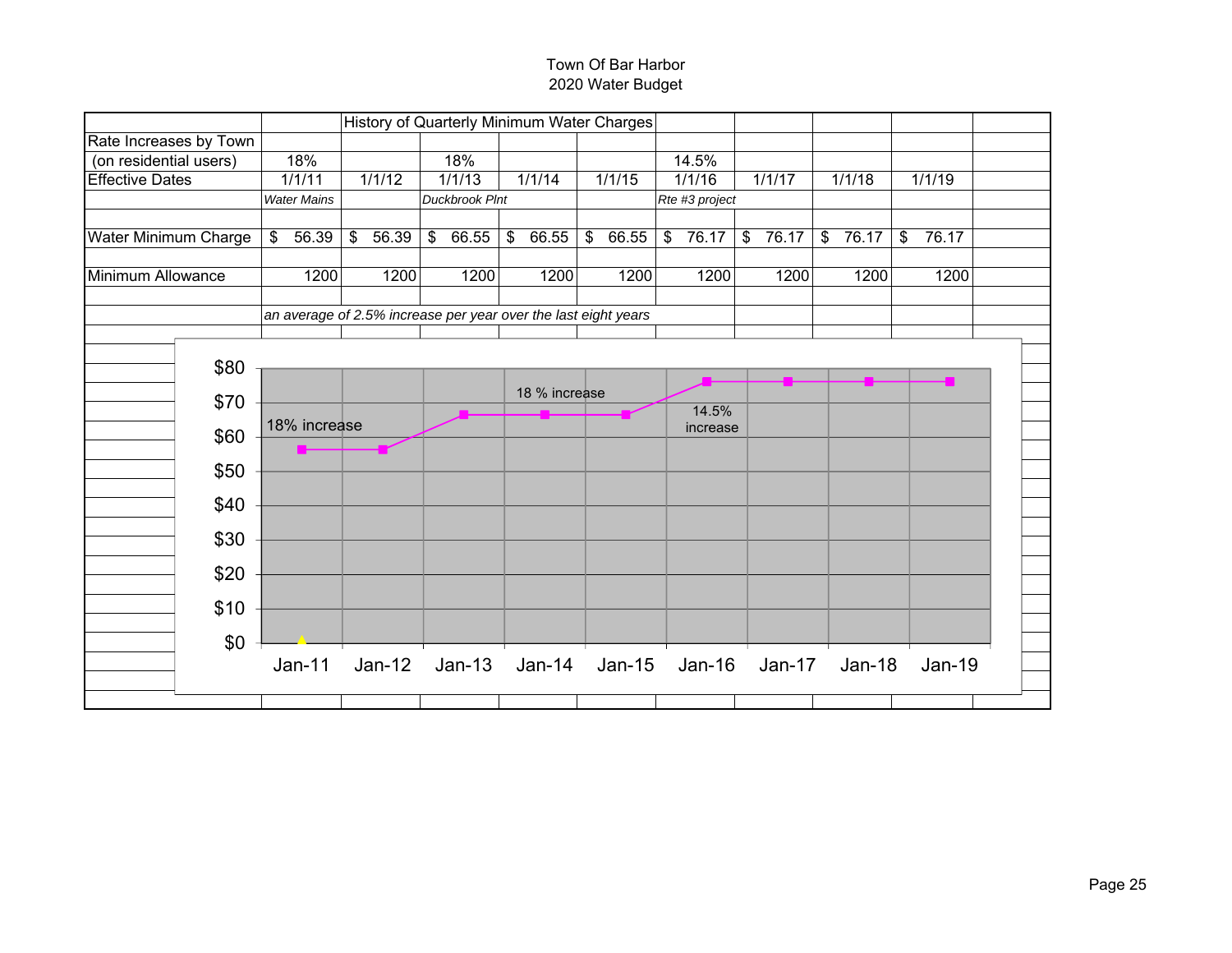Sheet #1 **SIXTH Revision** 

### SCHEDULE OF METERED RATES FOR ANNUAL CUSTOMERS

### Quarterly Billing

| First 1,200 Cubic Feet or less per Quarter<br>For the next 10,800 Cubic Feet per Quarter<br>For the next 78,000 Cubic Feet per Quarter<br>Over 90,000 Cubic Feet per Quarter | 76.17<br>2.07         | 4.42 per 100 cu. ft.<br>per 100 cu. ft.<br>1.35 per 100 cu. ft. |
|------------------------------------------------------------------------------------------------------------------------------------------------------------------------------|-----------------------|-----------------------------------------------------------------|
| Monthly Billing                                                                                                                                                              |                       |                                                                 |
| First 400 Cubic Feet or less per Month<br>For the next 3,600 Cubic Feet per Month<br>For the next 26,000 Cubic Feet per Month.<br>Over 30,000 Cubic Feet par Month           | 25.39<br>2.07<br>1.35 | 4.42 per 100 cu. ft.<br>per 100 cu. ft.<br>per 100 cu. ft.      |

### Minimum Charge

|                    |           | Quarterly |           |        |  |  |  |
|--------------------|-----------|-----------|-----------|--------|--|--|--|
| SIZE OF METER      | Allowance | Charge    | Allowance | Charge |  |  |  |
| 5/8"               | 1,200     | 76.17     | 400       | 25.39  |  |  |  |
| $3/4$ <sup>"</sup> | 1,800     | 102.69    | 600       | 34.23  |  |  |  |
| 1"                 | 3,000     | 155.73    | 1,000     | 51.91  |  |  |  |
| $1 - 1/2^n$        | 6,000     | 288.33    | 2,000     | 96.11  |  |  |  |
| 2"                 | 9,600     | 447.45    | 3,200     | 149.15 |  |  |  |
| 3"                 | 18,000    | 677.72    | 6,000     | 225.91 |  |  |  |
| 4'                 | 30,000    | 926.13    | 10,000    | 308.71 |  |  |  |
| 6'                 | 60,000    | 1,547.13  | 20,000    | 515.71 |  |  |  |

### Terms of Payment

The minimum charge for different sizes of meters will be billed monthly or quarterly in accordance with the water division's billing procedure.

Charges under these rates will be subject to the Maine Sales Tax where applicable and are due and payable when issued. Unpaid balances of accounts thirty (30) days or more past due will be charged interest at the rate set annually by the Public Utilities Commission of the State of Maine.

Issued: Proposed Effective: Effective: Docket No.

Ocotber 15, 2015 January 1, 2016

2015-00317

**State** н Finance Directo

Bar Harbor Water Division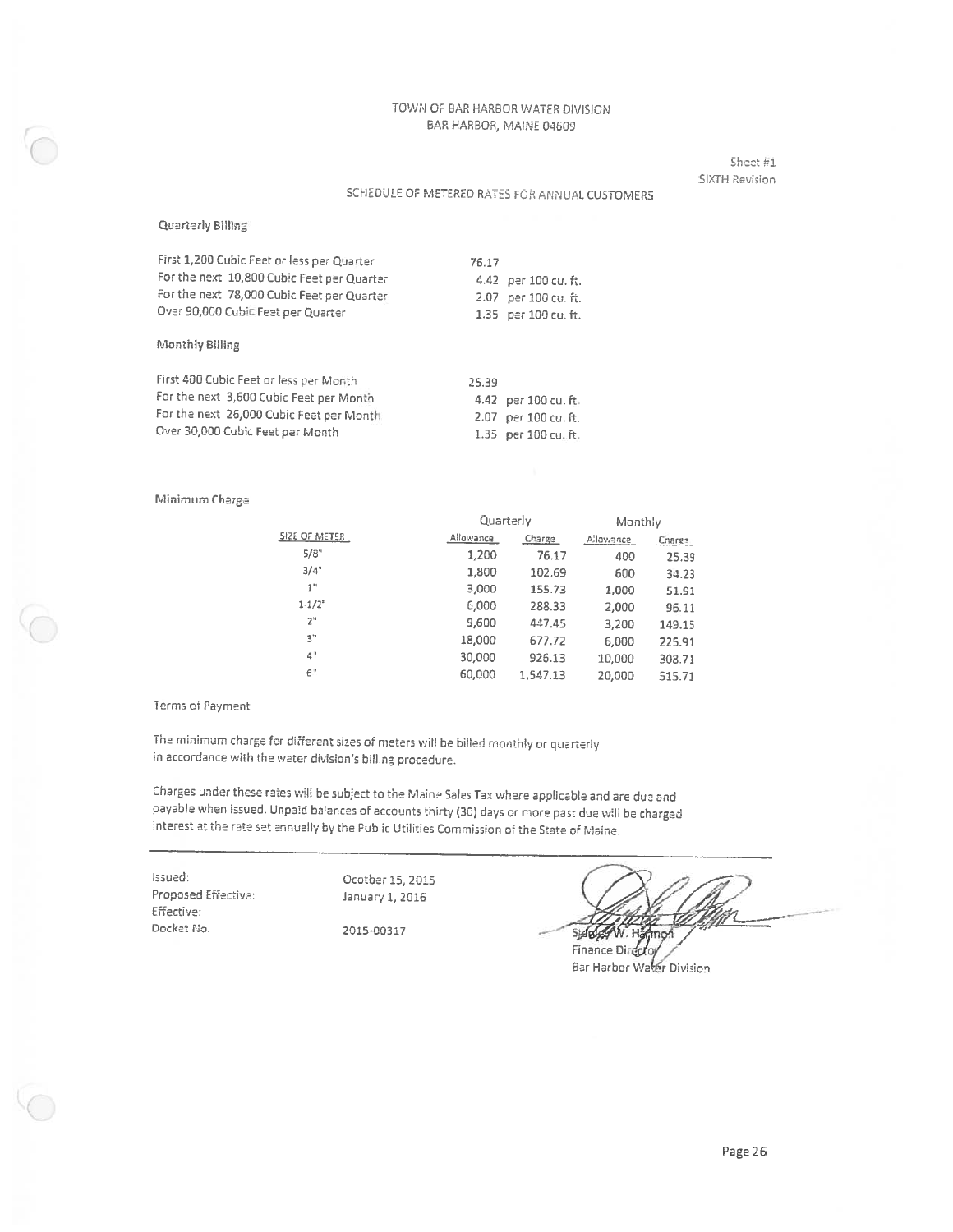Sheet #2 SIXTH Revision

### SCHEDULE OF METERED RATES FOR SEASONAL CUSTOMERS

### Quarterly Billing

| First 1,600 Cubic Feet or less per Quarter  | 201.63 |                      |
|---------------------------------------------|--------|----------------------|
| For the next 10,400 Cubic Feet per Quarter  |        | 8.87 per 100 cu. ft. |
| For the next 78,000 Cubic Feet per Quarter  |        | 4.13 per 100 cu. ft. |
| For the next 300,000 Cubic Feet per Quarter |        | 2.07 per 100 cu. ft. |
| Over 390,000 Cubic Feet per Quarter         |        | 1.58 per 100 cu. ft. |

#### Minimum Charge

|                        |           | Seasonal |  |  |  |
|------------------------|-----------|----------|--|--|--|
| SIZE OF METER          | ephawellA | Charge   |  |  |  |
| 5/8"                   | 1,600     | 201.63   |  |  |  |
| $3/4$ <sup>1</sup>     | 2,400     | 272.66   |  |  |  |
| 1"                     | 4,000     | 414.73   |  |  |  |
| $1 - 1/2$ <sup>*</sup> | 8,000     | 769.92   |  |  |  |
| 2 <sup>n</sup>         | 12,800    | 1,158.19 |  |  |  |
| 3 <sup>11</sup>        | 24,000    | 1,621.47 |  |  |  |
| 4"                     | 40,000    | 2,283.28 |  |  |  |
| 6"                     | 80,000    | 3.937.81 |  |  |  |

#### **Terms of Payment**

The minimum charge for different sizes of meters will be billed monthly or quarterly in accordance with the water division's billing procedure.

Charges under these rates will be subject to the Maine Sales Tax where applicable and are due and payable when issued. Unpaid balances of accounts thirty (30) days or more past due will be charged interest at the rate set annually by the Public Utilities Commission of the State of Maine.

Issued: Proposed Effective: Effective: Docket No.

October 15, 2015 January 1, 2016 2015-00317

Stanley W. Harmd

Finance Director Town of Bar Hatkor Water Division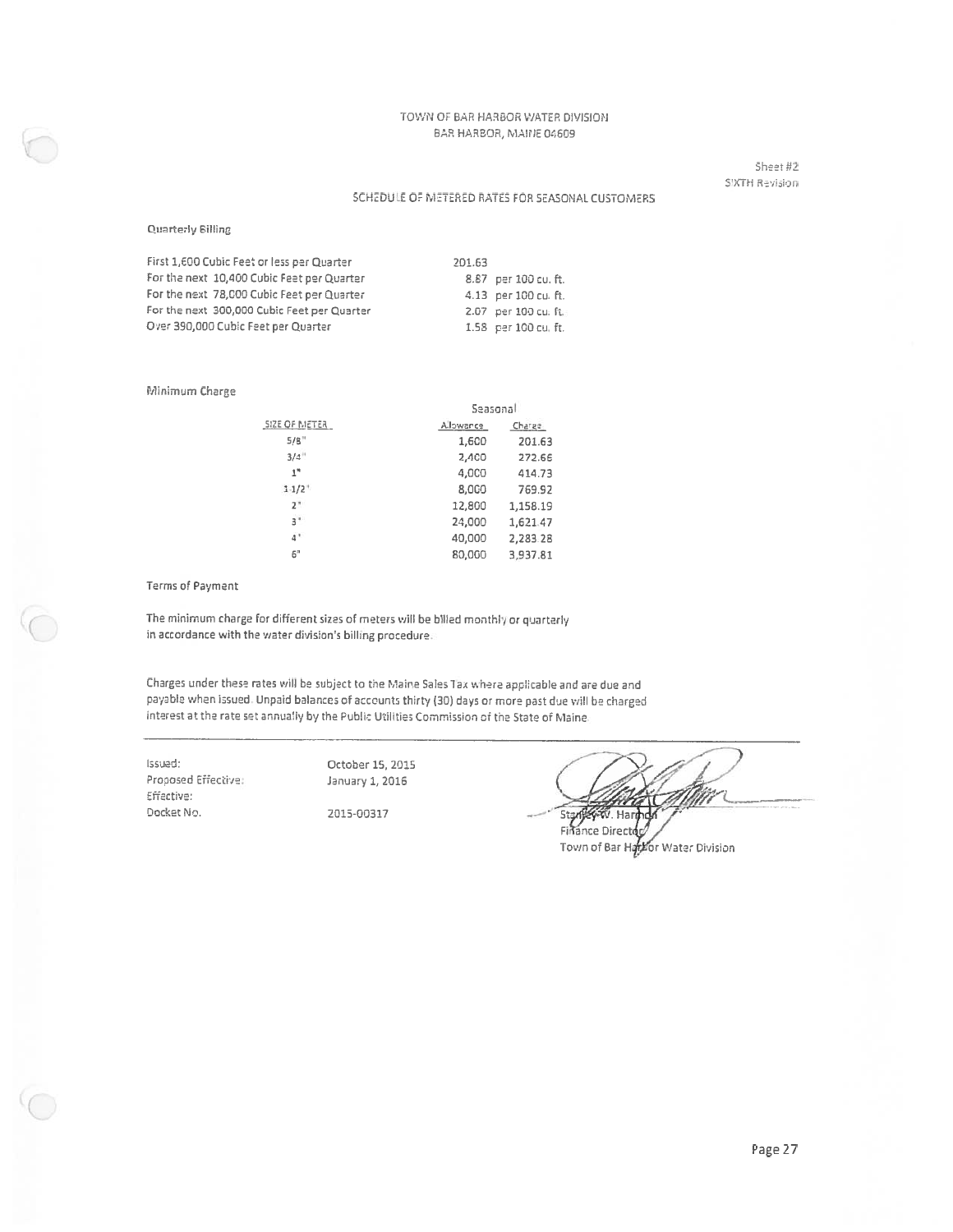SHEET#3 SIXTH Revision

### PUBLIC FIRE PROTECTION

AVAILABLE:

To the Town of Bar Harbor for Municipal Fire Protection

RATE:

The rate for existing hydrants as installed on the system at January 1, 2016, shall have an annual charge of

| \$585,602 | Annually  |
|-----------|-----------|
| \$146,401 | Quarterly |

Rate for hydrants installed after January 1, 2016, shall be determined in accordance with the Public Utilities Commission Rules and Regulations Chapter 69.

The hydrant rental charge shall not be reduced, should a Town order one or more hydrants discontinued.

Issued: October 15, 2015 Proposed Effective: January 1, 2016 Effective: Docket No. 2015 - 00317

Stanley

W. Harry Finance Director Town of Bar Harbor Water Division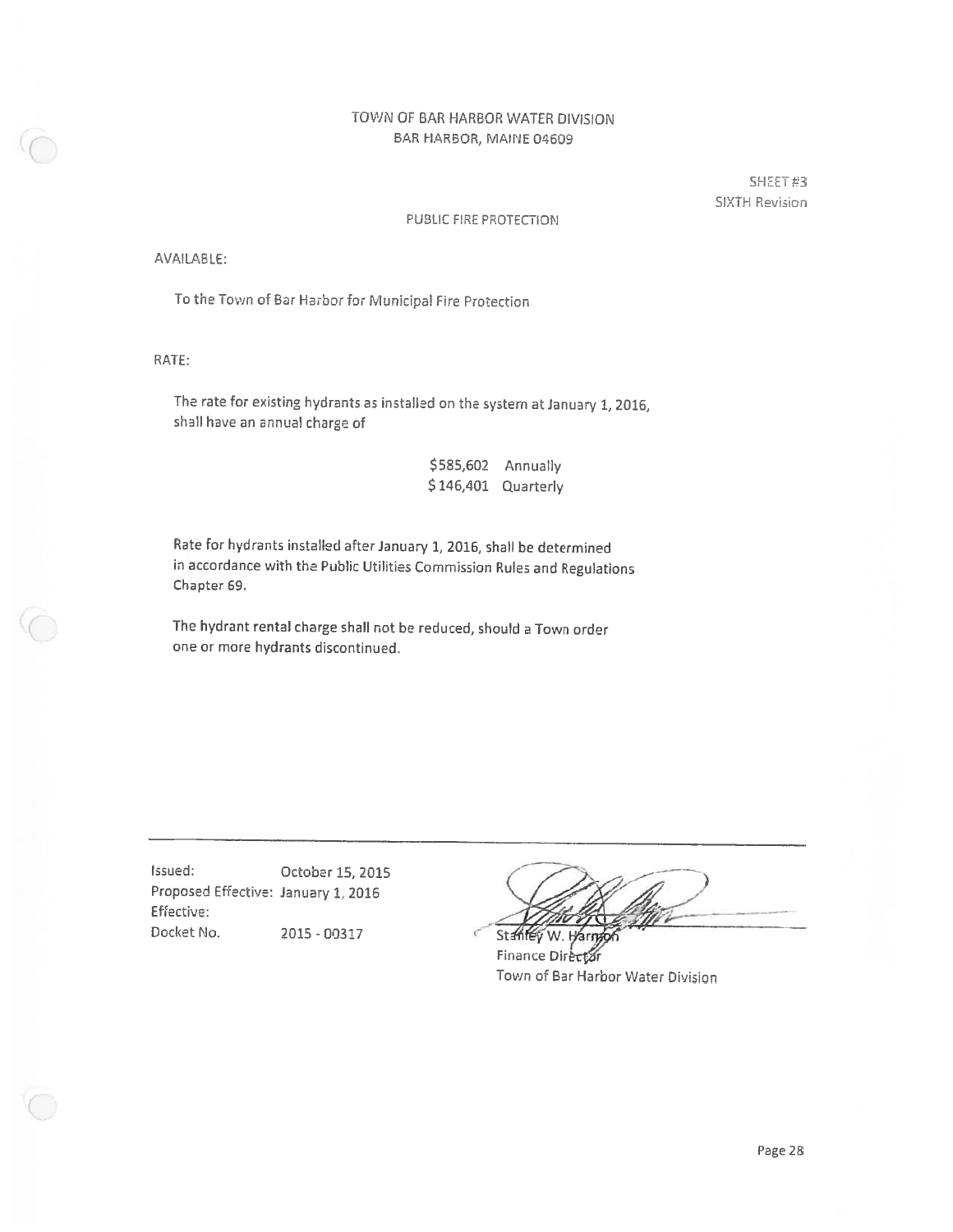### PRIVATE FIRE PROTECTION

### AVAILABLE:

To customers using the Division's service for private fire protection the following rates apply to fire protection only and include no allowance of water for other than fire fighting purposes.

### RATES:

Private fire service rates for automatic sprinklers, standpipes or hose connections to be used only for fire protection inside of buildings.

| Annual service charge per inch of service pipe diameter.                 | 170<br>the manufacturer of the control of the con- |
|--------------------------------------------------------------------------|----------------------------------------------------|
| Annual service charge for each private hydrant with service connection   | 1.362                                              |
| furnished, installed and maintained by user for private fire protection. | <u>,,,,,,,,,,,,,,,,,,,,,,,,,</u> ,                 |

Private protection is billable on April 1st

Issued: October 15, 2015 Proposed Effective: January 1, 2016 Effective. Docket No. 2015 - 00317

Sighley W. Harr Finance Director Bar Harbor World Division

SHEET # 4 SIXTH Revision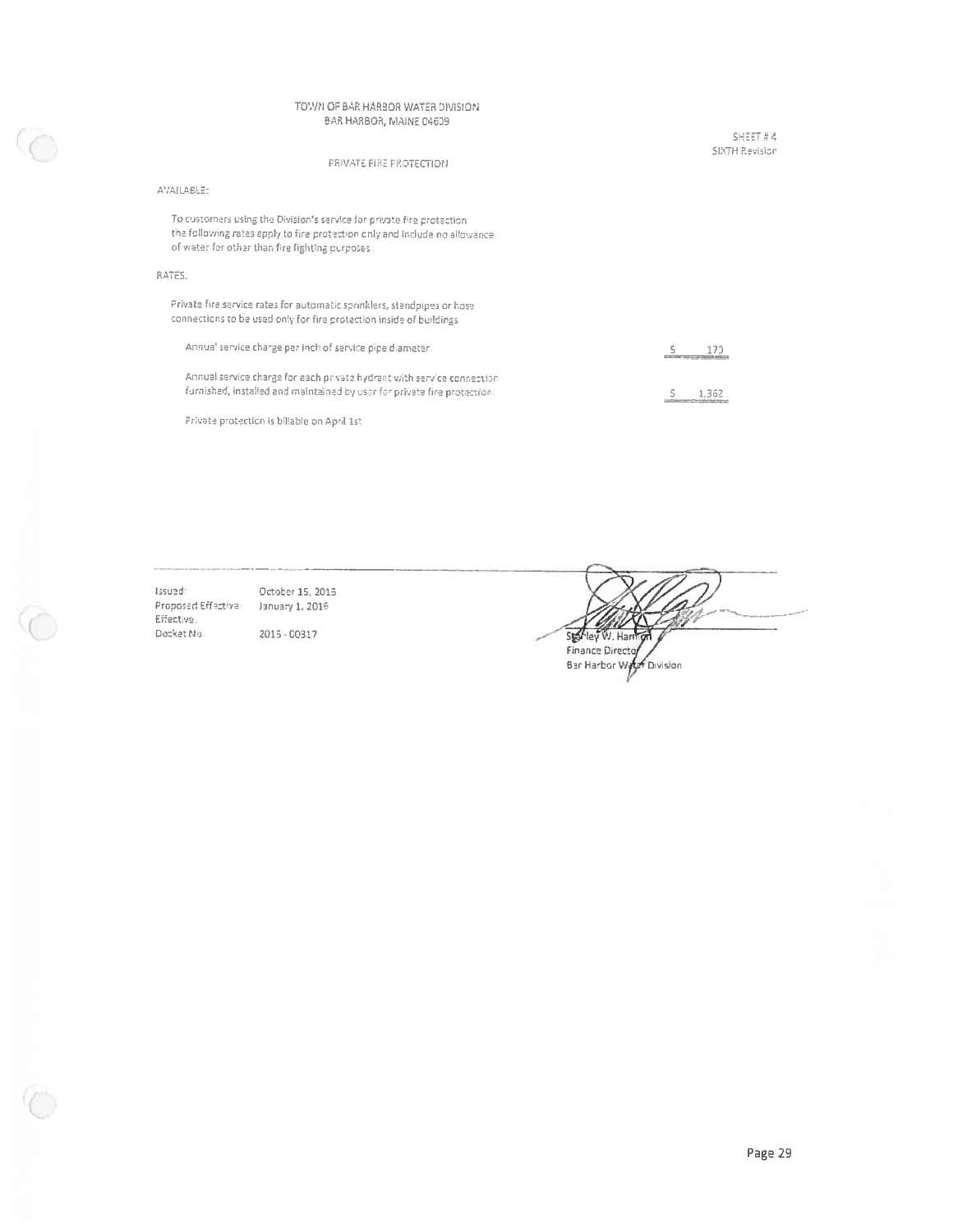**A Responsibility of the Finance Department**

## **Bond Issue B UNDERGROUND WATER TANK PURCHASE**

| Original Principal $= $750,000$                                                                  | Lender:                | Maine Bond Bank/State Revolving Fund - DHS |
|--------------------------------------------------------------------------------------------------|------------------------|--------------------------------------------|
| Issued February 15, 2002                                                                         | Paying agent fee: None |                                            |
| Effective Interest Rate = $2.673\%$                                                              | Cannot be refinanced.  |                                            |
| Payment Dates: April 1 (interest only) October 1 (principal and interest)                        |                        |                                            |
| Although these are general obligation bonds, all payments will be made from Water Fund revenues. |                        |                                            |
|                                                                                                  |                        |                                            |

|    |         | Effective    | Principal  | Interest  | Payment    | Water Fund |
|----|---------|--------------|------------|-----------|------------|------------|
| FY | Date    | Intrest.Rate | Payment    | Payment   | Total      | FY Total   |
| 20 | 10/1/19 | $2.67\%$     | 44,754.80  | 3,765.24  | 48,520.04  |            |
|    | 4/1/20  | 2.67%        |            | 1,031.73  | 1,031.73   | 49,551.77  |
| 21 | 10/1/20 | 2.67%        | 45,953.33  | 3,329.40  | 49,282.73  |            |
|    | 4/1/21  | 2.67%        |            | 522.68    | 522.68     | 49,805.41  |
| 22 | 10/1/21 | $2.67\%$     | 47,184.05  | 2,881.88  | 50,065.93  | 50,065.93  |
|    | Totals  |              | 137,892.18 | 11,530.93 | 149,423.11 | 149,423.11 |

### **Bond Issue F - Public Works Projects: FY10 \* \* \* \* WATER FUND SHARE \* \* \* \***

| <b>FY</b> | Date                            | Interest<br>Rate   | Principal<br>Payment | Interest<br>Payment | Payment<br>Total | Water Fund<br>FY Total | <b>FY</b> |
|-----------|---------------------------------|--------------------|----------------------|---------------------|------------------|------------------------|-----------|
| 20        | 11/1/19                         | 3.00%              | 0.00                 | 5,925.00            | 5,925.00         |                        |           |
|           | 5/1/20                          | 3.00%              | 30,000.00            | 5,925.00            | 35,925.00        | 41,850.00              | 20        |
| 21        | 11/1/20                         | 3.00%              | 0.00                 | 5,475.00            | 5,475.00         |                        |           |
|           | 5/1/21                          | 3.00%              | 30,000.00            | 5,475.00            | 35,475.00        | 40,950.00              | 21        |
| 22        | 11/1/21                         | 3.00%              | 0.00                 | 5,025.00            | 5,025.00         |                        |           |
|           | 5/1/22                          | 3.20%              | 30,000.00            | 5,025.00            | 35,025.00        | 40,050.00              | 22        |
| 23        | 11/1/22                         | 3.20%              | 0.00                 | 4,545.00            | 4,545.00         |                        |           |
|           | 5/1/23                          | 3.30%              | 30,000.00            | 4,545.00            | 34,545.00        | 39,090.00              | 23        |
| 24        | 11/1/23                         | 3.30%              | 0.00                 | 4,050.00            | 4,050.00         |                        |           |
|           | 5/1/24                          | 3.50%              | 30,000.00            | 4,050.00            | 34,050.00        | 38,100.00              | 24        |
| 25        | 11/1/24                         | 3.50%              | 0.00                 | 3,525.00            | 3,525.00         |                        |           |
|           | 5/1/25                          | 3.50%              | 30,000.00            | 3,525.00            | 33,525.00        | 37,050.00              | 25        |
| 26        | 11/1/25                         | 3.50%              | 0.00                 | 3,000.00            | 3,000.00         |                        |           |
|           | 5/1/26                          | 4.00%              | 30,000.00            | 3,000.00            | 33,000.00        | 36,000.00              | 26        |
| 27        | 11/1/26                         | 4.00%              | 0.00                 | 2,400.00            | 2,400.00         |                        |           |
|           | 5/1/27                          | 4.00%              | 30,000.00            | 2,400.00            | 32,400.00        | 34,800.00              | 27        |
| 28        | 11/1/27                         | 4.00%              | 0.00                 | 1,800.00            | 1,800.00         |                        |           |
|           | 5/1/28                          | 4.00%              | 30,000.00            | 1,800.00            | 31,800.00        | 33,600.00              | 28        |
| 29        | 11/1/28                         | 4.00%              | 0.00                 | 1,200.00            | 1,200.00         |                        |           |
|           | 5/1/29                          | 4.00%              | 30,000.00            | 1,200.00            | 31,200.00        | 32,400.00              | 29        |
| 30        | 11/1/29                         | 4.00%              | 0.00                 | 600.00              | 600.00           |                        |           |
|           | 5/1/30                          | 4.00%              | 30,000.00            | 600.00              | 30,600.00        | 31,200.00              | 30        |
|           | <b>Total Water Fund Share</b>   |                    | 330,000.00           | 75,090.00           | 405,090.00       | 405,090.00             | 11        |
|           | <b>Summary of Bond Issue F:</b> |                    |                      |                     |                  |                        |           |
|           | CIP Fund Share                  |                    | 2,035,000            | 86.0%               |                  |                        |           |
|           | Water Fund Share                |                    | 330,000              | 14.0%               |                  |                        |           |
|           |                                 | <b>Grand Total</b> | \$2,365,000          | 100.0%              |                  |                        |           |

**~ ~ Debt Service Continued on Next Page ~ ~**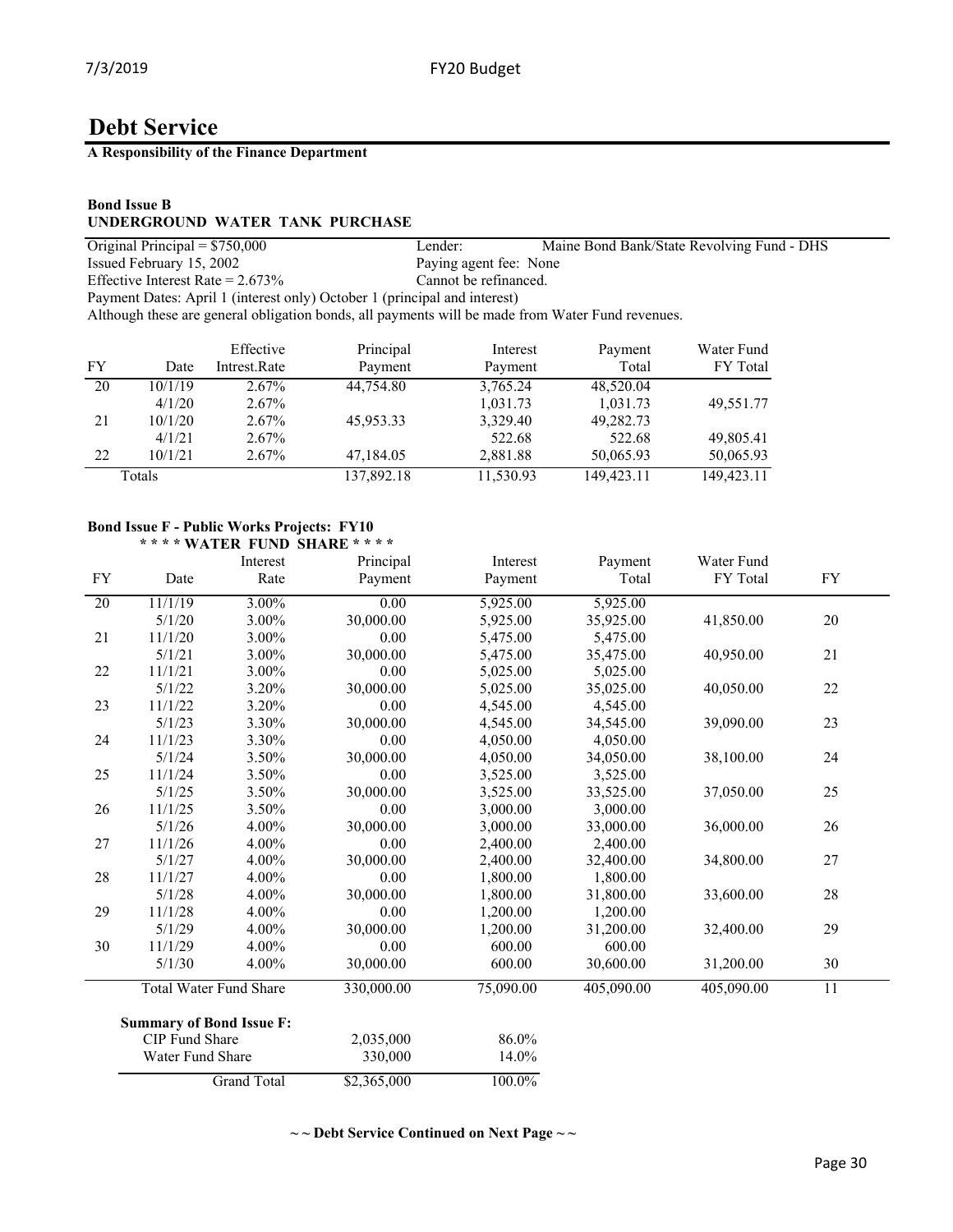**A Responsibility of the Finance Department**

## **Bond Issue H**

## **WATER SYSTEM IMPROVEMENTS: 2011**

| Original Principal:                                                                                  | Lender: | Morgan Stanley & Co |
|------------------------------------------------------------------------------------------------------|---------|---------------------|
| 1,224,000 Approved by Voters June 2011 for Duck Brook Pump Station Upgrade and Watermain Replacement |         |                     |
| 2,515,000 Approved by Council to Refinance 2001 Bond issued for purchase of Water Company            |         |                     |
| 3.739,000 Total                                                                                      |         |                     |

Date of Issue:  $9/15/11$ <br>
Paying agent: Bank of New York/ Mellon Trust<br>
Interest Rate = 2.0% - 3.50% (Avg. - 2.29%)<br>
Refinance: After Dec. 2021 Interest Rate =  $2.0\%$  -  $3.50\%$  (Avg. -  $2.29\%$ ) Payment Dates: December 1 (principal and interest) & June 1 (interest only)

|           |          | Interest | Principal    | Interest   | Payment      | Fiscal Year  |
|-----------|----------|----------|--------------|------------|--------------|--------------|
| <b>FY</b> | Date     | Rate     | Payment      | Payment    | Total        | Total        |
| 20        | 12/01/19 | 2.00%    | 293,944.00   | 22,767.01  | 316,711.01   |              |
|           | 06/01/20 |          |              | 19,827.57  | 19,827.57    | 336,538.58   |
| 21        | 12/01/20 | 2.50%    | 306,642.00   | 19,827.57  | 326,469.57   |              |
|           | 06/01/21 |          |              | 15,994.54  | 15,994.54    | 342,464.11   |
| 22        | 12/01/21 | 3.00%    | 311,642.00   | 15,994.54  | 327,636.54   |              |
|           | 06/01/22 |          |              | 11,319.91  | 11,319.91    | 338,956.45   |
| 23        | 12/01/22 | 3.00%    | 59,339.00    | 11,319.91  | 70,658.91    |              |
|           | 06/01/23 |          |              | 10,429.83  | 10,429.83    | 81,088.74    |
| 24        | 12/01/23 | 3.00%    | 62,036.00    | 10,429.83  | 72,465.83    |              |
|           | 06/01/24 |          |              | 9,499.29   | 9,499.29     | 81,965.12    |
| 25        | 12/01/24 | 3.00%    | 64,733.00    | 9,499.29   | 74,232.29    |              |
|           | 06/01/25 |          |              | 8,528.29   | 8,528.29     | 82,760.58    |
| 26        | 12/01/25 | 3.00%    | 67,431.00    | 8,528.29   | 75,959.29    |              |
|           | 06/01/26 |          |              | 7,516.83   | 7,516.83     | 83,476.12    |
| 27        | 12/01/26 | 3.00%    | 70,128.00    | 7,516.83   | 77,644.83    |              |
|           | 06/01/27 |          |              | 6,464.91   | 6,464.91     | 84,109.74    |
| 28        | 12/01/27 | 3.125%   | 72,825.00    | 6,464.91   | 79,289.91    |              |
|           | 06/01/28 |          |              | 5,327.02   | 5,327.02     | 84,616.93    |
| 29        | 12/01/28 | 3.25%    | 75,522.00    | 5,327.02   | 80,849.02    |              |
|           | 06/01/29 |          |              | 4,099.78   | 4,099.78     | 84,948.80    |
| 30        | 12/01/29 | 3.25%    | 78,219.00    | 4,099.78   | 82,318.78    |              |
|           | 06/01/30 |          |              | 2,828.72   | 2,828.72     | 85,147.50    |
| 31        | 12/01/30 | 3.375%   | 80,917.00    | 2,828.72   | 83,745.72    |              |
|           | 06/01/31 |          |              | 1,463.25   | 1,463.25     | 85,208.97    |
| 32        | 12/01/31 | 3.50%    | 83,614.00    | 1,463.25   | 85,077.25    |              |
|           | 06/01/32 |          |              |            |              | 85,077.25    |
|           | Totals   |          | 1,626,992.00 | 229,366.89 | 1,856,358.89 | 1,856,358.89 |

**~ ~ Debt Service Continued on Next Page ~ ~**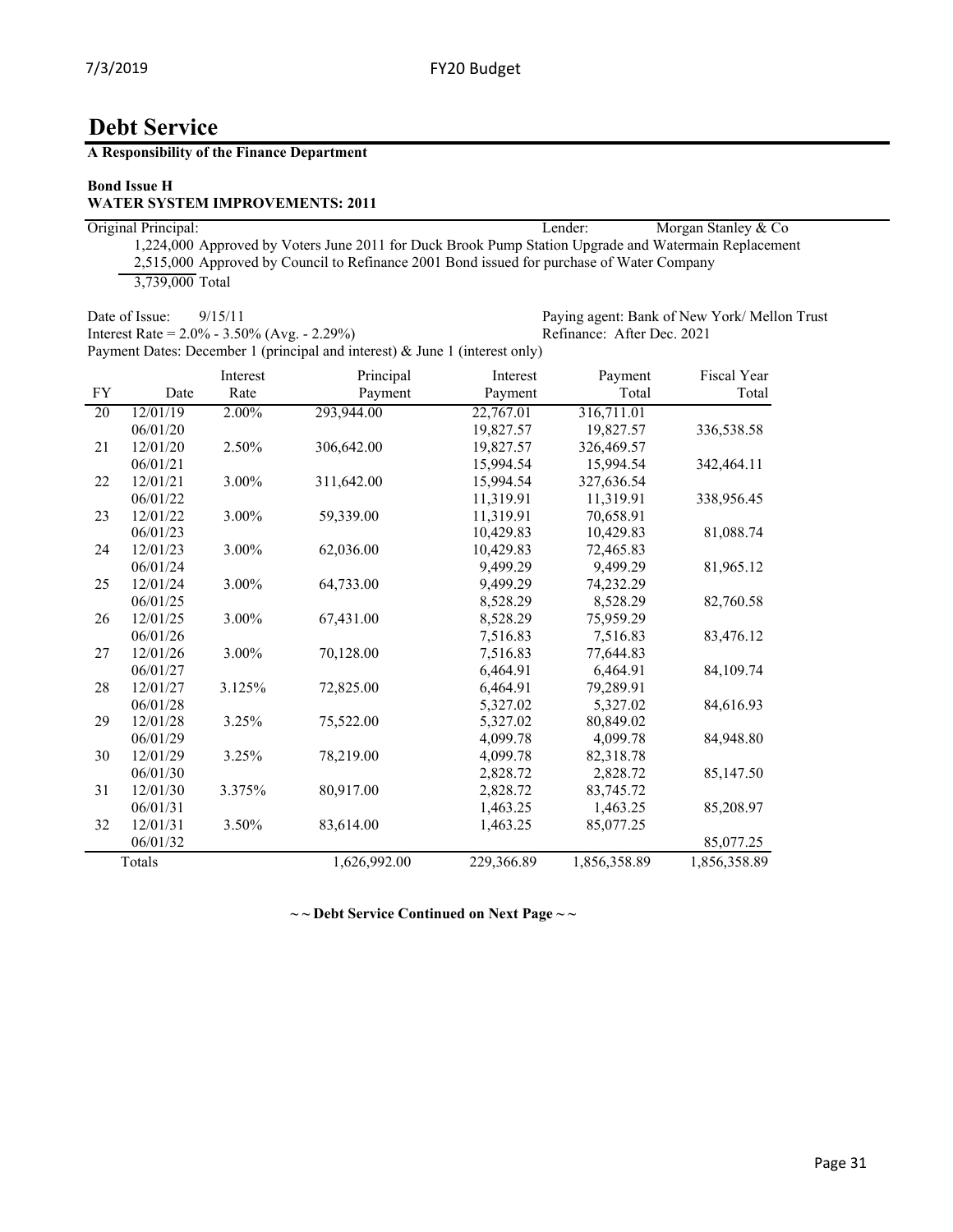## **A Responsibility of the Finance Department**

### **Bond Issue I**

## **WATER SYSTEM IMPROVEMENTS: 2012 - SRF**

Duck Brook Water Pumping Station renovations, water treatment system improvements and main replacements. Financed by the Maine Drinking Water Program's State Revolving Loan Fund (SRF), using General Obligation (GO) notes, but is being repaid by the Water Fund from user fees.

Original Principal = \$2,662,957 Lender: Maine Muncipal Bond Bank

Date of Issue: 10/1/2012 Agent fee: None

Average Interest Rate = 1.5% Payment Dates: October 1 (principal and interest) & April 1 (interest only)

| Fiscal<br>Year | Date     | Principal<br>Payment | <i>Interest</i><br>Payment | Payment<br>Total | <b>Fiscal Year</b><br><b>Total</b> |
|----------------|----------|----------------------|----------------------------|------------------|------------------------------------|
| 20             | 10/01/19 | 128,379.00           | 16,493.41                  | 144,872.41       |                                    |
|                | 04/01/20 | 0.00                 | 9,400.46                   | 9,400.46         | 154,272.87                         |
| 21             | 10/01/20 | 129,663.00           | 15,883.61                  | 145,546.61       |                                    |
|                | 04/01/21 | 0.00                 | 8,719.73                   | 8,719.73         | 154,266.34                         |
| 22             | 10/01/21 | 130,960.00           | 15,267.73                  | 146,227.73       |                                    |
|                | 04/01/22 | 0.00                 | 8,032.19                   | 8,032.19         | 154,259.92                         |
| 23             | 10/01/22 | 132,269.00           | 14,645.64                  | 146,914.64       |                                    |
|                | 04/01/23 | 0.00                 | 7,337.77                   | 7,337.77         | 154,252.41                         |
| 24             | 10/01/23 | 133,592.00           | 14,017.37                  | 147,609.37       |                                    |
|                | 04/01/24 | 0.00                 | 6,636.41                   | 6,636.41         | 154,245.78                         |
| 25             | 10/01/24 | 134,928.00           | 13,382.81                  | 148,310.81       |                                    |
|                | 04/01/25 | 0.00                 | 5,928.04                   | 5,928.04         | 154,238.85                         |
| 26             | 10/01/25 | 136,277.00           | 12,741.89                  | 149,018.89       |                                    |
|                | 04/01/26 | 0.00                 | 5,212.58                   | 5,212.58         | 154,231.47                         |
| 27             | 10/01/26 | 137,640.00           | 12,094.58                  | 149,734.58       |                                    |
|                | 04/01/27 | 0.00                 | 4.489.97                   | 4,489.97         | 154,224.55                         |
| 28             | 10/01/27 | 139,016.00           | 11,440.77                  | 150,456.77       |                                    |
|                | 04/01/28 | 0.00                 | 3,760.13                   | 3,760.13         | 154,216.90                         |
| 29             | 10/01/28 | 140,406.00           | 10,780.43                  | 151,186.43       |                                    |
|                | 04/01/29 | 0.00                 | 3,023.00                   | 3,023.00         | 154,209.43                         |
| 30             | 10/01/29 | 141,811.00           | 10,113.55                  | 151,924.55       |                                    |
|                | 04/01/30 | 0.00                 | 2,278.49                   | 2,278.49         | 154,203.04                         |
| 31             | 10/01/30 | 143,229.00           | 9,439.94                   | 152,668.94       |                                    |
|                | 04/01/31 | 0.00                 | 1,526.53                   | 1,526.53         | 154,195.47                         |
| 32             | 10/01/31 | 144,660.00           | 8,759.53                   | 153,419.53       |                                    |
|                | 04/01/32 | 0.00                 | 767.07                     | 767.07           | 154,186.60                         |
| 33             | 10/01/32 | 146,108.00           | 8,072.47                   | 154,180.47       | 154,180.47                         |
|                | Totals   | 1,918,938.00         | 240,246.10                 | 2,159,184.10     | 2,159,184.10                       |

**~ ~ Debt Service Continued on Next Page ~ ~**